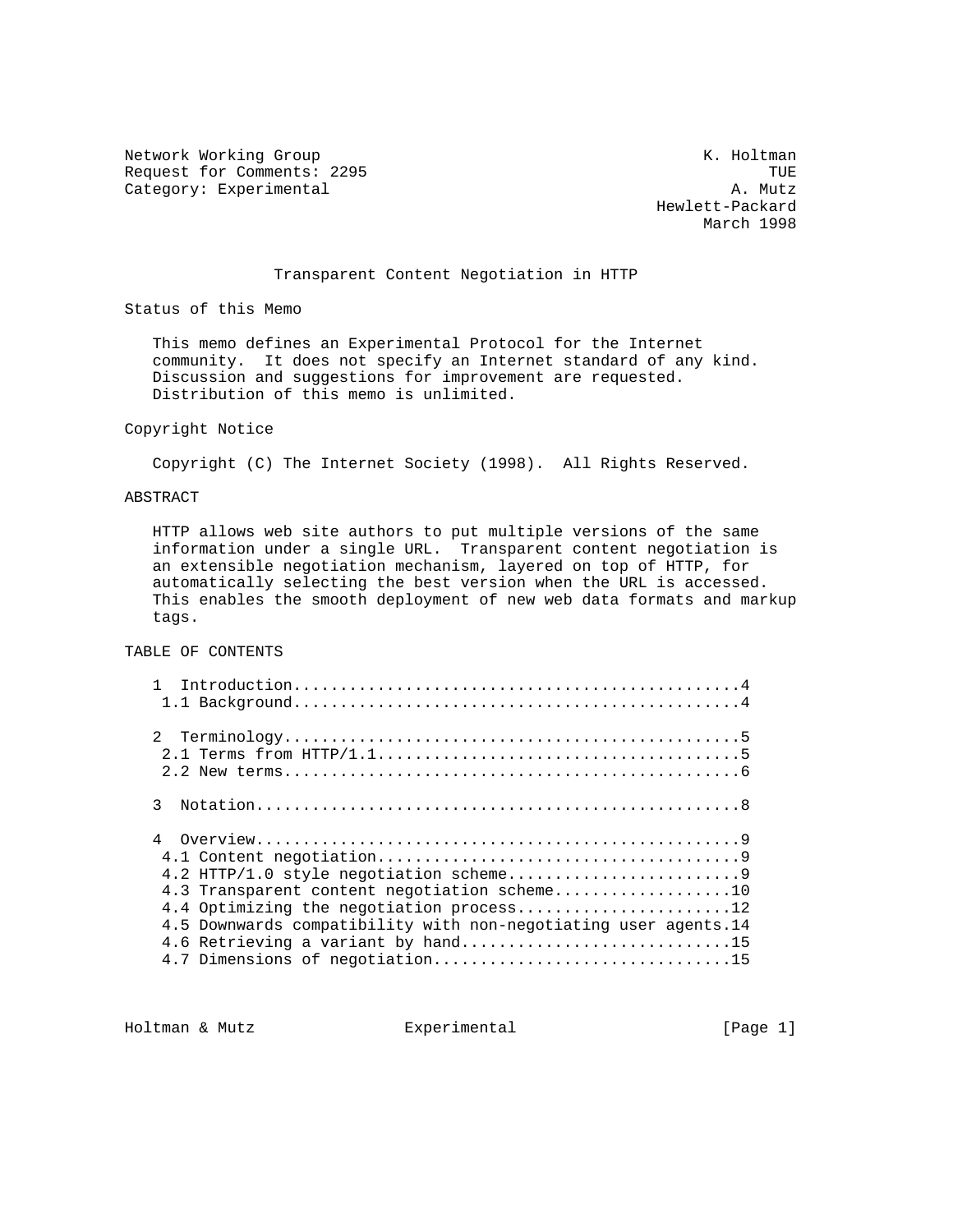| 4.10 Relation with other negotiation schemes16             |
|------------------------------------------------------------|
|                                                            |
|                                                            |
|                                                            |
|                                                            |
|                                                            |
| 5.4 Type, charset, language, and length19                  |
|                                                            |
|                                                            |
|                                                            |
| 6                                                          |
|                                                            |
|                                                            |
|                                                            |
|                                                            |
|                                                            |
| Remote variant selection algorithms25<br>7                 |
|                                                            |
|                                                            |
| Content negotiation status codes and headers25<br>8        |
| 8.1 506 Variant Also Negotiates25                          |
|                                                            |
|                                                            |
|                                                            |
|                                                            |
|                                                            |
| 9                                                          |
|                                                            |
|                                                            |
| 9.3 Assigning entity tags to variants32                    |
|                                                            |
| 10 Content negotiation responses32                         |
|                                                            |
|                                                            |
|                                                            |
| 10.4 Reusing the Alternates header38                       |
| 10.5 Extracting a normal response from a choice response39 |
| 10.6 Elaborate Vary headers39                              |
| 10.6.1 Construction of an elaborate Vary header40          |
| 10.6.2 Caching of an elaborate Vary header41               |
| 10.7 Adding an Expires header for HTTP/1.0 compatibility41 |
| 10.8 Negotiation on content encoding41                     |

Holtman & Mutz **Experimental** Experimental [Page 2]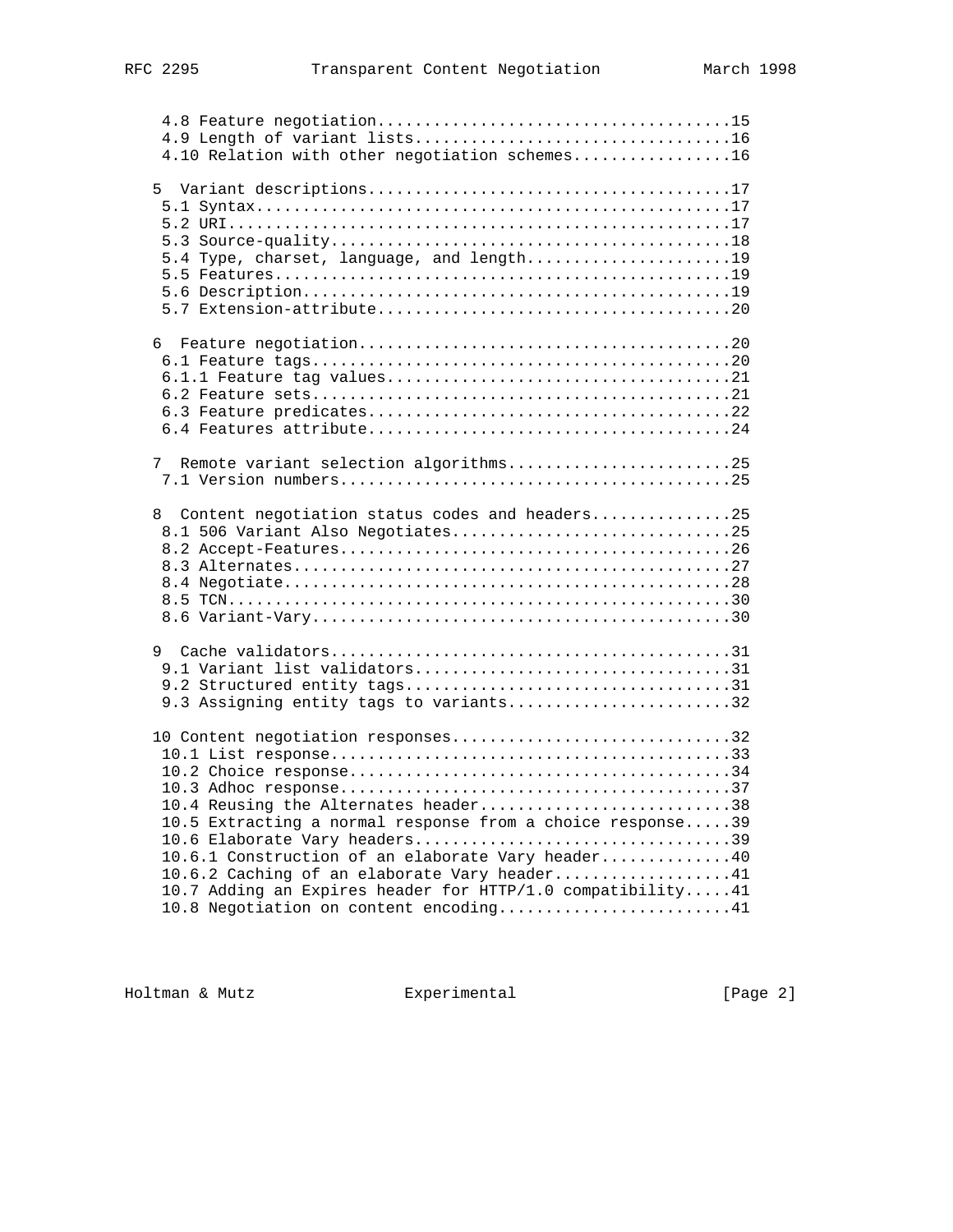| 11 User agent support for transparent negotiation42<br>11.2 Presentation of a transparently negotiated resource42                                                                                         |
|-----------------------------------------------------------------------------------------------------------------------------------------------------------------------------------------------------------|
| 12 Origin server support for transparent negotiation 43<br>12.2 Negotiation on transactions other than GET and HEAD 45                                                                                    |
| 13 Proxy support for transparent negotiation45                                                                                                                                                            |
| 14 Security and privacy considerations46<br>14.1 Accept- headers revealing personal information46<br>14.2 Spoofing of responses from variant resources47<br>14.3 Security holes revealed by negotiation47 |
| 15 Internationalization considerations47                                                                                                                                                                  |
|                                                                                                                                                                                                           |
|                                                                                                                                                                                                           |
|                                                                                                                                                                                                           |
| 19 Appendix: Example of a local variant selection algorithm49<br>19.1 Computing overall quality values49                                                                                                  |
| 20 Appendix: feature negotiation examples52<br>20.2 Use of numeric feature tags53                                                                                                                         |
| 21 Appendix: origin server implementation considerations54<br>21.1 Implementation with a CGI script54<br>21.2 Direct support by HTTP servers55                                                            |
| 22 Appendix: Example of choice response construction55                                                                                                                                                    |
|                                                                                                                                                                                                           |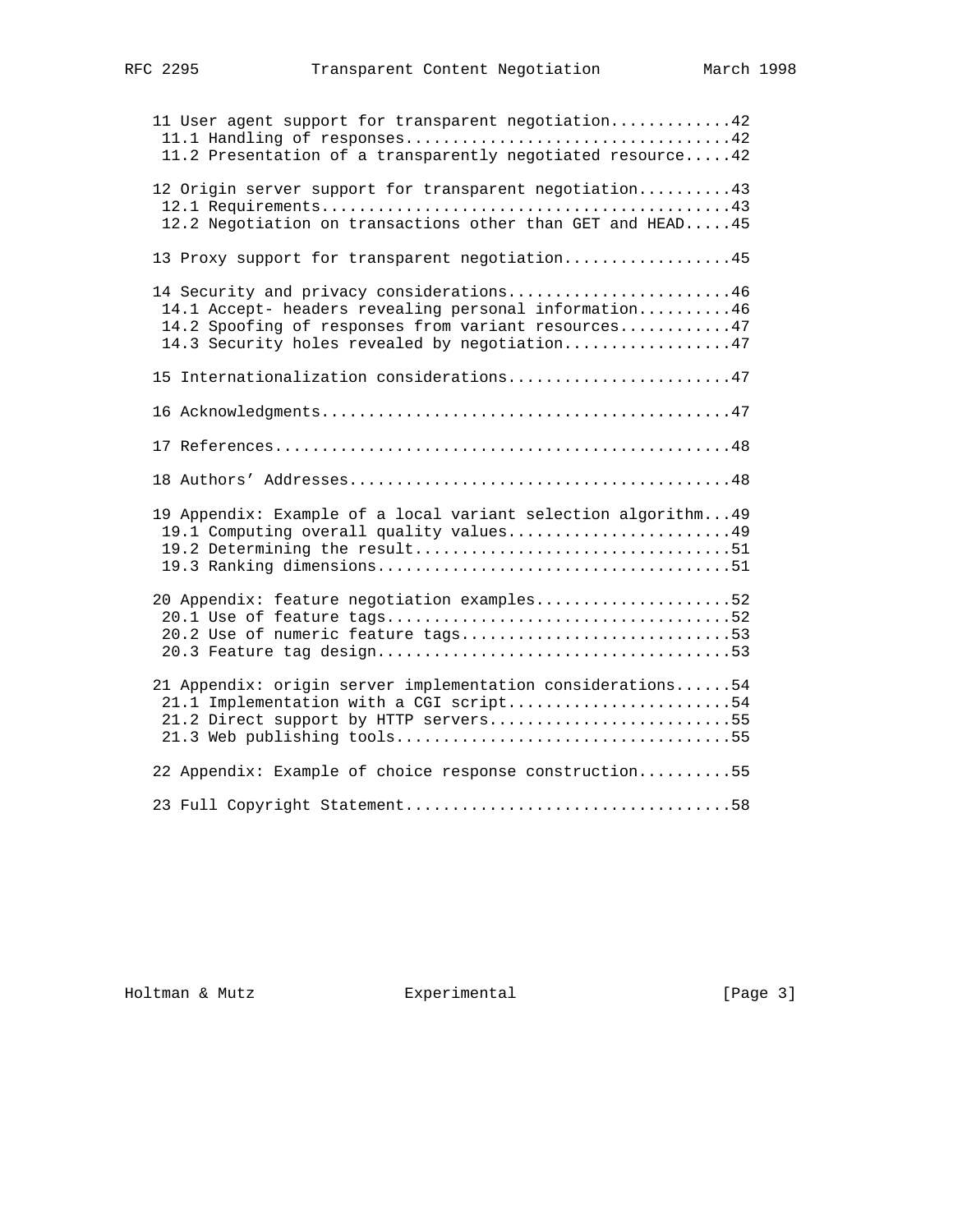# 1 Introduction

 HTTP allows web site authors to put multiple versions of the same information under a single URI. Each of these versions is called a 'variant'. Transparent content negotiation is an extensible negotiation mechanism for automatically and efficiently retrieving the best variant when a GET or HEAD request is made. This enables the smooth deployment of new web data formats and markup tags.

 This specification defines transparent content negotiation as an extension on top of the HTTP/1.1 protocol [1]. However, use of this extension does not require use of HTTP/1.1: transparent content negotiation can also be done if some or all of the parties are HTTP/1.0 [2] systems.

 Transparent content negotiation is called 'transparent' because it makes all variants which exist inside the origin server visible to outside parties.

 Note: Some members of the IETF are currently undertaking a number of activities which are loosely related to this experimental protocol. First, there is an effort to define a protocol independent registry for feature tags. The intention is that this experimental protocol will be one of the clients of the registry. Second, some research is being done on content negotiation systems for other transport protocols (like internet mail and internet fax) and on generalized negotiation systems for multiple transport protocols. At the time of writing, it is unclear if or when this research will lead to results in the form of complete negotiation system specifications. It is also unclear to which extent possible future specifications can or will re-use elements of this experimental protocol.

# 1.1 Background

 The addition of content negotiation to the web infrastructure has been considered important since the early days of the web. Among the expected benefits of a sufficiently powerful system for content negotiation are

- \* smooth deployment of new data formats and markup tags will allow graceful evolution of the web
- \* eliminating the need to choose between a 'state of the art multimedia homepage' and one which can be viewed by all web users
- \* enabling good service to a wider range of browsing platforms (from low-end PDA's to high-end VR setups)

Holtman & Mutz **Experimental** Experimental [Page 4]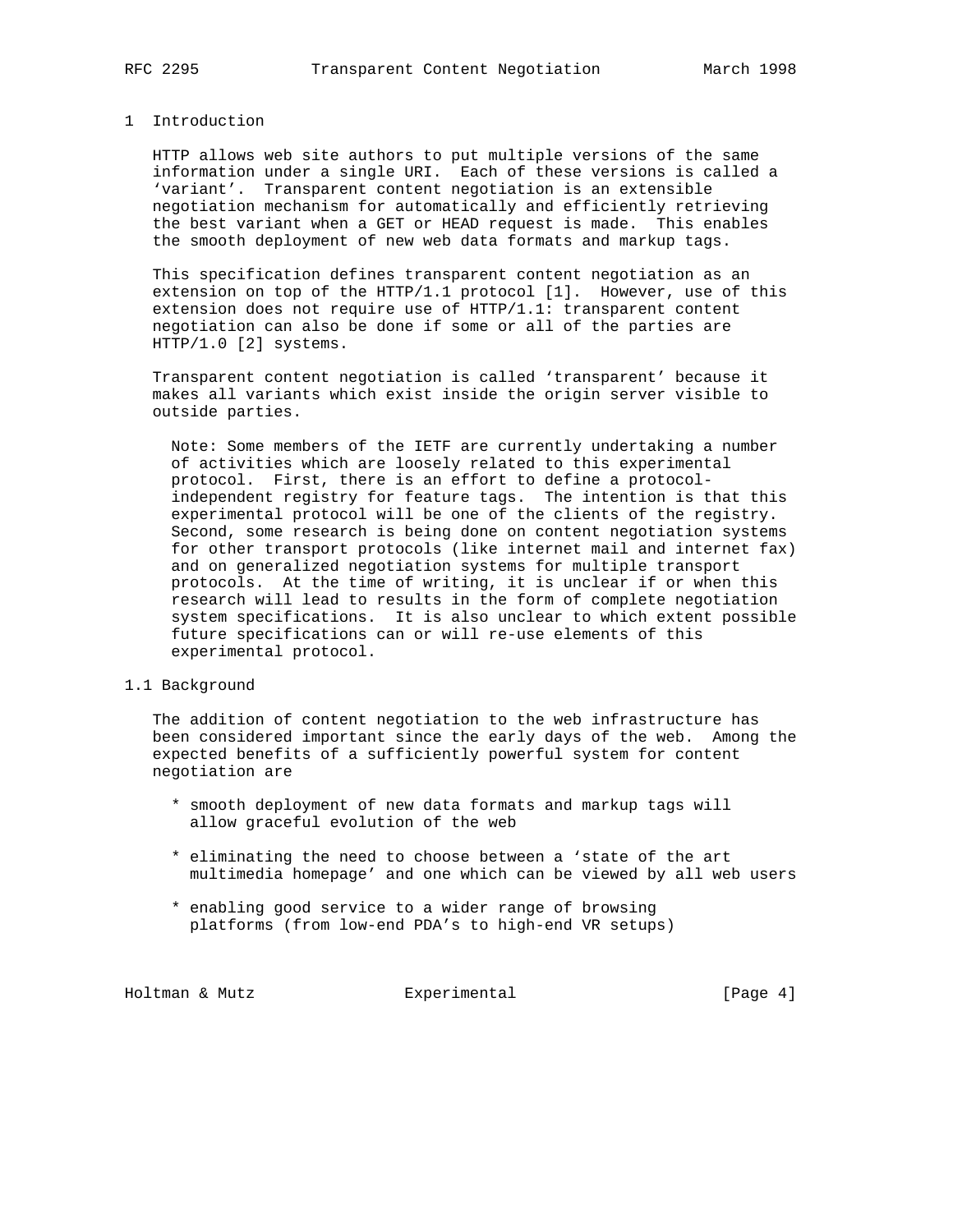- \* eliminating error-prone and cache-unfriendly User-Agent based negotiation
- \* enabling construction of sites without 'click here for the X version' links
- \* internationalization, and the ability to offer multi-lingual content without a bias towards one language.
- 2 Terminology

 The words "MUST", "MUST NOT", "SHOULD", "SHOULD NOT", and "MAY" in this document are to be interpreted as described in RFC 2119 [4].

 This specification uses the term 'header' as an abbreviation for for 'header field in a request or response message'.

2.1 Terms from HTTP/1.1

 This specification mostly uses the terminology of the HTTP/1.1 specification [1]. For the convenience of the reader, this section reproduces some key terminology definition from [1].

 request An HTTP request message.

 response An HTTP response message.

resource

 A network data object or service that can be identified by a URI. Resources may be available in multiple representations (e.g. multiple languages, data formats, size, resolutions) or vary in other ways.

content negotiation

 The mechanism for selecting the appropriate representation when servicing a request.

client

 A program that establishes connections for the purpose of sending requests.

# user agent The client which initiates a request. These are often browsers, editors, spiders (web-traversing robots), or other end user tools.

Holtman & Mutz Experimental [Page 5]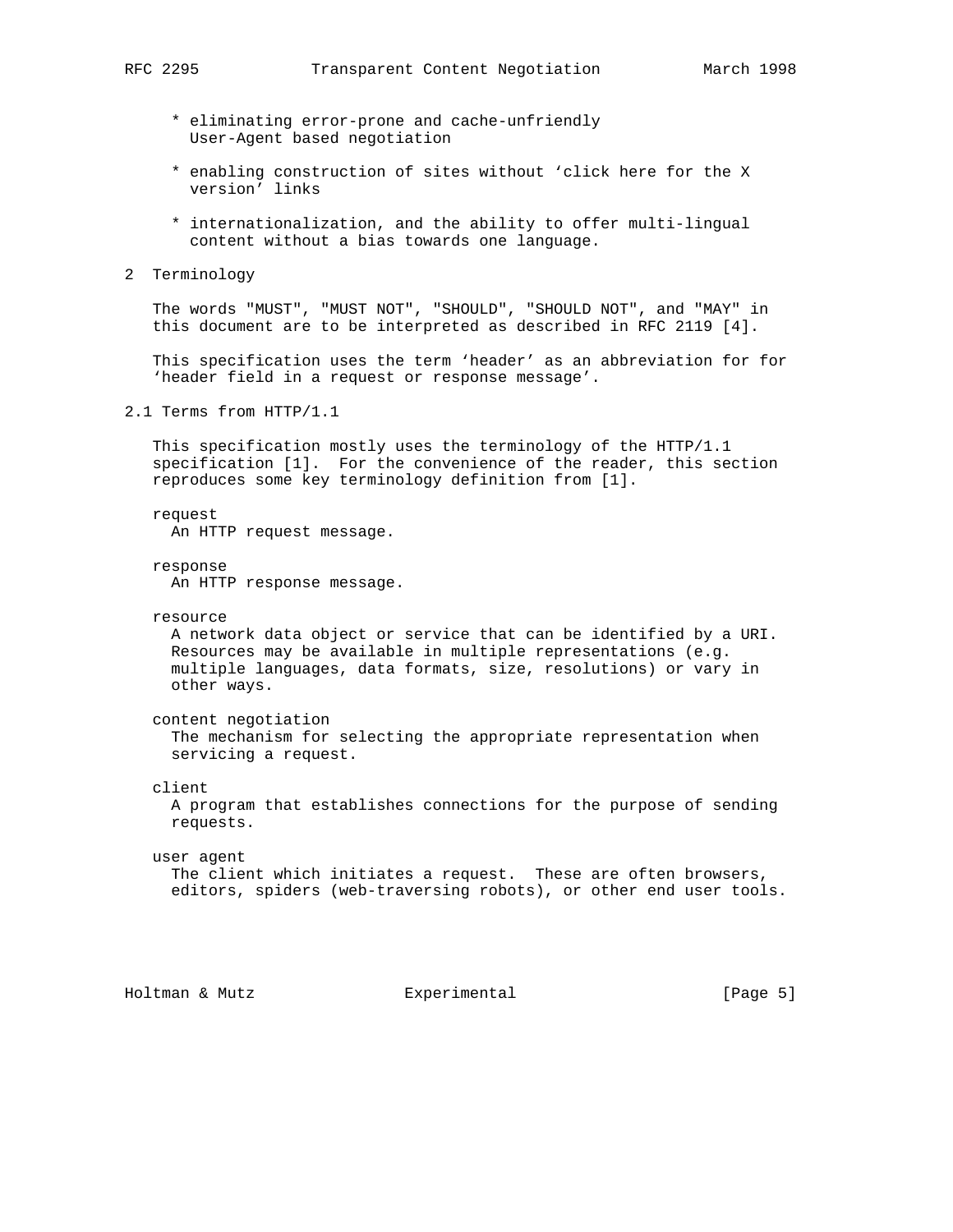## server

 An application program that accepts connections in order to service requests by sending back responses. Any given program may be capable of being both a client and a server; our use of these terms refers only to the role being performed by the program for a particular connection, rather than to the program's capabilities in general. Likewise, any server may act as an origin server, proxy, gateway, or tunnel, switching behavior based on the nature of each request.

# origin server

The server on which a given resource resides or is to be created.

## proxy

 An intermediary program which acts as both a server and a client for the purpose of making requests on behalf of other clients. Requests are serviced internally or by passing them on, with possible translation, to other servers. A proxy must implement both the client and server requirements of this specification.

## age

 The age of a response is the time since it was sent by, or successfully validated with, the origin server.

## fresh

 A response is fresh if its age has not yet exceeded its freshness lifetime.

# 2.2 New terms

## transparently negotiable resource

 A resource, identified by a single URI, which has multiple representations (variants) associated with it. When servicing a request on its URI, it allows selection of the best representation using the transparent content negotiation mechanism. A transparently negotiable resource always has a variant list bound to it, which can be represented as an Alternates header (defined in section 8.3).

## variant list

 A list containing variant descriptions, which can be bound to a transparently negotiable resource.

Holtman & Mutz  $\text{Experimental}$  [Page 6]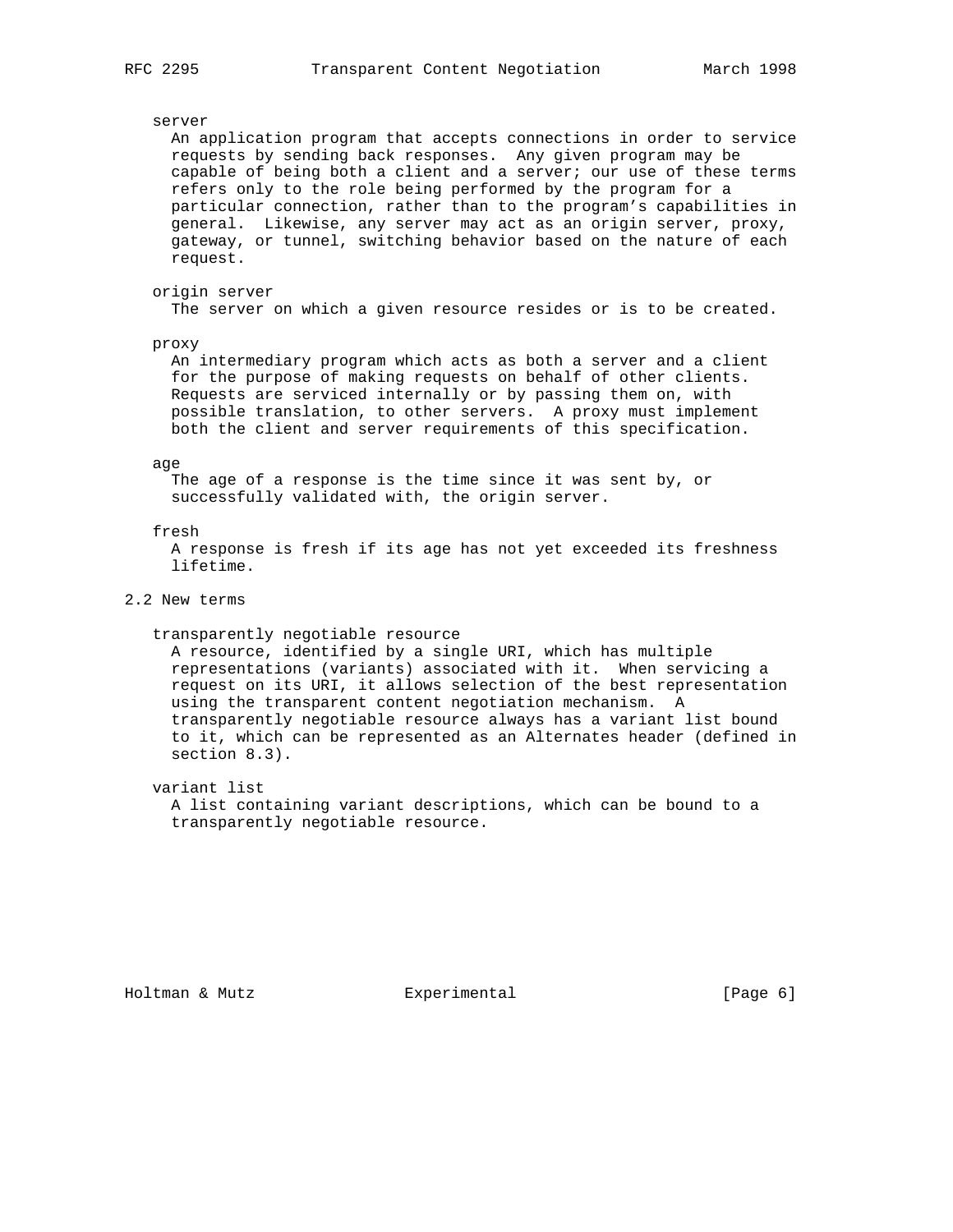## variant description

 A machine-readable description of a variant resource, usually found in a variant list. A variant description contains the variant resource URI and various attributes which describe properties of the variant. Variant descriptions are defined in section 5.

## variant resource

 A resource from which a variant of a negotiable resource can be retrieved with a normal HTTP/1.x GET request, i.e. a GET request which does not use transparent content negotiation.

# neighboring variant

 A variant resource is called a neighboring variant resource of some transparently negotiable HTTP resource if the variant resource has a HTTP URL, and if the absolute URL of the variant resource up to its last slash equals the absolute URL of the negotiable resource up to its last slash, where equality is determined with the URI comparison rules in section 3.2.3 of [1]. The property of being a neighboring variant is important because of security considerations (section 14.2). Not all variants of a negotiable resource need to be neighboring variants. However, access to neighboring variants can be more highly optimized by the use of remote variant selection algorithms (section 7) and choice responses (section 10.2).

# remote variant selection algorithm

 A standardized algorithm by which a server can sometimes choose a best variant on behalf of a negotiating user agent. The algorithm typically computes whether the Accept- headers in the request contain sufficient information to allow a choice, and if so, which variant is the best variant. The use of a remote algorithm can speed up the negotiation process.

## list response

 A list response returns the variant list of the negotiable resource, but no variant data. It can be generated when the server does not want to, or is not allowed to, return a particular best variant for the request. List responses are defined in section 10.1.

## choice response

 A choice response returns a representation of the best variant for the request, and may also return the variant list of the negotiable resource. It can be generated when the server has sufficient information to be able to choose the best variant on behalf the user agent, but may only be generated if this best variant is a neighboring variant. Choice responses are defined in section 10.2.

Holtman & Mutz  $\text{Experimental}$  [Page 7]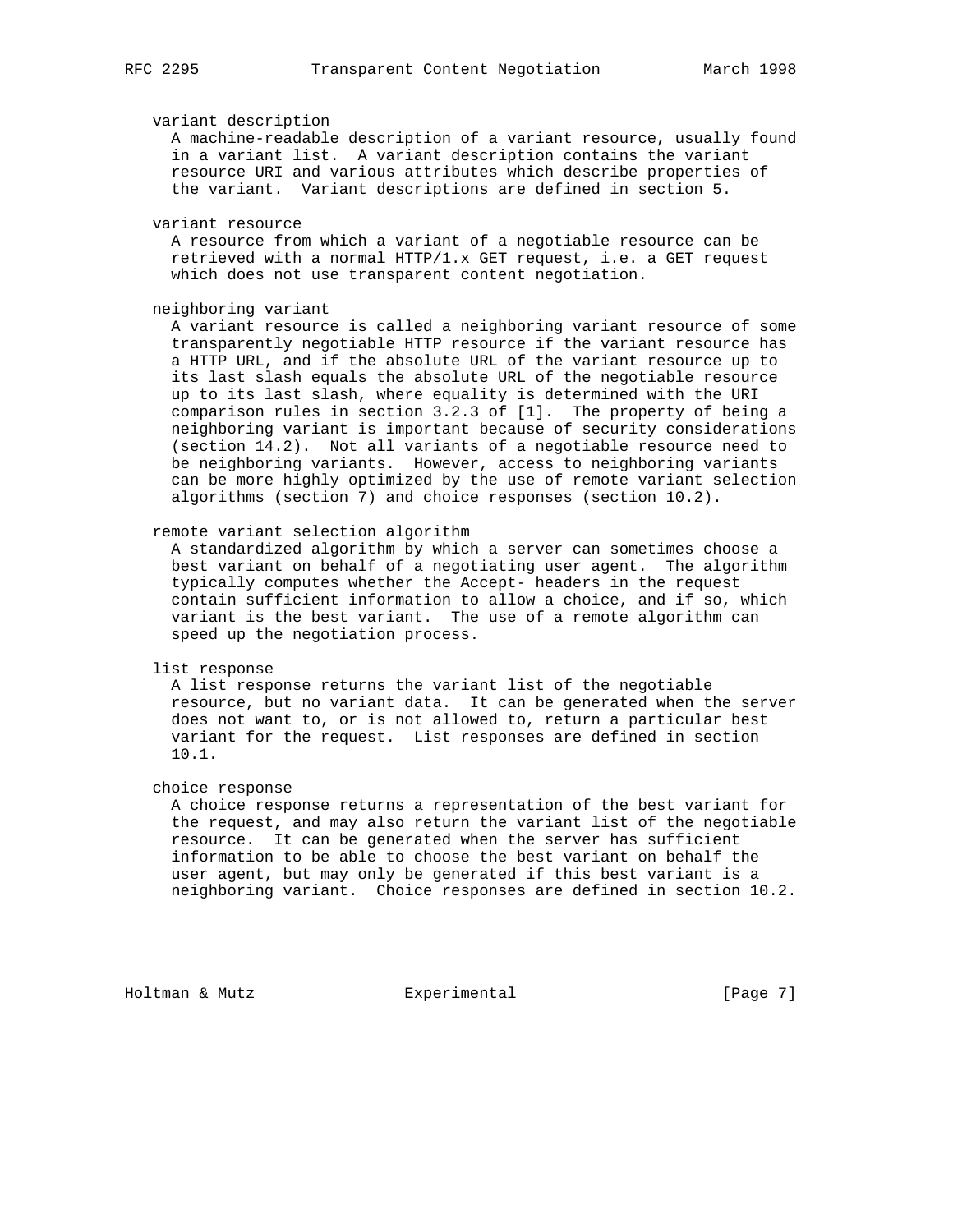adhoc response An adhoc response can be sent by an origin server as an extreme measure, to achieve compatibility with a non-negotiating or buggy client if this compatibility cannot be achieved by sending a list or choice response. There are very little requirements on the contents of an adhoc response. Adhoc responses are defined in section 10.3. Accept- headers The request headers: Accept, Accept-Charset, Accept-Language, and Accept-Features. supports transparent content negotiation From the viewpoint of an origin server or proxy, a user agent supports transparent content negotiation if and only if it sends a Negotiate header (section 8.4) which indicates such support. server-side override If a request on a transparently negotiated resource is made by a client which supports transparent content negotiation, an origin server is said to perform a server-side override if the server ignores the directives in the Negotiate request header, and instead uses a custom algorithm to choose an appropriate response. A server-side override can sometimes be used to work around known client bugs. It could also be used by protocol extensions on top of transparent content negotiation. 3 Notation The version of BNF used in this document is taken from [1], and many of the nonterminals used are defined in [1]. Note that the underlying charset is US-ASCII. One new BNF construct is added: 1%rule stands for one or more instances of "rule", separated by whitespace:  $1$ \*rule = rule \*( $1$ \*LWS rule) This specification also introduces number = 1\*DIGIT  $short$ -float =  $1*3$ DIGIT  $[$  "."  $0*3$ DIGIT  $]$ Holtman & Mutz  $\text{Experimental}$  [Page 8]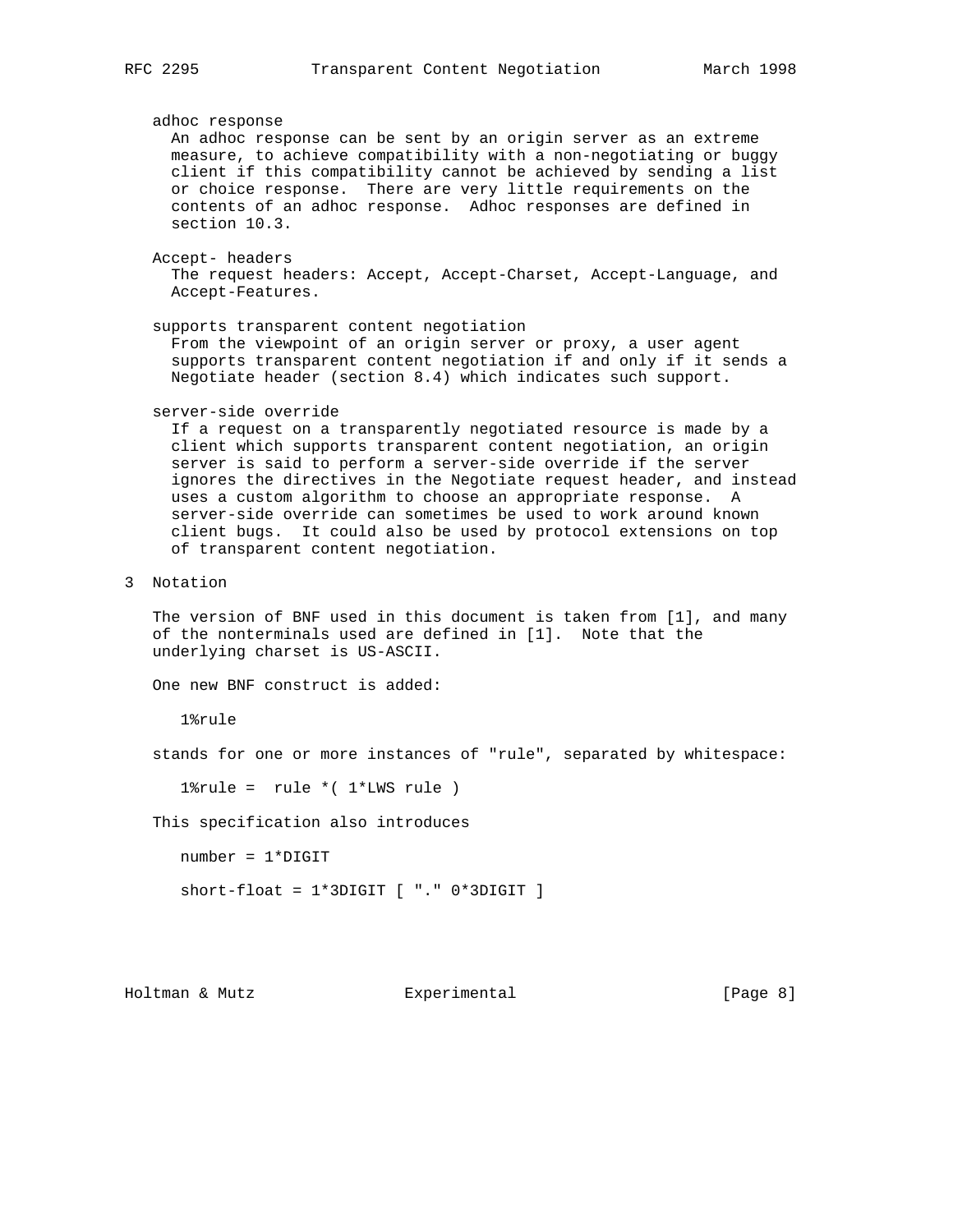This specification uses the same conventions as in [1] (see section 1.2 of [1]) for defining the significance of each particular requirement.

4 Overview

 This section gives an overview of transparent content negotiation. It starts with a more general discussion of negotiation as provided by HTTP.

4.1 Content negotiation

 HTTP/1.1 allows web site authors to put multiple versions of the same information under a single resource URI. Each of these versions is called a 'variant'. For example, a resource http://x.org/paper could bind to three different variants of a paper:

- 1. HTML, English
- 2. HTML, French
- 3. Postscript, English

 Content negotiation is the process by which the best variant is selected if the resource is accessed. The selection is done by matching the properties of the available variants to the capabilities of the user agent and the preferences of the user.

 It has always been possible under HTTP to have multiple representations available for one resource, and to return the most appropriate representation for each subsequent request. However, HTTP/1.1 is the first version of HTTP which has provisions for doing this in a cache-friendly way. These provisions include the Vary response header, entity tags, and the If-None-Match request header.

# 4.2 HTTP/1.0 style negotiation scheme

 The HTTP/1.0 protocol elements allow for a negotiation scheme as follows:



Holtman & Mutz **Experimental** Experimental [Page 9]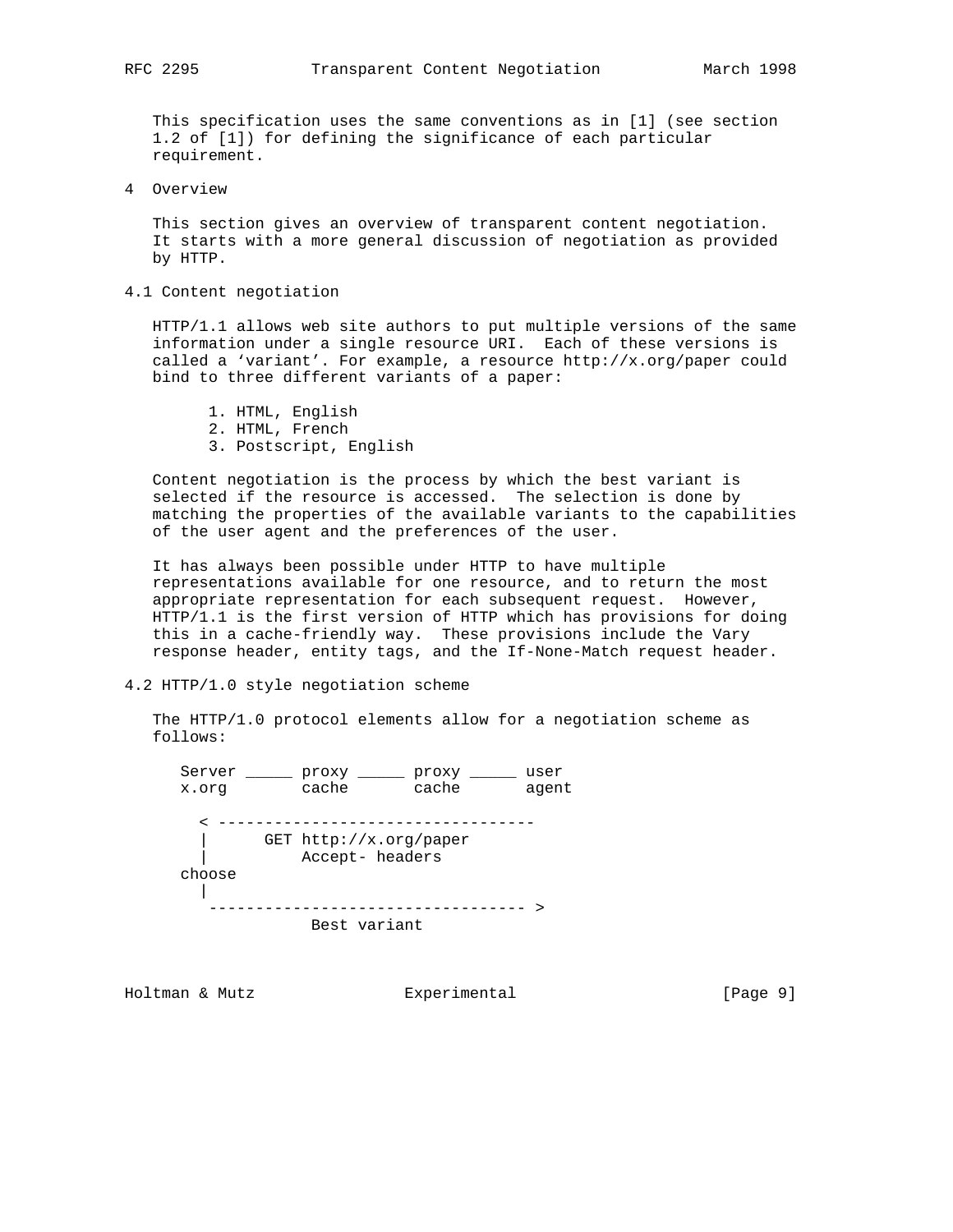When the resource is accessed, the user agent sends (along with its request) various Accept- headers which express the user agent capabilities and the user preferences. Then the origin server uses these Accept- headers to choose the best variant, which is returned in the response.

 The biggest problem with this scheme is that it does not scale well. For all but the most minimal user agents, Accept- headers expressing all capabilities and preferences would be very large, and sending them in every request would be hugely inefficient, in particular because only a small fraction of the resources on the web have multiple variants.

## 4.3 Transparent content negotiation scheme

 The transparent content negotiation scheme eliminates the need to send huge Accept- headers, and nevertheless allows for a selection process that always yields either the best variant, or an error message indicating that user agent is not capable of displaying any of the available variants.

 Under the transparent content negotiation scheme, the server sends a list with the available variants and their properties to the user agent. An example of a list with three variants is

```
 {"paper.1" 0.9 {type text/html} {language en}},
 {"paper.2" 0.7 {type text/html} {language fr}},
      {"paper.3" 1.0 {type application/postscript} {language en}}
```
 The syntax and semantics of the variant descriptions in this list are covered in section 5. When the list is received, the user agent can choose the best variant and retrieve it. Graphically, the communication can be represented as follows: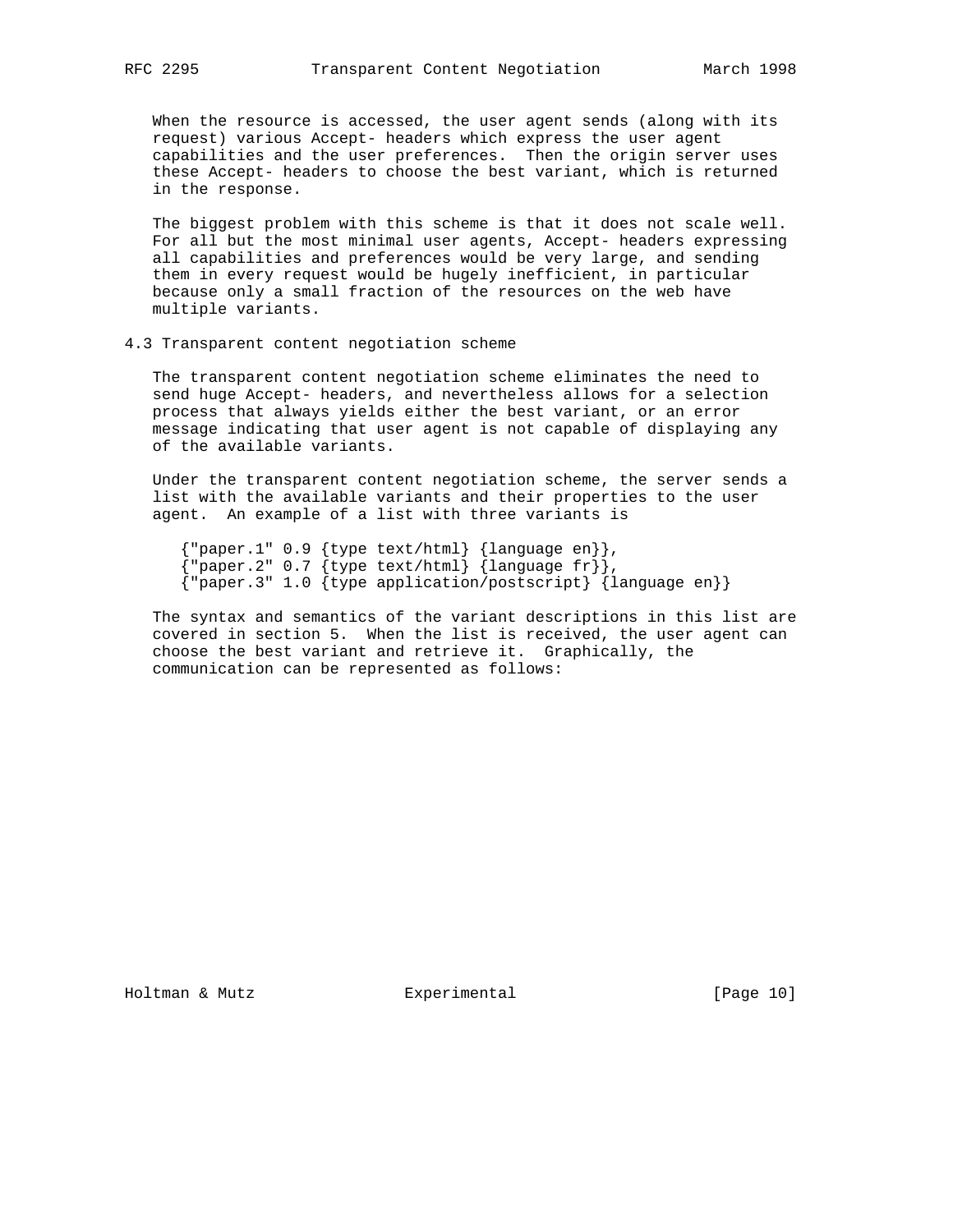

 The first response returning the list of variants is called a 'list response'. The second response is a normal HTTP response: it does not contain special content negotiation related information. Only the user agent needs to know that the second request actually retrieves a variant. For the other parties in the communication, the second transaction is indistinguishable from a normal HTTP transaction.

 With this scheme, information about capabilities and preferences is only used by the user agent itself. Therefore, sending such information in large Accept- headers is unnecessary. Accept- headers do have a limited use in transparent content negotiation however; the sending of small Accept- headers can often speed up the negotiation process. This is covered in section 4.4.

 List responses are covered in section 10.1. As an example, the list response in the above picture could be:

```
 HTTP/1.1 300 Multiple Choices
     Date: Tue, 11 Jun 1996 20:02:21 GMT
     TCN: list
 Alternates: {"paper.1" 0.9 {type text/html} {language en}},
{^{w}} paper.2" 0.7 {^w} text/html} {^w} anguage fr
                 {"paper.3" 1.0 {type application/postscript}
                    {language en}}
     Vary: negotiate, accept, accept-language
     ETag: "blah;1234"
     Cache-control: max-age=86400
     Content-Type: text/html
     Content-Length: 227
     <h2>Multiple Choices:</h2>
     <ul>
```
Holtman & Mutz Experimental [Page 11]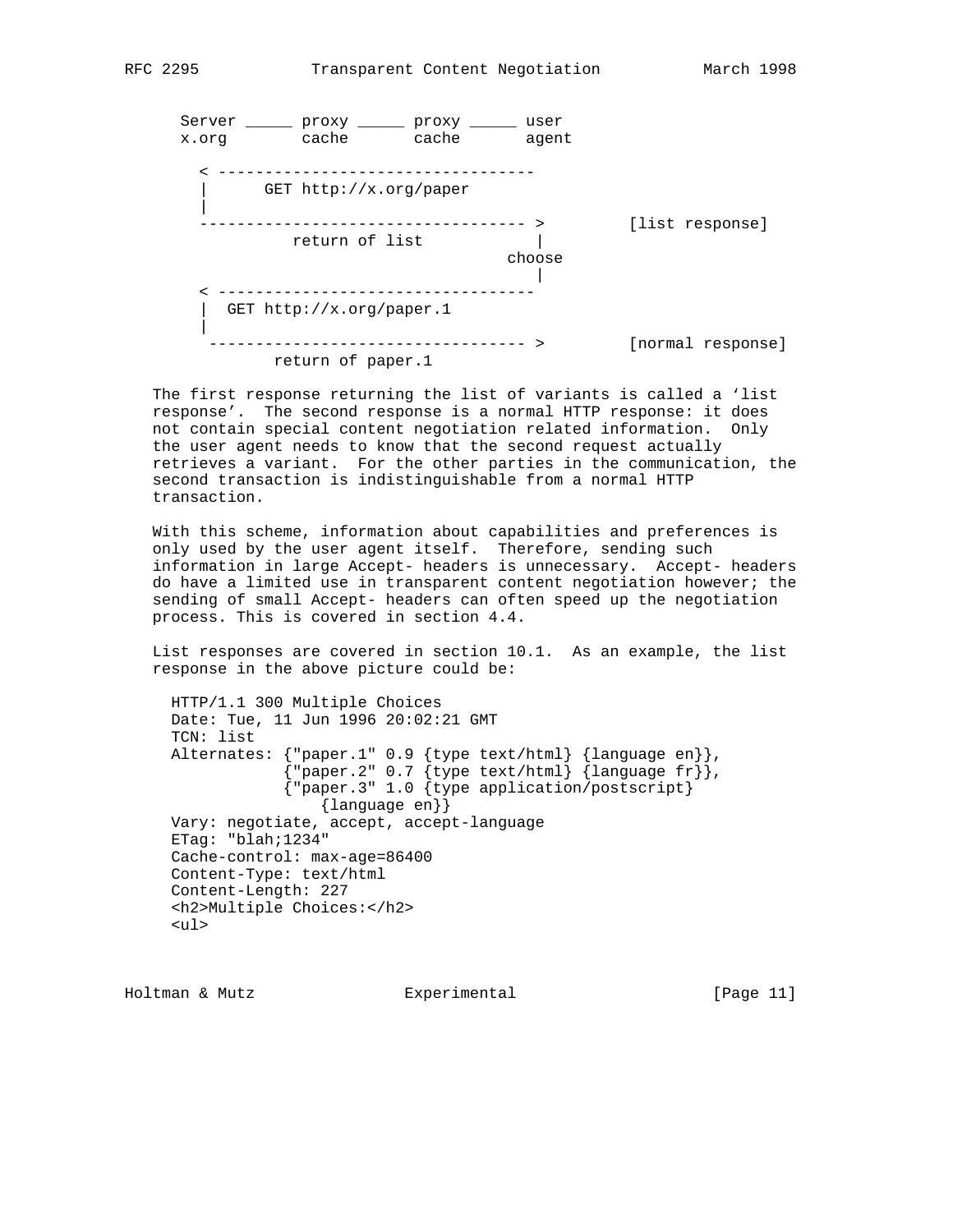<li><a href=paper.1>HTML, English version</a> <li><a href=paper.2>HTML, French version</a> <li><a href=paper.3>Postscript, English version</a>  $\langle$ ul>

 The Alternates header in the response contains the variant list. The Vary header is included to ensure correct caching by plain HTTP/1.1 caches (see section 10.6). The ETag header allows the response to be revalidated by caches, the Cache-Control header controls this revalidation. The HTML entity included in the response allows the user to select the best variant by hand if desired.

4.4 Optimizing the negotiation process

 The basic transparent negotiation scheme involves two HTTP transactions: one to retrieve the list, and a second one to retrieve the chosen variant. There are however several ways to 'cut corners' in the data flow path of the basic scheme.

 First, caching proxies can cache both variant lists and variants. Such caching can reduce the communication overhead, as shown in the following example:



Holtman & Mutz **Experimental** Experimental [Page 12]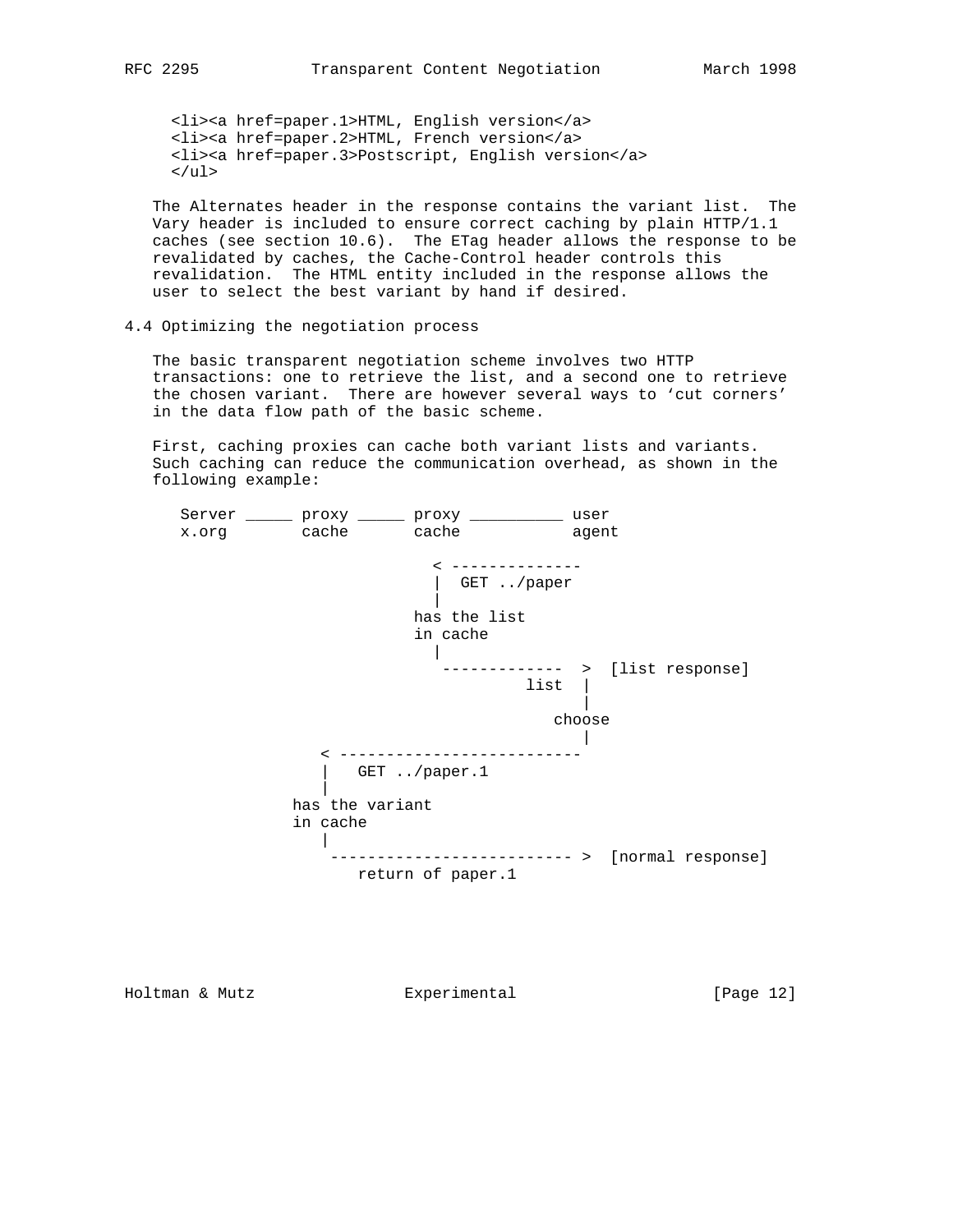Second, the user agent can send small Accept- headers, which may contain enough information to allow the server to choose the best variant and return it directly.

Server \_\_\_\_\_ proxy \_\_\_\_\_ proxy \_\_\_\_\_ user x.org cache cache agent < ---------------------------------- | GET http://x.org/paper small Accept- headers | able to choose on behalf of user agent | ---------------------------------- > [choice response] return of paper.1 and list

 This choosing based on small Accept- headers is done with a 'remote variant selection algorithm'. Such an algorithm takes the variant list and the Accept- headers as input. It then computes whether the Accept- headers contain sufficient information to choose on behalf of the user agent, and if so, which variant is the best variant. If the best variant is a neighboring variant, it may be returned, together with the variant list, in a choice response.

 A server may only choose on behalf of a user agent supporting transparent content negotiation if the user agent explicitly allows the use of a particular remote variant selection algorithm in the Negotiate request header. User agents with sophisticated internal variant selection algorithms may want to disallow a remote choice, or may want to allow it only when retrieving inline images. If the local algorithm of the user agent is superior in only some difficult areas of negotiation, it is possible to enable the remote algorithm for the easy areas only. More information about the use of a remote variant selection algorithm can be found in [3].

 Choice responses are covered in section 10.2. For example, the choice response in the above picture could be:

 HTTP/1.1 200 OK Date: Tue, 11 Jun 1996 20:05:31 GMT TCN: choice Content-Type: text/html Last-Modified: Mon, 10 Jun 1996 10:01:14 GMT Content-Length: 5327 Cache-control: max-age=604800 Content-Location: paper.1 Alternates: {"paper.1" 0.9 {type text/html} {language en}},

Holtman & Mutz **Experimental** Experimental [Page 13]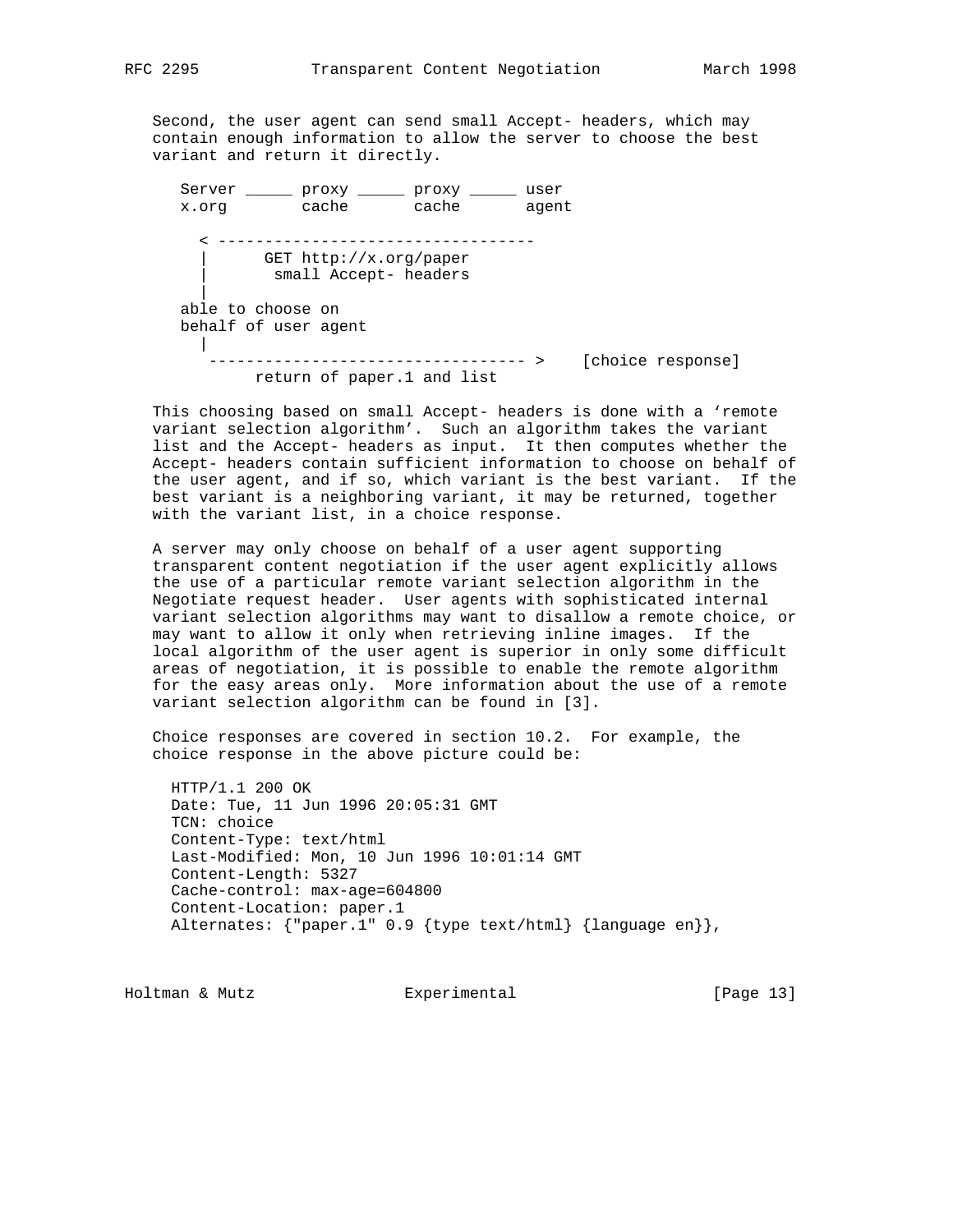${ "paper.2" 0.7 {type text/html} {language fr} },$  {"paper.3" 1.0 {type application/postscript} {language en}} Etag: "gonkyyyy;1234" Vary: negotiate, accept, accept-language Expires: Thu, 01 Jan 1980 00:00:00 GMT

<title>A paper about ....

 Finally, the above two kinds of optimization can be combined; a caching proxy which has the list will sometimes be able to choose on behalf of the user agent. This could lead to the following communication pattern:

 Server \_\_\_\_\_ proxy \_\_\_\_\_ proxy \_\_\_\_\_\_\_\_\_\_ user x.org cache cache agent < --------------- | GET ../paper | small Accept | able to choose on behalf | < ---------- | GET ../paper.1 | ---------- > [normal response] paper.1 | ---------------- > [choice response] paper.1 and list

 Note that this cutting of corners not only saves bandwidth, it also eliminates delays due to packet round trip times, and reduces the load on the origin server.

4.5 Downwards compatibility with non-negotiating user agents

 To handle requests from user agents which do not support transparent content negotiation, this specification allows the origin server to revert to a HTTP/1.0 style negotiation scheme. The specification of heuristics for such schemes is beyond the scope of this document.

Holtman & Mutz Experimental [Page 14]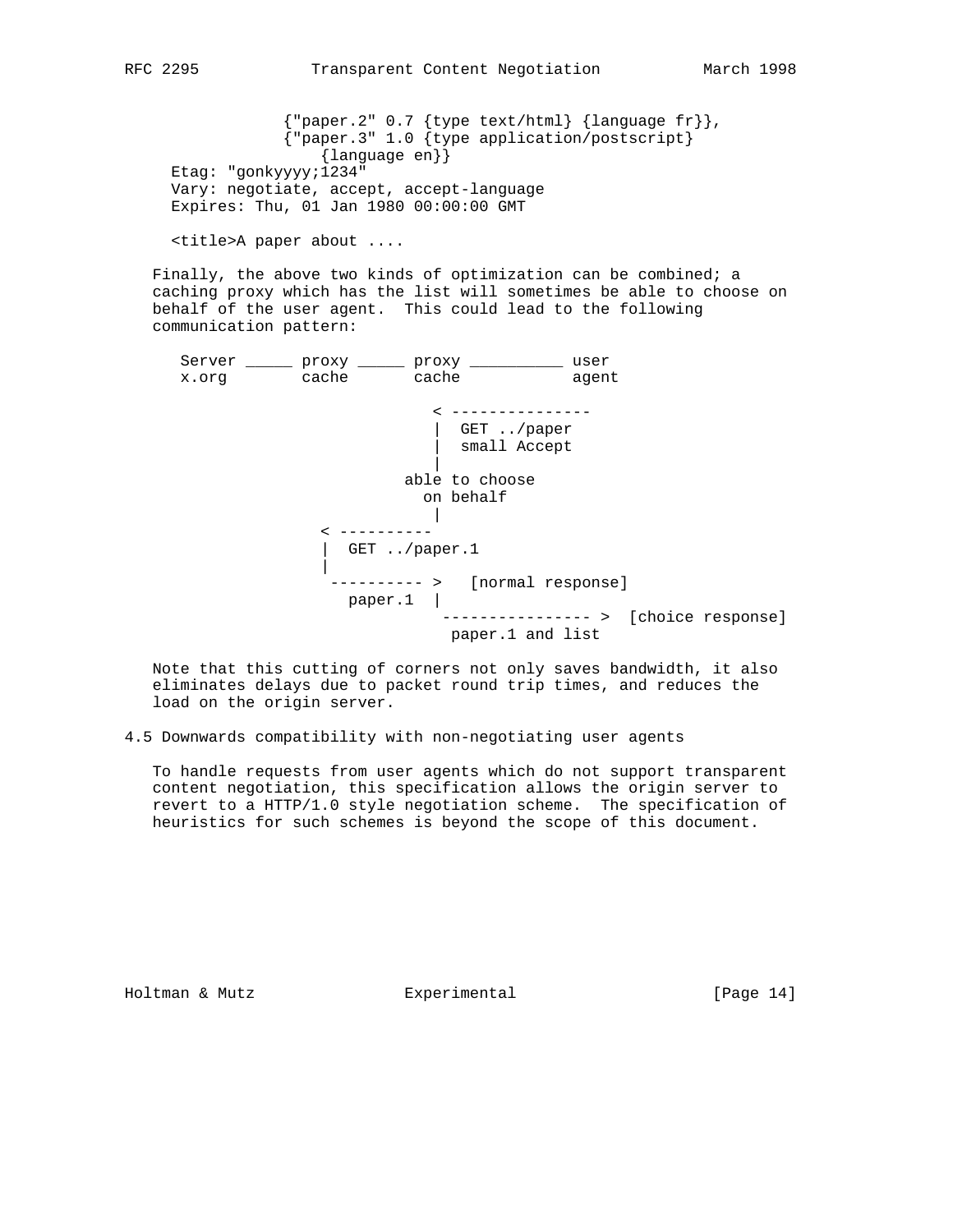4.6 Retrieving a variant by hand

 It is always possible for a user agent to retrieve the variant list which is bound to a negotiable resource. The user agent can use this list to make available a menu of all variants and their characteristics to the user. Such a menu allows the user to randomly browse other variants, and makes it possible to manually correct any sub-optimal choice made by the automatic negotiation process.

4.7 Dimensions of negotiation

 Transparent content negotiation defines four dimensions of negotiation:

- 1. Media type (MIME type)
- 2. Charset
- 3. Language
- 4. Features

 The first three dimensions have traditionally been present in HTTP. The fourth dimension is added by this specification. Additional dimensions, beyond the four mentioned above, could be added by future specifications.

 Negotiation on the content encoding of a response (gzipped, compressed, etc.) is left outside of the realm of transparent negotiation. See section 10.8 for more information.

4.8 Feature negotiation

 Feature negotiation intends to provide for all areas of negotiation not covered by the type, charset, and language dimensions. Examples are negotiation on

- \* HTML extensions
- \* Extensions of other media types
- \* Color capabilities of the user agent
- \* Screen size
- \* Output medium (screen, paper, ...)
- \* Preference for speed vs. preference for graphical detail

 The feature negotiation framework (section 6) is the principal means by which transparent negotiation offers extensibility; a new dimension of negotiation (really a sub-dimension of the feature dimension) can be added without the need for a new standards effort by the simple registration of a 'feature tag'.

Holtman & Mutz Experimental [Page 15]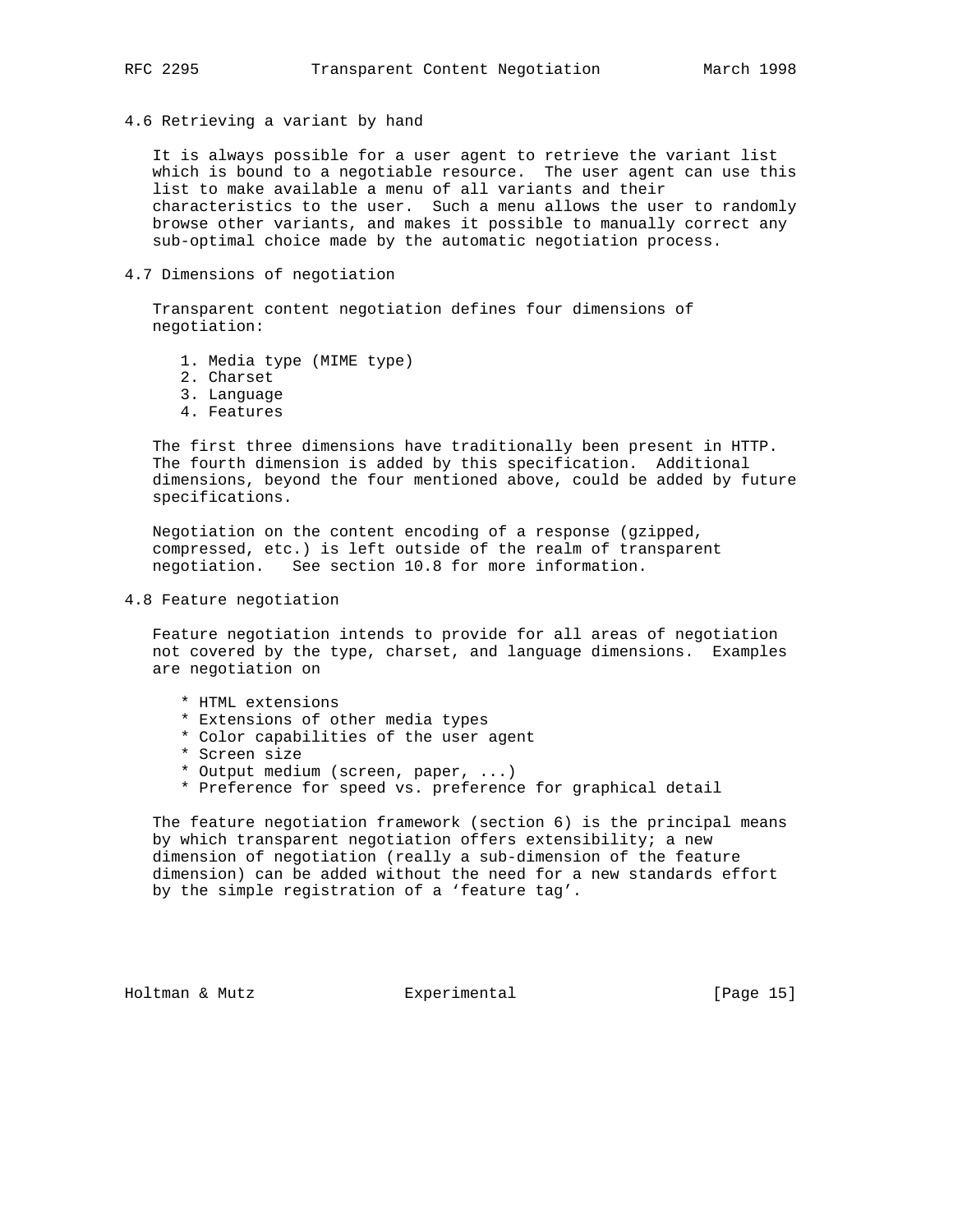4.9 Length of variant lists

 As a general rule, variant lists should be short: it is expected that a typical transparently negotiable resource will have 2 to 10 variants, depending on its purpose. Variant lists should be short for a number of reasons:

- 1. The user must be able to pick a variant by hand to correct a bad automatic choice, and this is more difficult with a long variant list.
- 2. A large number of variants will decrease the efficiency of internet proxy caches.
- 3. Long variant lists will make some transparently negotiated responses longer.

 In general, it is not desirable to create a transparently negotiable resource with hundreds of variants in order to fine-tune the graphical presentation of a resource. Any graphical fine-tuning should be done, as much as possible, by using constructs which act at the user agent side, for example

 <center><img src=titlebanner.gif width=100% alt="MegaBozo Corp"></center>

 In order to promote user agent side fine tuning, which is more scalable than fine tuning over the network, user agents which implement a scripting language for content rendering are encouraged to make the availability of this language visible for transparent content negotiation, and to allow rendering scripts to access the capabilities and preferences data used for content negotiation, as far as privacy considerations permit this.

4.10 Relation with other negotiation schemes

 The HTTP/1.x protocol suite allows for many different negotiation mechanisms. Transparent content negotiation specializes in scalable, interoperable negotiation of content representations at the HTTP level. It is intended that transparent negotiation can co-exist with other negotiation schemes, both open and proprietary, which cover different application domains or work at different points in the author-to-user chain. Ultimately, it will be up to the resource author to decide which negotiation mechanism, or combination of negotiation mechanisms, is most appropriate for the task at hand.

Holtman & Mutz Experimental [Page 16]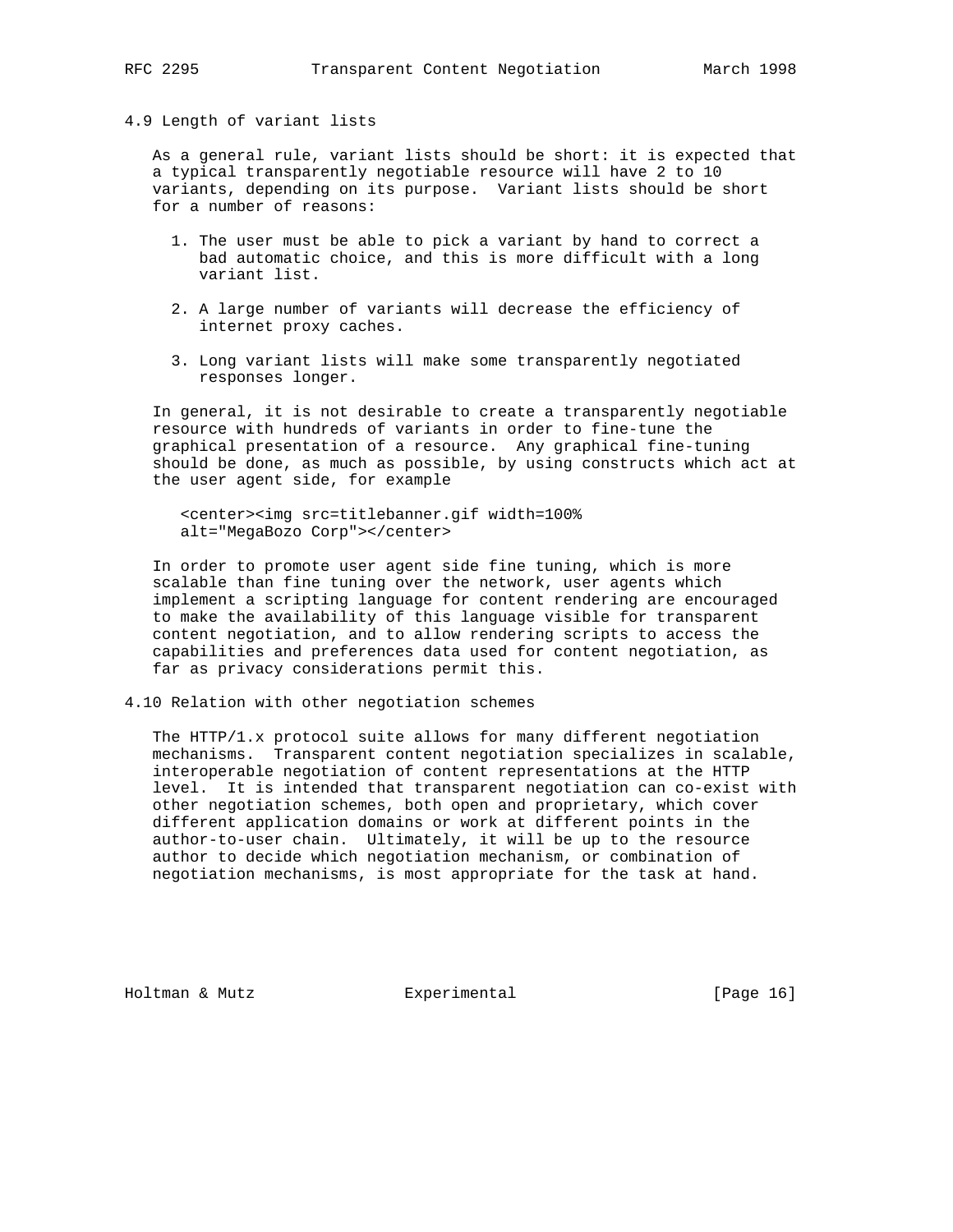# 5 Variant descriptions

5.1 Syntax

 A variant can be described in a machine-readable way with a variant description.

 variant-description = "{" <"> URI <"> source-quality \*variant-attribute"}" source-quality = qvalue variant-attribute = "{" "type" media-type "}"  $"\left\{ " "cluster" \text{ character} " \right\}"$  | "{" "language" 1#language-tag "}"  $"\left\{ " "length" 1*DiffIT" \right\}"$  | "{" "features" feature-list "}" | "{" "description" quoted-string [ language-tag ] "}" | extension-attribute extension-attribute = "{" extension-name extension-value "}" extension-name = token extension-value  $= *$ ( token | quoted-string | LWS | extension-specials ) extension-specials = <any element of tspecials except <"> and "}"> The feature-list syntax is defined in section 6.4. Examples are {"paper.2" 0.7 {type text/html} {language fr}} {"paper.5" 0.9 {type text/html} {features tables}} {"paper.1" 0.001}

 The various attributes which can be present in a variant description are covered in the subsections below. Each attribute may appear only once in a variant description.

# 5.2 URI

 The URI attribute gives the URI of the resource from which the variant can be retrieved with a GET request. It can be absolute or relative to the Request-URI. The variant resource may vary (on the

Holtman & Mutz Experimental [Page 17]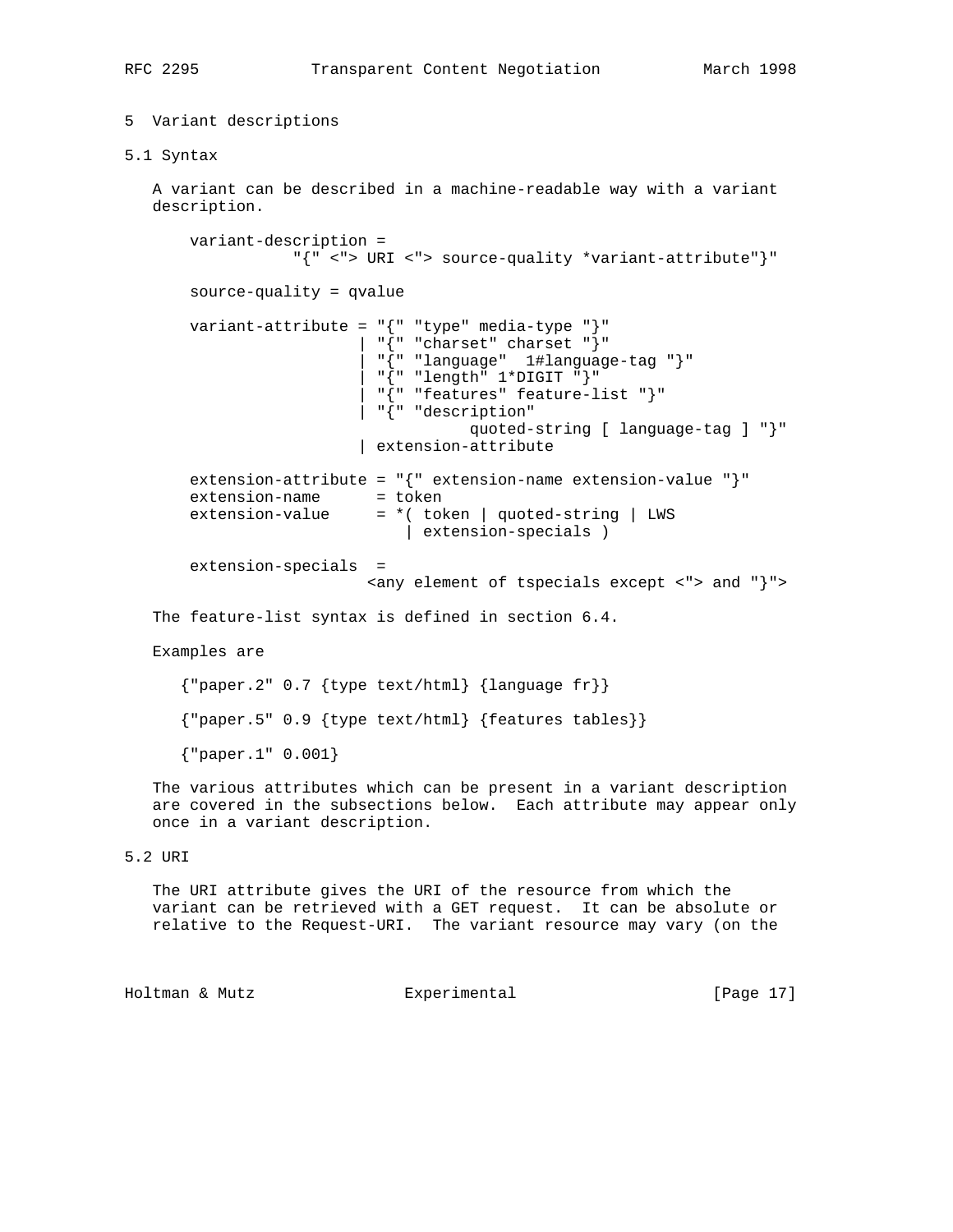Cookie request header, for example), but MUST NOT engage in transparent content negotiation itself.

5.3 Source-quality

 The source-quality attribute gives the quality of the variant, as a representation of the negotiable resource, when this variant is rendered with a perfect rendering engine on the best possible output medium.

 If the source-quality is less than 1, it often expresses a quality degradation caused by a lossy conversion to a particular data format. For example, a picture originally in JPEG form would have a lower source quality when translated to the XBM format, and a much lower source quality when translated to an ASCII-art variant. Note however, that degradation is a function of the source; an original piece of ASCII-art may degrade in quality if it is captured in JPEG form.

 The source-quality could also represent a level of quality caused by skill of language translation, or ability of the used media type to capture the intended artistic expression.

 Servers should use the following table a guide when assigning source quality values:

- 1.000 perfect representation
- 0.900 threshold of noticeable loss of quality
- 0.800 noticeable, but acceptable quality reduction
- 0.500 barely acceptable quality
	- 0.300 severely degraded quality
	- 0.000 completely degraded quality

 The same table can be used by local variant selection algorithms (see appendix 19) when assigning degradation factors for different content rendering mechanisms. Note that most meaningful values in this table are close to 1. This is due to the fact that quality factors are generally combined by multiplying them, not by adding them.

 When assigning source-quality values, servers should not account for the size of the variant and its impact on transmission and rendering delays; the size of the variant should be stated in the length attribute and any size-dependent calculations should be done by the variant selection algorithm. Any constant rendering delay for a particular media type (for example due to the startup time of a helper application) should be accounted for by the user agent, when assigning a quality factor to that media type.

Holtman & Mutz **Experimental** Experimental [Page 18]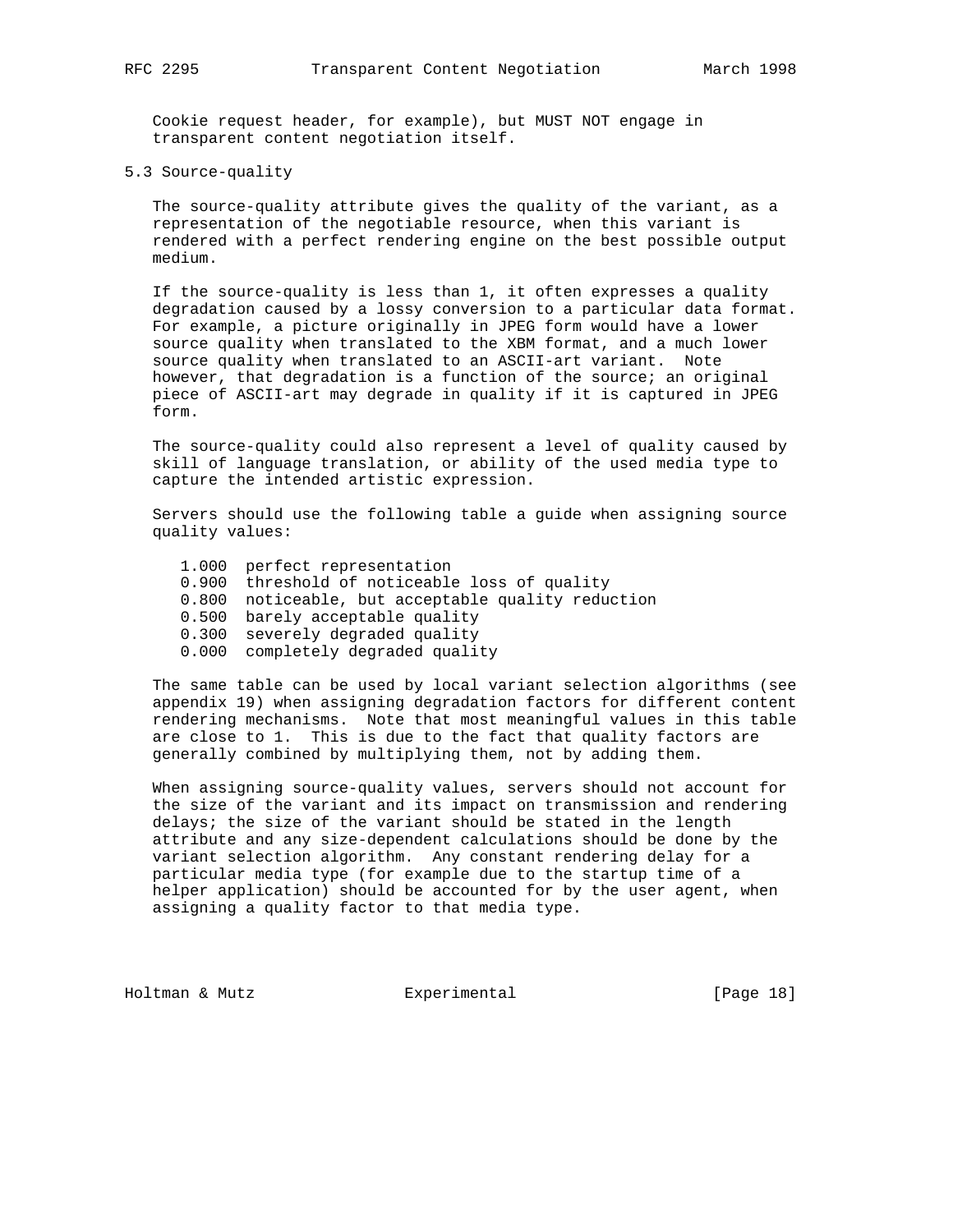5.4 Type, charset, language, and length

 The type attribute of a variant description carries the same information as its Content-Type response header counterpart defined in [1], except for any charset information, which MUST be carried in the charset attribute. For, example, the header

Content-Type: text/html; charset=ISO-8859-4

has the counterpart attributes

{type text/html} {charset ISO-8859-4}

 The language and length attributes carry the same information as their Content-\* response header counterparts in [1]. The length attribute, if present, MUST thus reflect the length of the variant alone, and not the total size of the variant and any objects inlined or embedded by the variant.

 Though all of these attributes are optional, it is often desirable to include as many attributes as possible, as this will increase the quality of the negotiation process.

 Note: A server is not required to maintain a one-to-one correspondence between the attributes in the variant description and the Content-\* headers in the variant response. For example, if the variant description contains a language attribute, the response does not necessarily have to contain a Content-Language header. If a Content-Language header is present, it does not have to contain an exact copy of the information in the language attribute.

# 5.5 Features

 The features attribute specifies how the presence or absence of particular feature tags in the user agent affects the overall quality of the variant. This attribute is covered in section 6.4.

## 5.6 Description

 The description attribute gives a textual description of the variant. It can be included if the URI and normal attributes of a variant are considered too opaque to allow interpretation by the user. If a user agent is showing a menu of available variants compiled from a variant list, and if a variant has a description attribute, the user agent SHOULD show the description attribute of the variant instead of showing the normal attributes of the variant. The description field uses the UTF-8 character encoding scheme [5], which is a superset of

Holtman & Mutz **Experimental** Experimental [Page 19]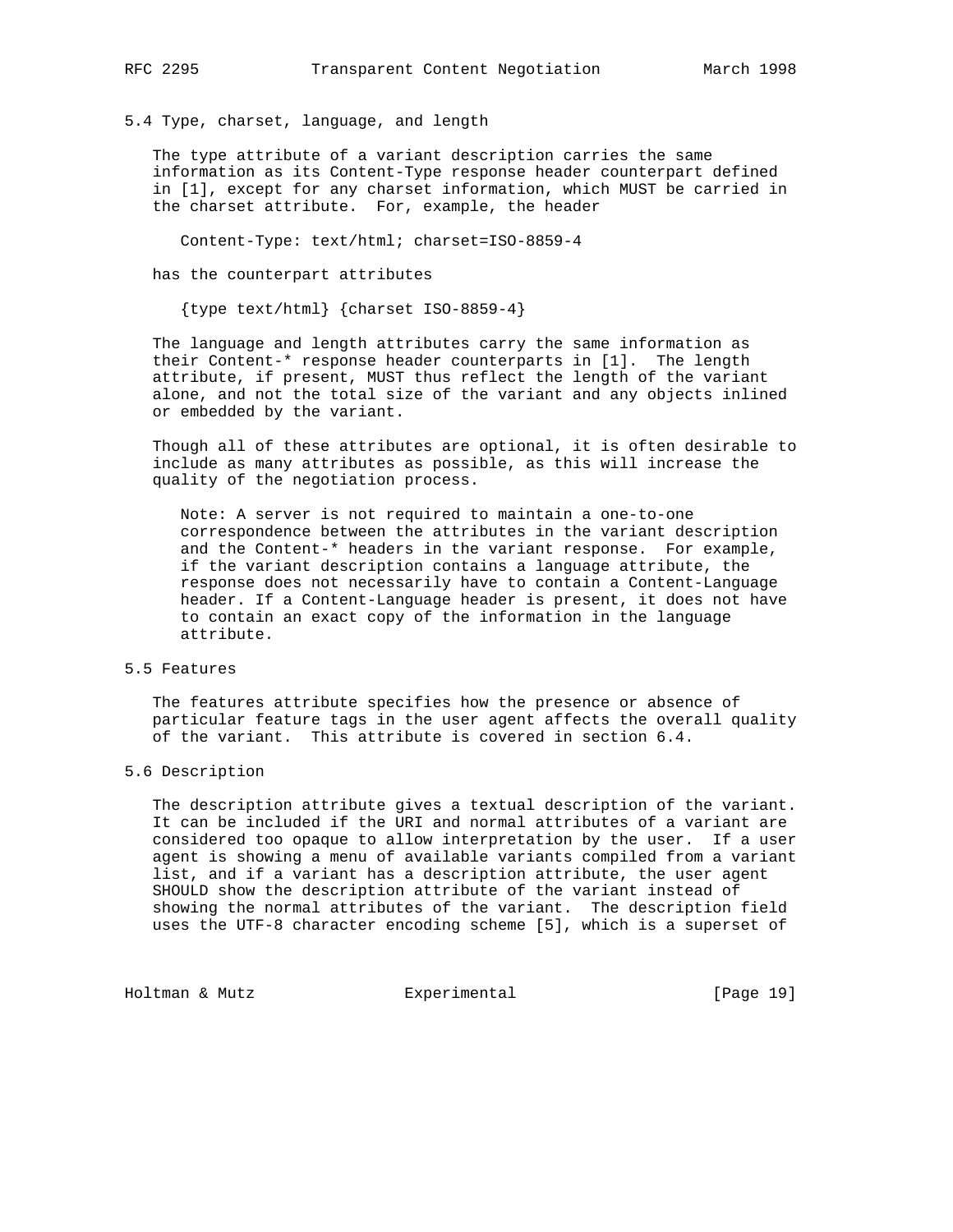US-ASCII, with ""%" HEX HEX" encoding. The optional language tag MAY be used to specify the language used in the description text.

## 5.7 Extension-attribute

 The extension-attribute allows future specifications to incrementally define dimensions of negotiation which cannot be created by using the feature negotiation framework, and eases content negotiation experiments. In experimental situations, servers MUST ONLY generate extension-attributes whose names start with "x-". User agents SHOULD ignore all extension attributes they do not recognize. Proxies MUST NOT run a remote variant selection algorithm if an unknown extension attribute is present in the variant list.

6 Feature negotiation

 This section defines the feature negotiation mechanism. Feature negotiation has been introduced in section 4.8. Appendix 19 contains examples of feature negotiation.

6.1 Feature tags

 A feature tag (ftag) identifies something which can be negotiated on, for example a property (feature) of a representation, a capability (feature) of a user agent, or the preference of a user for a particular type of representation. The use of feature tags need not be limited to transparent content negotiation, and not every feature tag needs to be usable in the HTTP transparent content negotiation framework.

```
 ftag = token | quoted-string
```
 Note: A protocol-independent system for feature tag registration is currently being developed in the IETF. This specification does not define any feature tags. In experimental situations, the use of tags which start with "x." is encouraged.

 Feature tags are used in feature sets (section 6.2) and in feature predicates (section 6.3). Feature predicates are in turn used in features attributes (section 6.4), which are used in variant descriptions (section 5). Variant descriptions can be transmitted in Alternates headers (section 8.3).

 The US-ASCII charset is used for feature tags. Feature tag comparison is case-insensitive. A token tag XYZ is equal to a quoted-string tag "XYZ". Examples are

tables, fonts, blebber, wolx, screenwidth, colordepth

Holtman & Mutz Experimental [Page 20]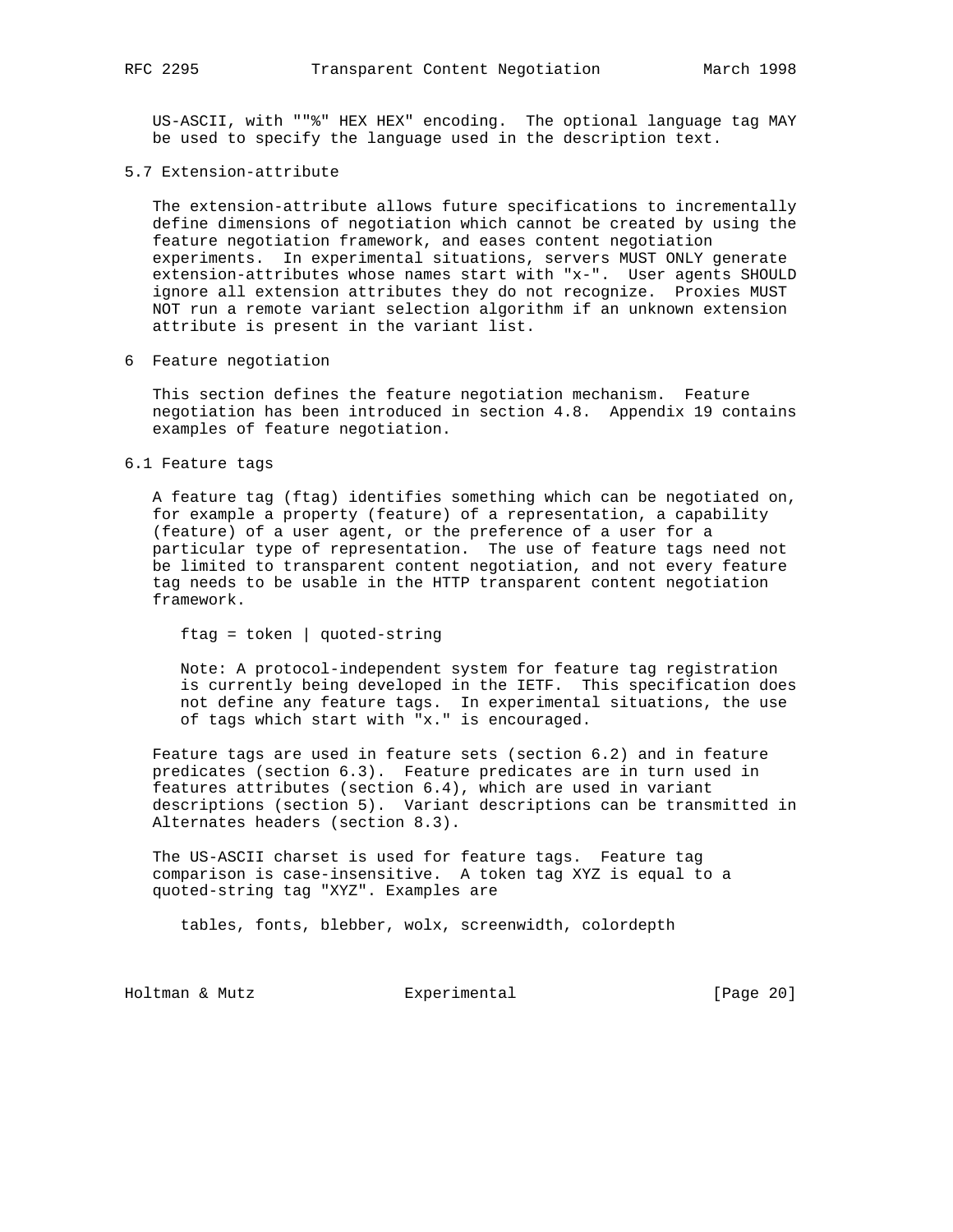An example of the use of feature tags in a variant description is:

{"index.html" 1.0 {type text/html} {features tables frames}}

 This specification follows general computing practice in that it places no restrictions on what may be called a feature. At the protocol level, this specification does not distinguish between different uses of feature tags: a tag will be processed in the same way, no matter whether it identifies a property, capability, or preference. For some tags, it may be fluid whether the tag represents a property, preference, or capability. For example, in content negotiation on web pages, a "textonly" tag would identify a capability of a text-only user agent, but the user of a graphical user agent may use this tag to specify that text-only content is preferred over graphical content.

6.1.1 Feature tag values

 The definition of a feature tag may state that a feature tag can have zero, one, or more values associated with it. These values specialize the meaning of the tag. For example, a feature tag 'paper' could be associated with the values 'A4' and 'A5'.

tag-value = token | quoted-string

 The US-ASCII charset is used for feature tag values. Equality comparison for tag values MUST be done with a case-sensitive, octet by-octet comparison, where any ""%" HEX HEX" encodings MUST be processed as in [1]. A token value XYZ is equal to a quoted-string value "XYZ".

6.2 Feature sets

 The feature set of a user agent is a data structure which records the capabilities of the user agent and the preferences of the user.

 Feature sets are used by local variant selection algorithms (see appendix 19 for an example). A user agent can use the Accept- Features header (section 8.2) to make some of the contents of its feature set known to remote variant selection algorithms.

 Structurally, a feature set is a possibly empty set, containing records of the form

( feature tag , set of feature tag values )

Holtman & Mutz Experimental [Page 21]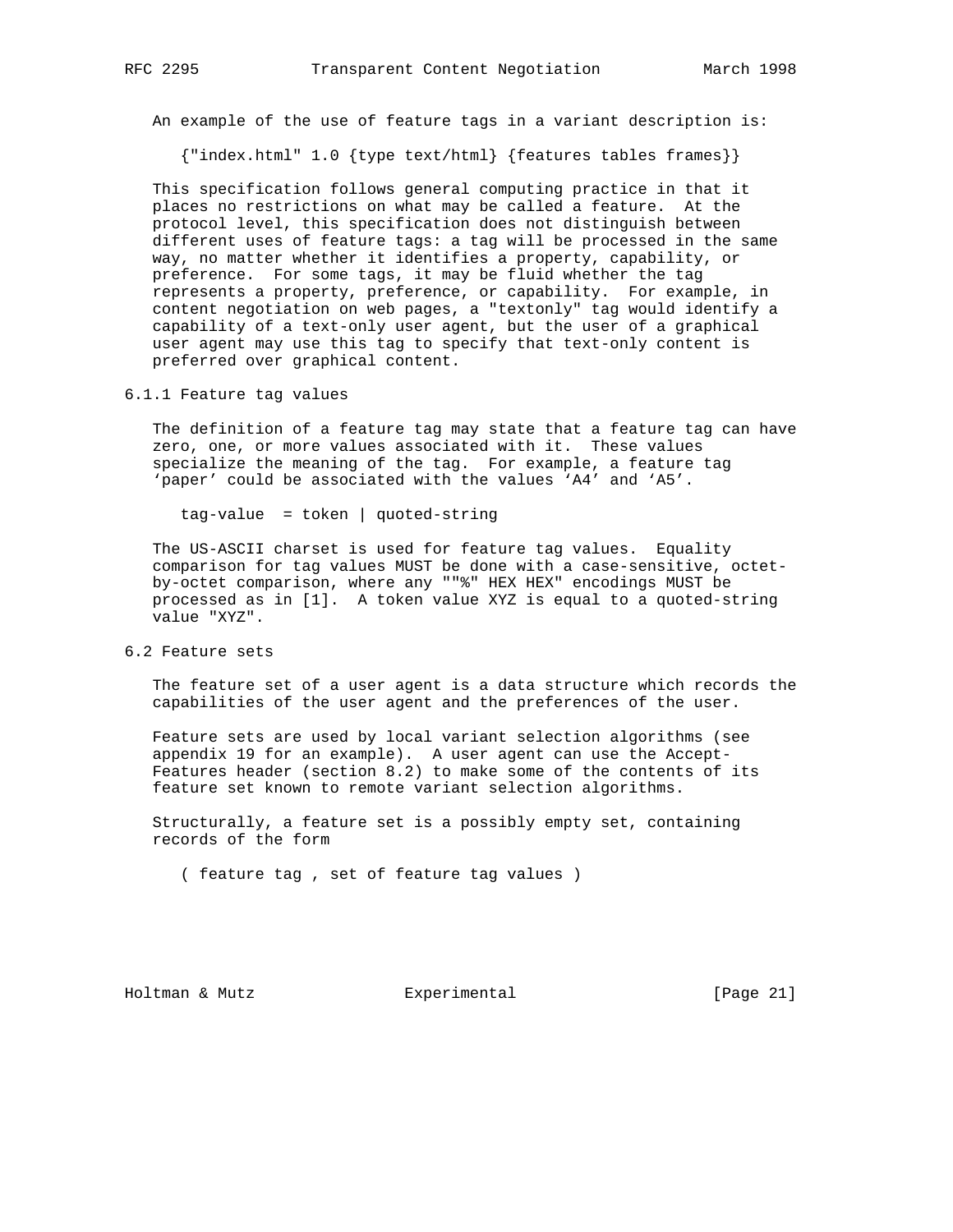If a record with a feature tag is present in the set, this means that the user agent implements the corresponding capability, or that the user has expressed the corresponding preference.

 Each record in a feature set has a, possibly empty, set of tag values. For feature tags which cannot have values associated with it, this set is always empty. For feature tags which can have zero, one, or more values associated with it, this set contains those values currently associated with the tag. If the set of a feature tag T has the value V in it, it is said that 'the tag T is present with the value V'.

 This specification does not define a standard notation for feature sets. An example of a very small feature set, in a mathematical notation, is

```
 { ( "frames" , { } ) ,
 ( "paper" , { "A4" , "A5" } )
     }
```
 As feature registration is expected to be an ongoing process, it is generally not possible for a user agent to know the meaning of all feature tags it can possibly encounter in a variant description. A user agent SHOULD treat all features tags unknown to it as absent from its feature set.

 A user agent may change the contents of its feature set depending on the type of request, and may also update it to reflect changing conditions, for example a change in the window size. Therefore, when considering feature negotiation, one usually talks about 'the feature set of the current request'.

6.3 Feature predicates

 Feature predicates are predicates on the contents of feature sets. They appear in the features attribute of a variant description.

 $fpred = [ "!" ] ftag$ | ftag (  $"=" \mid$   $" := " \mid " != " )$  tag-value | ftag "=" "[" numeric-range "]"

numeric-range = [ number ] "-" [ number ]

 Feature predicates are used in features attributes (section 6.4), which are used in variant descriptions (section 5). Variant descriptions can be transmitted in Alternates headers (section 8.3).

Holtman & Mutz Experimental [Page 22]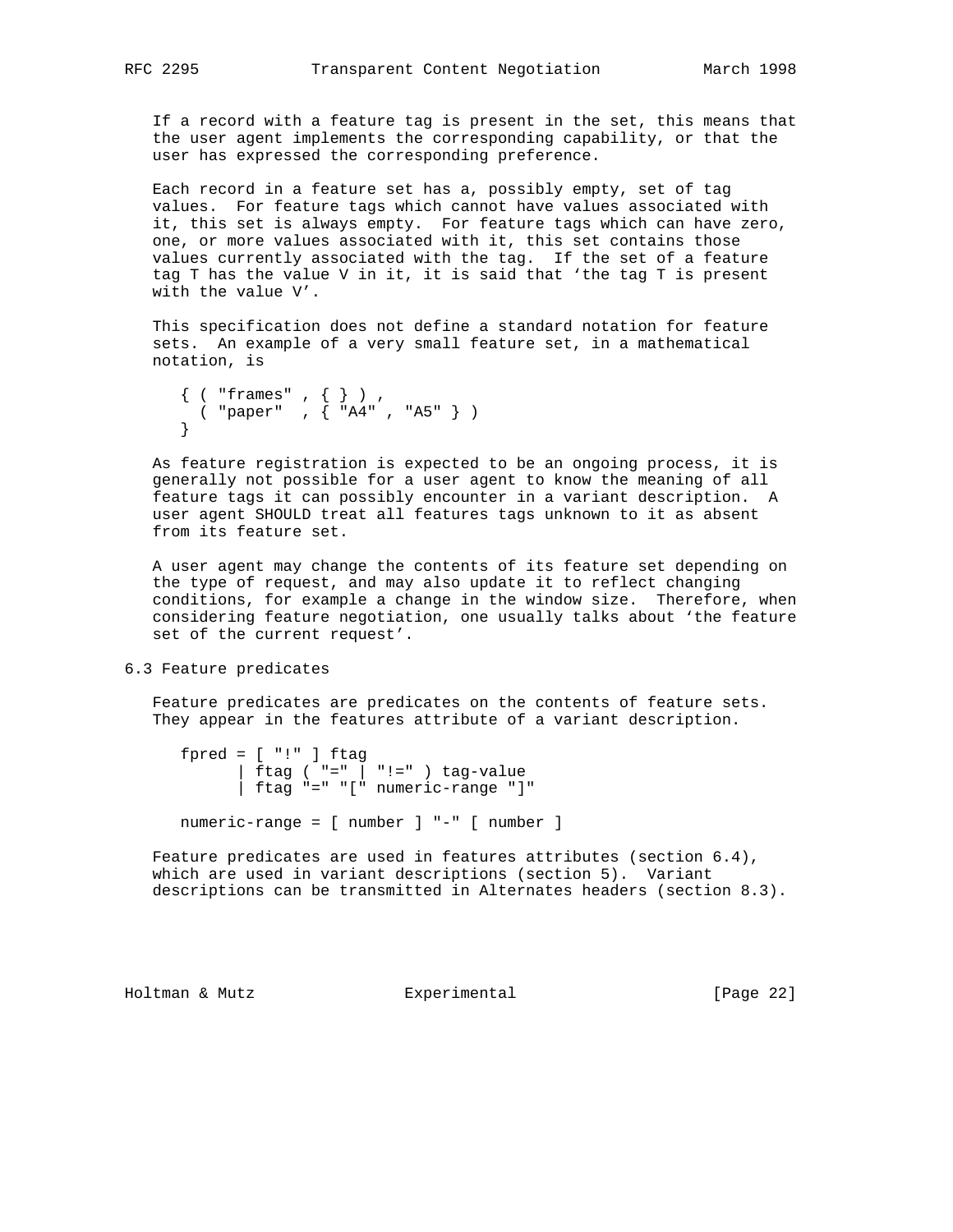Examples of feature predicates are

 blebber, !blebber, paper=a4, colordepth=5, blex!=54, dpi=[300-599], colordepth=[24-]

 Using the feature set of the current request, a user agent SHOULD compute the truth value of the different feature predicates as follows.

- ftag true if the feature is present, false otherwise
- !ftag true if the feature is absent, false otherwise
- ftag=V true if the feature is present with the value V, false otherwise,
- ftag!=V true if the feature is not present with the value V, false otherwise,
- ftag=[N-M] true if the feature is present with at least one numeric value, while the highest value with which it is present in the range N-M, false otherwise. If N is missing, the lower bound is 0. If M is missing, the upper bound is infinity.

As an example, with the feature set

| ( "blex"       |  |                             |  |
|----------------|--|-----------------------------|--|
| ( "colordepth" |  | ${1, 5, 1}$                 |  |
| ( "UA-media"   |  | , $\{$ "stationary" $\}$ ), |  |
| ( "paper"      |  | , $\{$ "A4", "A3" }         |  |
| ( "x-version"  |  | , $\{$ "104", "200"         |  |
|                |  |                             |  |

the following predicates are true:

 blex, colordepth=[4-], colordepth!=6, colordepth, !screenwidth, UA media=stationary, UA-media!=screen, paper=A4, paper =!A0, colordepth=[ 4 - 6 ], x-version=[100-300], x-version=[200-300]

and the following predicates are false:

 !blex, blebber, colordepth=6, colordepth=foo, !colordepth, screenwidth, screenwidth=640, screenwidth!=640, x-version=99, UA media=screen, paper=A0, paper=a4, x-version=[100-199], wuxta

Holtman & Mutz Experimental [Page 23]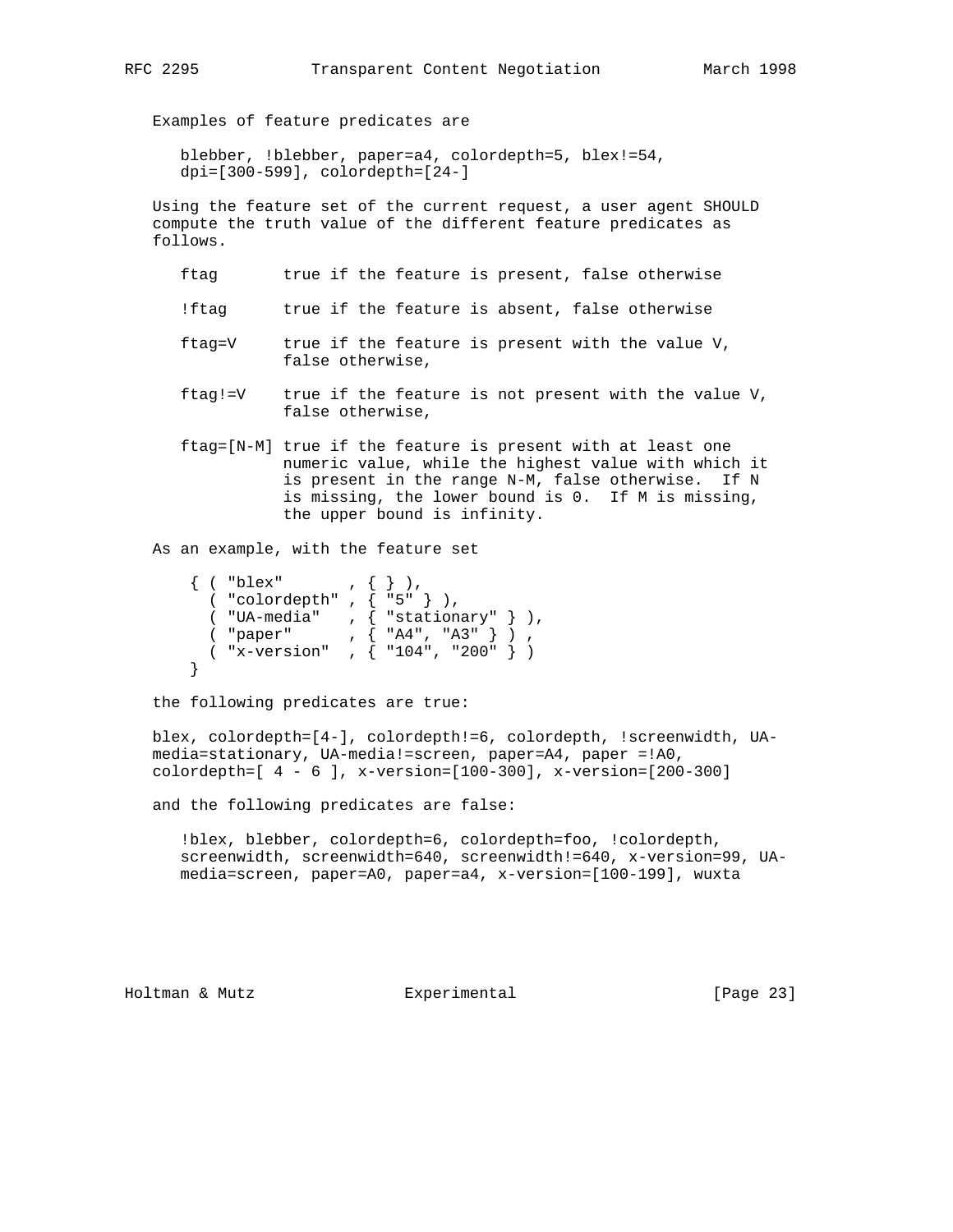6.4 Features attribute

The features attribute, for which section 5.1 defines the syntax

"{" "features" feature-list "}"

 is used in a variant description to specify how the presence or absence of particular feature tags in the user agent affects the overall quality of the variant.

```
 feature-list = 1%feature-list-element
         feature-list-element = ( fpred | fpred-bag )
                                       [ ";" [ "+" true-improvement ]
                                              [ "-" false-degradation ]
design to the control of the control of the control of the control of the control of the control of the control of
          fpred-bag = "[" 1%fpred "]"
          true-improvement = short-float
         false-degradation = short-float
```
 Features attributes are used in variant descriptions (section 5). Variant descriptions can be transmitted in Alternates headers (section 8.3).

Examples are:

 ${features \texttt{textonly} \texttt{[blebber \texttt{!} would colordepth=3;+0.7}}$ 

 ${features 1.01nk; -0.5 background; +1.5 [blebber 1.01k]; +1.4-0.8}$ 

 The default value for the true-improvement is 1. The default value for the false-degradation is 0, or 1 if a true-improvement value is given.

 A user agent SHOULD, and a remote variant selection algorithm MUST compute the quality degradation factor associated with the features attribute by multiplying all quality degradation factors of the elements of the feature-list. Note that the result can be a factor greater than 1.

 A feature list element yields its true-improvement factor if the corresponding feature predicate is true, or if at least one element of the corresponding fpred-bag is true. The element yields its false-degradation factor otherwise.

Holtman & Mutz Experimental [Page 24]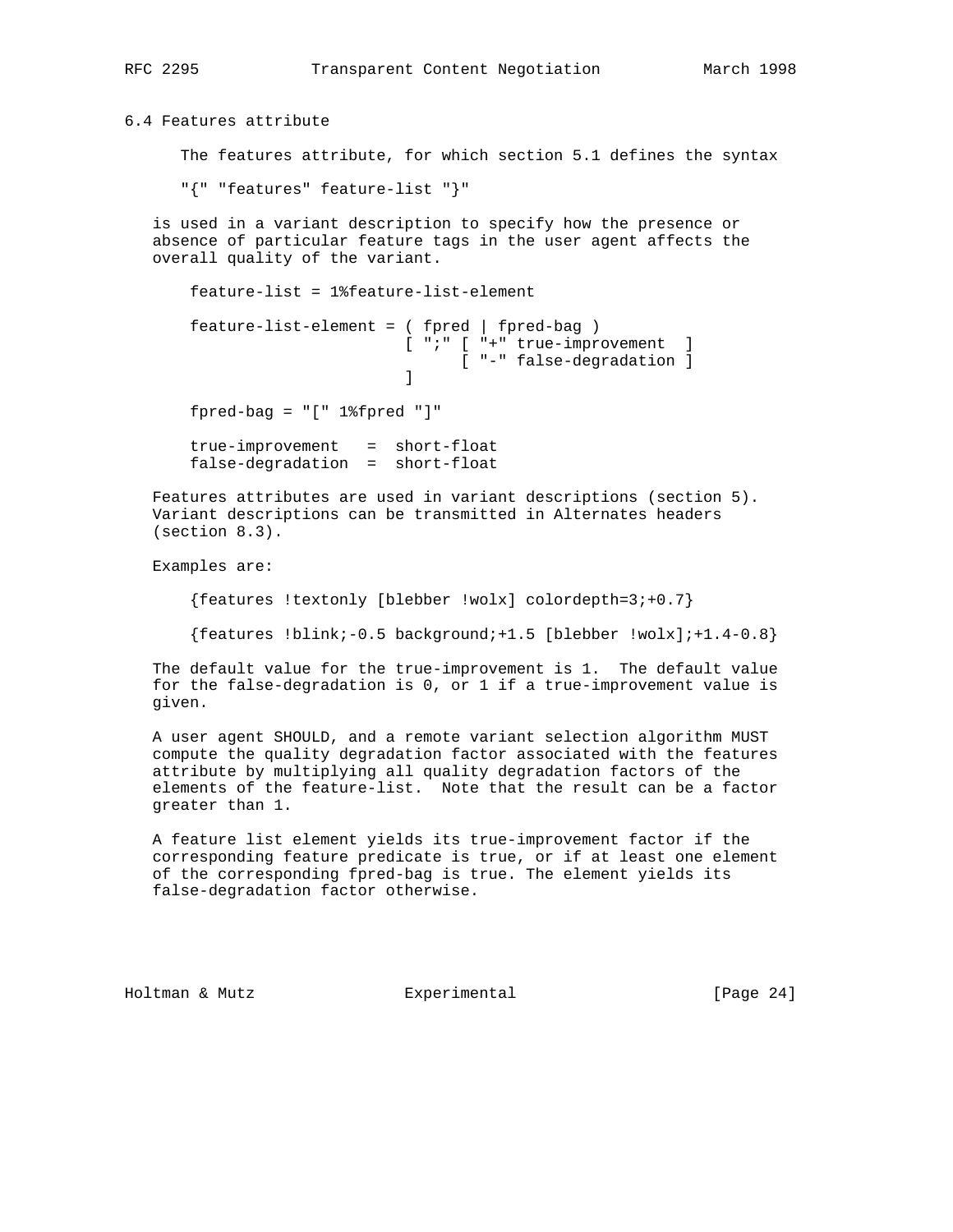7 Remote variant selection algorithms

 A remote variant selection algorithm is a standardized algorithm by which a server can choose a best variant on behalf of a negotiating user agent. The use of a remote algorithm can speed up the negotiation process by eliminating a request-response round trip.

 A remote algorithm typically computes whether the Accept- headers in the request contain sufficient information to allow a choice, and if so, which variant is the best variant. This specification does not define any remote algorithms, but does define a mechanism to negotiate on the use of such algorithms.

7.1 Version numbers

 A version numbering scheme is used to distinguish between different remote variant selection algorithms.

 rvsa-version = major "." minor  $major = 1*4DIGIT$  $minor = 1*4DIGIT$ 

 An algorithm with the version number X.Y, with Y>0, MUST be downwards compatible with all algorithms from X.0 up to X.Y. Downwards compatibility means that, if supplied with the same information, the newer algorithm MUST make the same choice, or a better choice, as the old algorithm. There are no compatibility requirements between algorithms with different major version numbers.

8 Content negotiation status codes and headers

 This specification adds one new HTTP status code, and introduces six new HTTP headers. It also extends the semantics of an existing HTTP/1.1 header.

8.1 506 Variant Also Negotiates

 The 506 status code indicates that the server has an internal configuration error: the chosen variant resource is configured to engage in transparent content negotiation itself, and is therefore not a proper end point in the negotiation process.

Holtman & Mutz Experimental [Page 25]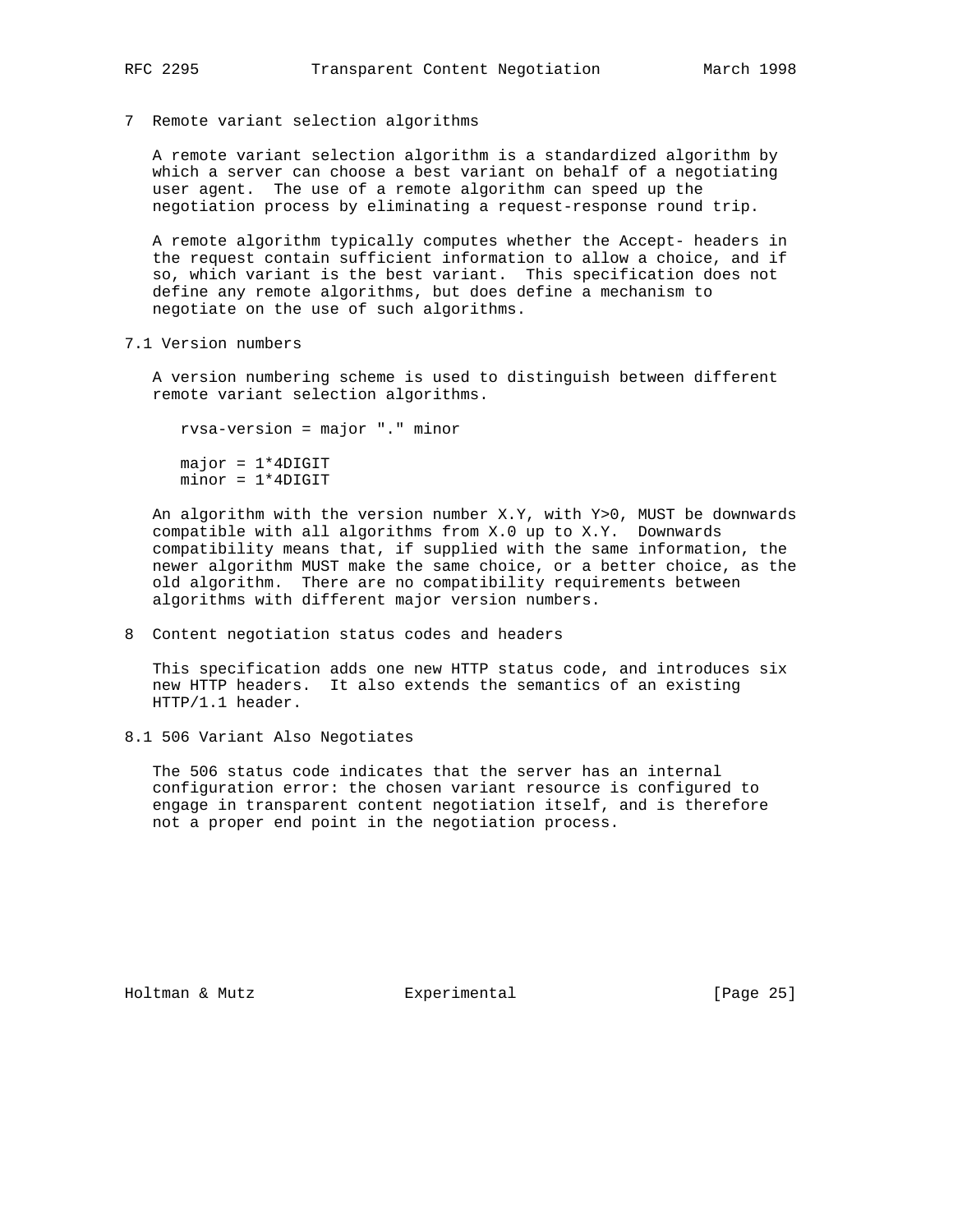## 8.2 Accept-Features

 The Accept-Features request header can be used by a user agent to give information about the presence or absence of certain features in the feature set of the current request. Servers can use this information when running a remote variant selection algorithm.

 Note: the name 'Accept-Features' for this header was chosen because of symmetry considerations with other Accept- headers, even though the Accept-Features header will generally not contain an exhaustive list of features which are somehow 'accepted'. A more accurate name of this header would have been 'Feature-Set- Info'.

 Accept-Features = "Accept-Features" ":" #( feature-expr \*( ";" feature-extension ) )

 feature-expr = [ "!" ] ftag | ftag ( "=" | "!=" ) tag-value  $\int \frac{1}{\pi} \tan^{-1} x dx = \int \frac{1}{\pi} \tan^{-1} x dx$  = " $\int \frac{1}{\pi} \tan^{-1} x dx$ " | "\*"

feature-extension = token [ "=" ( token | quoted-string ) ]

 No feature extensions are defined in this specification. An example is:

 Accept-Features: blex, !blebber, colordepth={5}, !screenwidth, paper = A4, paper!="A2", x-version=104, \*

The different feature expressions have the following meaning:

- !ftag ftag is absent
- ftag=V ftag is present with the value V
- ftag!=V ftag is present, but not with the value V
- ftag= $\{V\}$  ftag is present with the value V, and not with any other values
- \* the expressions in this header do not fully describe the feature set: feature tags not mentioned in this header may also be present, and, except for the case ftag= $\{V\}$ , tags may be present with more values than mentioned.

Holtman & Mutz Experimental [Page 26]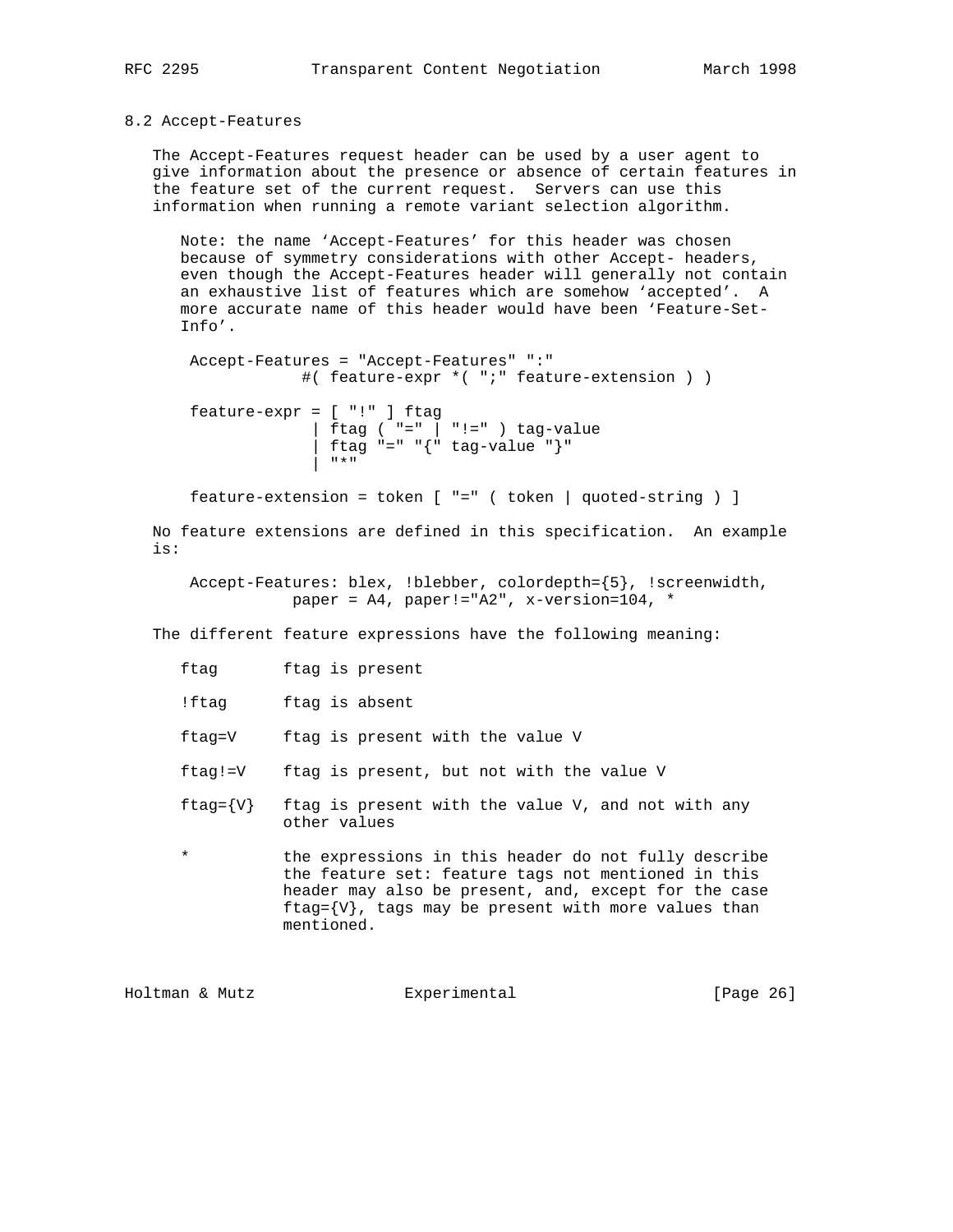Absence of the Accept-Features header in a request is equivalent to the inclusion of

Accept-Features: \*

 By using the Accept-Features header, a remote variant selection algorithm can sometimes determine the truth value of a feature predicate on behalf of the user agent. For example, with the header

 Accept-Features: blex, !blebber, colordepth={5}, !screenwidth, paper = A4, paper!="A2", x-version=104, \*

the algorithm can determine that the following predicates are true:

 blex, colordepth=[4-], colordepth!=6, colordepth, !screenwidth, paper=A4, colordepth=[4-6]

and that the following predicates are false:

 !blex, blebber, colordepth=6, colordepth=foo, !colordepth, screenwidth, screenwidth=640, screenwidth!=640,

 but the truth value of the following predicates cannot be determined:

 UA-media=stationary, UA-media!=screen, paper!=a0, x-version=[100-300], x-version=[200-300], x-version=99, UA-media=screen, paper=A0, paper=a4, x-version=[100-199], wuxta

# 8.3 Alternates

 The Alternates response header is used to convey the list of variants bound to a negotiable resource. This list can also include directives for any content negotiation process. If a response from a transparently negotiable resource includes an Alternates header, this header MUST contain the complete variant list bound to the negotiable resource. Responses from resources which do not support transparent content negotiation MAY also use Alternates headers.

 Alternates = "Alternates" ":" variant-list variant-list = 1#( variant-description | fallback-variant | list-directive ) fallback-variant =  $\lceil {\lceil {\cdot} \rceil \cdot \lceil {\cdot} \rceil \cdot \lceil {\cdot} \rceil \cdot \lceil {\cdot} \rceil \rceil}$ list-directive = ( "proxy-rvsa" "=" <"> 0#rvsa-version <"> )

Holtman & Mutz Experimental [Page 27]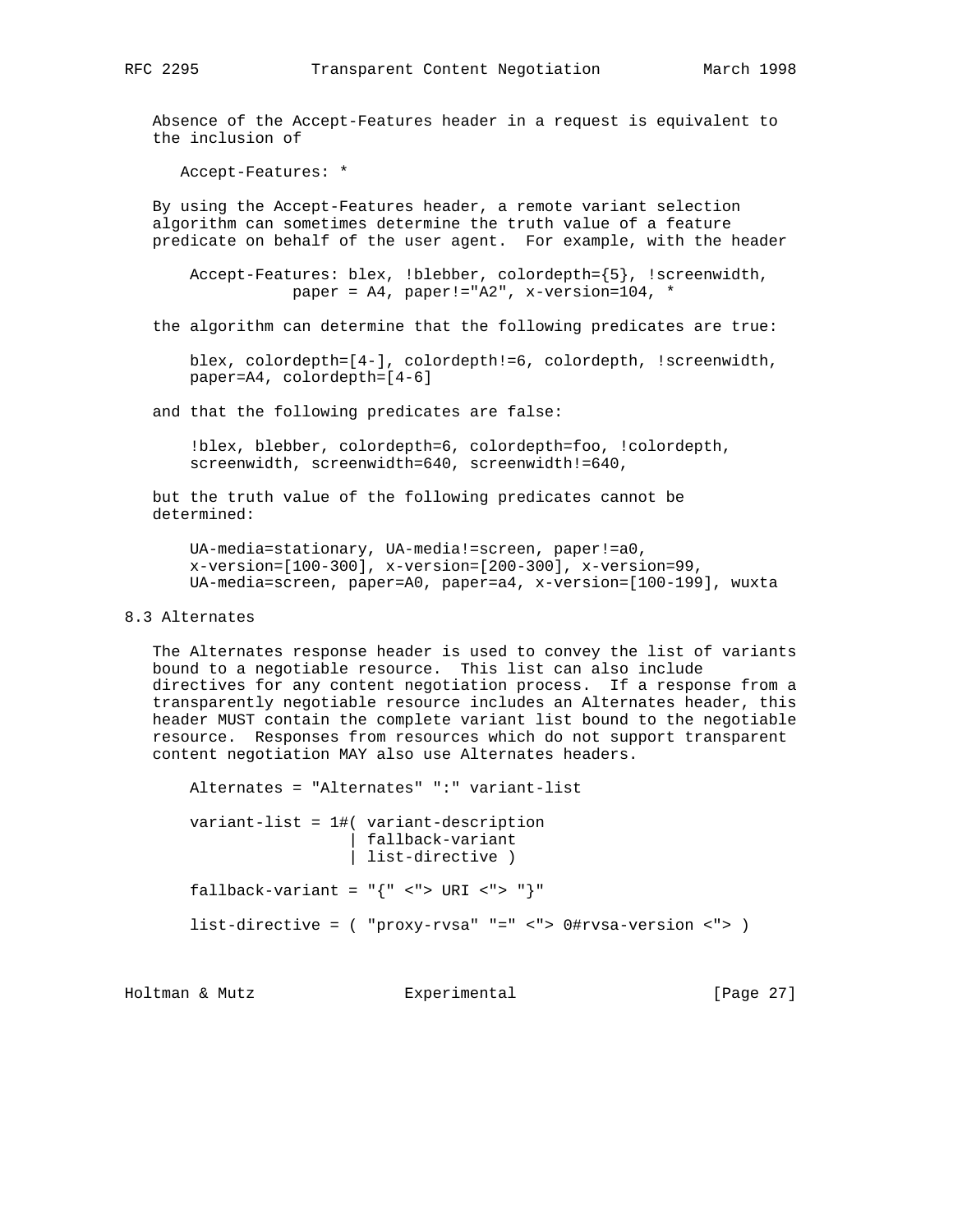| extension-list-directive

# extension-list-directive = token [ "=" ( token | quoted-string ) ]

An example is

 Alternates: {"paper.1" 0.9 {type text/html} {language en}},  ${\{ \texttt{upper.2" 0.7 } \{ \texttt{type text /html} \} }$  {language fr}}, {"paper.3" 1.0 {type application/postscript} {language en}}, proxy-rvsa="1.0, 2.5"

 Any relative URI specified in a variant-description or fallback variant field is relative to the request-URI. Only one fallback variant field may be present. If the variant selection algorithm of the user agent finds that all described variants are unacceptable, then it SHOULD choose the fallback variant, if present, as the best variant. If the user agent computes the overall quality values of the described variants, and finds that several variants share the highest value, then the first variant with this value in the list SHOULD be chosen as the best variant.

 The proxy-rvsa directive restricts the use of remote variant selection algorithms by proxies. If present, a proxy MUST ONLY use algorithms which have one of the version numbers listed, or have the same major version number and a higher minor version number as one of the versions listed. Any restrictions set by proxy-rvsa come on top of the restrictions set by the user agent in the Negotiate request header. The directive proxy-rvsa="" will disable variant selection by proxies entirely. Clients SHOULD ignore all extension-list directives they do not understand.

 A variant list may contain multiple differing descriptions of the same variant. This can be convenient if the variant uses conditional rendering constructs, or if the variant resource returns multiple representations using a multipart media type.

8.4 Negotiate

 The Negotiate request header can contain directives for any content negotiation process initiated by the request.

Negotiate = "Negotiate" ":" 1#negotiate-directive

 negotiate-directive = "trans" | "vlist" | "guess-small"

Holtman & Mutz Experimental [Page 28]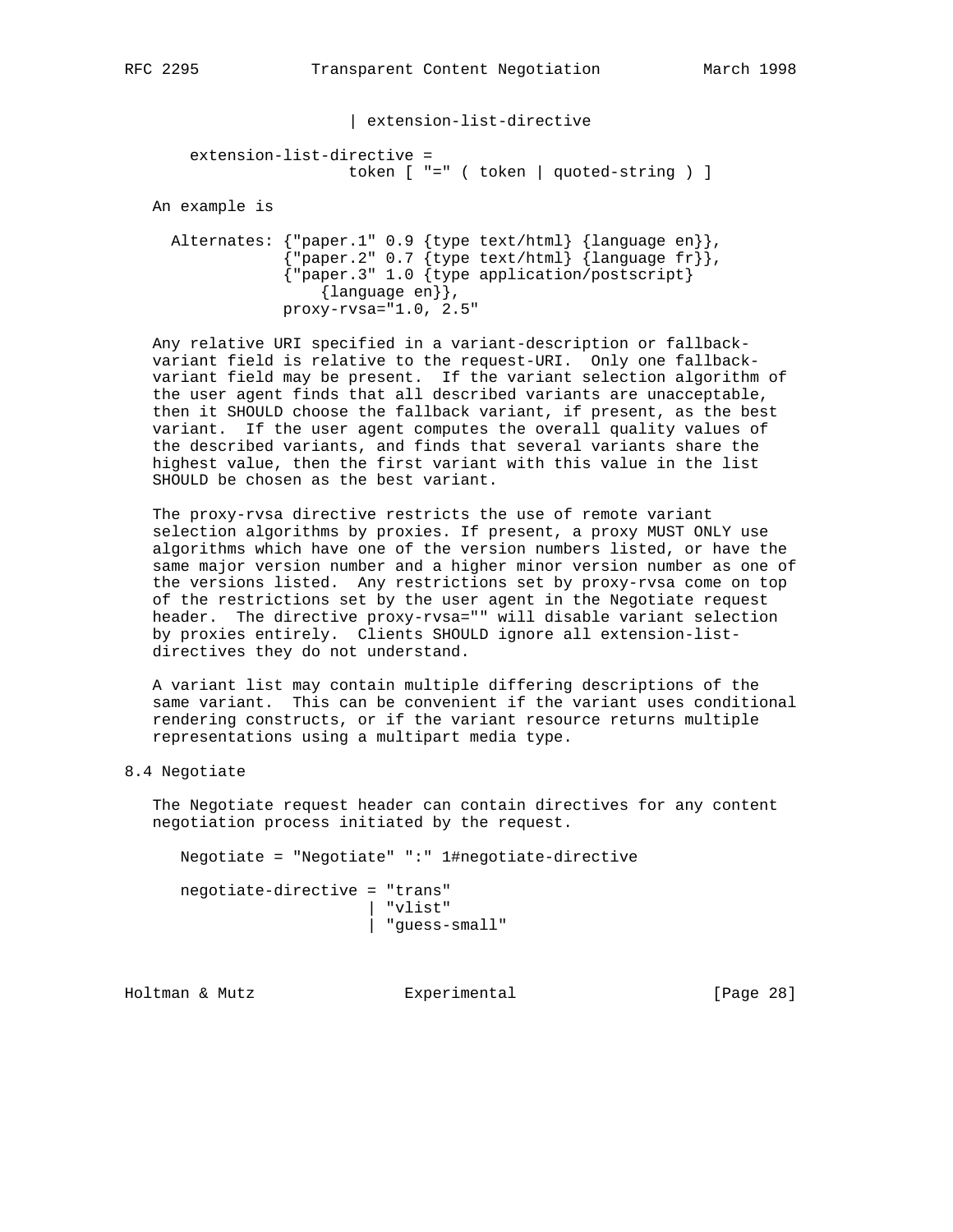| rvsa-version<br>| "\*"  $\begin{array}{|c|c|c|c|c|c|}\n\hline\nm \star m \quad\quad & \quad m \star m \\\hline\n\end{array}$ | negotiate-extension

negotiate-extension = token [ "=" token ]

Examples are

 Negotiate: 1.0, 2.5 Negotiate: \*

The negotiate directives have the following meaning

### "trans"

 The user agent supports transparent content negotiation for the current request.

"vlist"

 The user agent requests that any transparently negotiated response for the current request includes an Alternates header with the variant list bound to the negotiable resource. Implies "trans".

"guess-small"

 The user agent allows origin servers to run a custom algorithm which guesses the best variant for the request, and to return this variant in a choice response, if the resulting choice response is smaller than or not much larger than a list response. The definition of 'not much larger' is left to origin server heuristics. Implies "vlist" and "trans".

```
 rvsa-version
```
 The user agent allows origin servers and proxies to run the remote variant selection algorithm with the indicated version number, or with the same major version number and a higher minor version number. If the algorithm has sufficient information to choose a best, neighboring variant, the origin server or proxy MAY return a choice response with this variant. Implies "trans".

 $\mathbf{u} \star \mathbf{u}$ 

 The user agent allows origin servers and proxies to run any remote variant selection algorithm. The origin server may even run algorithms which have not been standardized. If the algorithm has sufficient information to choose a best, neighboring variant, the origin server or proxy MAY return a choice response with this variant. Implies "trans".

Holtman & Mutz Experimental [Page 29]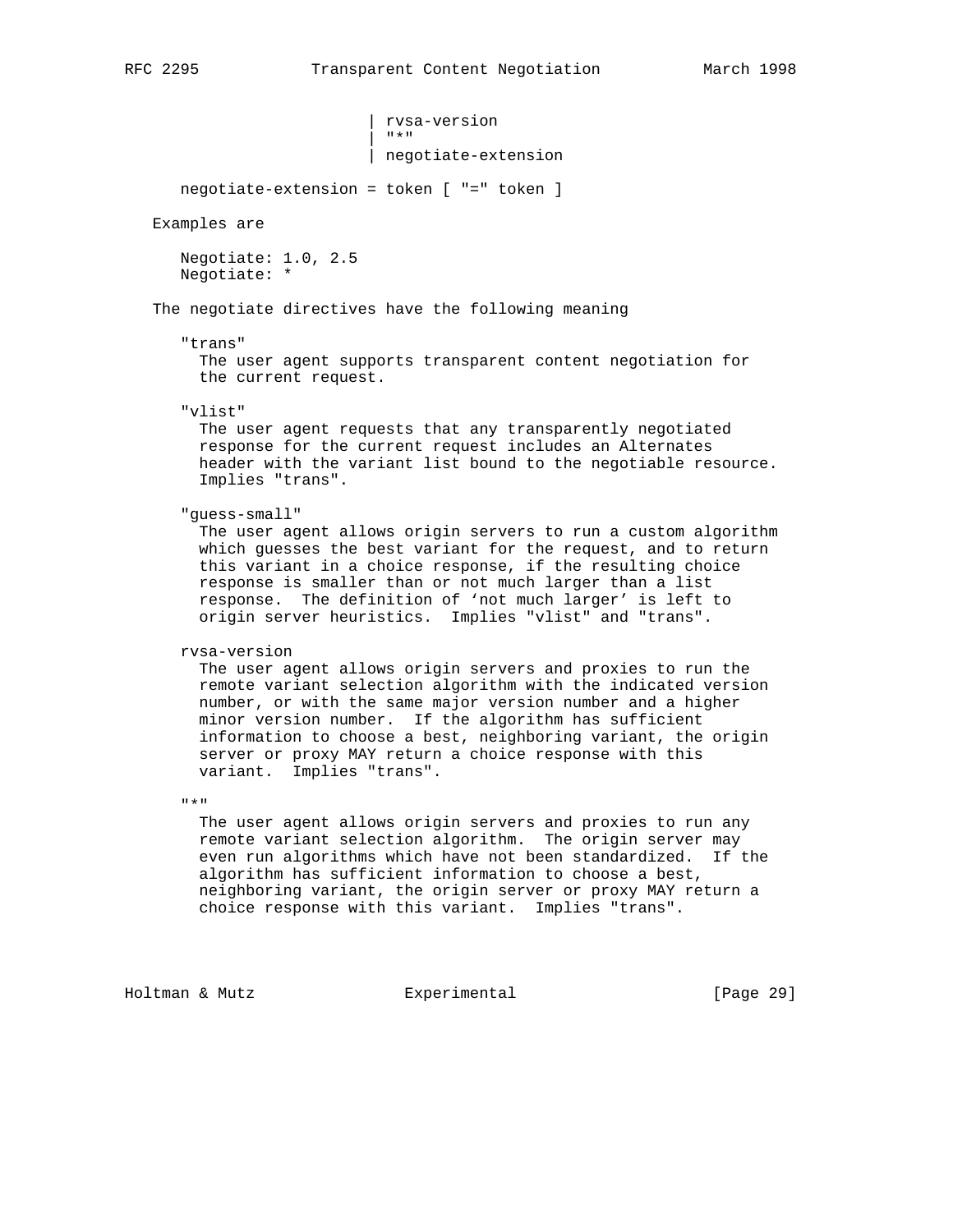Servers SHOULD ignore all negotiate-directives they do not understand. If the Negotiate header allows a choice between multiple remote variant selection algorithms which are all supported by the server, the server SHOULD use some internal precedence heuristics to select the best algorithm.

# 8.5 TCN

 The TCN response header is used by a server to signal that the resource is transparently negotiated.

 TCN = "TCN" ":" #( response-type | server-side-override-directive | tcn-extension ) response-type = "list" | "choice" | "adhoc" server-side-override-directive = "re-choose" | "keep" tcn-extension = token [ "=" ( token | quoted-string ) ]

 If the resource is not transparently negotiated, a TCN header MUST NOT be included in any response. If the resource is transparently negotiated, a TCN header, which includes the response-type value of the response, MUST be included in every response with a 2xx status code or any 3xx status code, except 304, in which it MAY be included. A TCN header MAY also be included, without a response-type value, in other responses from transparently negotiated resources.

 A server-side override directive MUST be included if the origin server performed a server-side override when choosing the response. If the directive is "re-choose", the server MUST include an Alternates header with the variant bound to the negotiable resource in the response, and user agent SHOULD use its internal variant selection algorithm to choose, retrieve, and display the best variant from this list. If the directive is "keep" the user agent SHOULD NOT renegotiate on the response, but display it directly, or act on it directly if it is a redirection response.

Clients SHOULD ignore all tcn-extensions they do not understand.

8.6 Variant-Vary

 The Variant-Vary response header can be used in a choice response to record any vary information which applies to the variant data (the entity body combined with some of the entity headers) contained in the response, rather than to the response as a whole.

Holtman & Mutz **Experimental** Experimental [Page 30]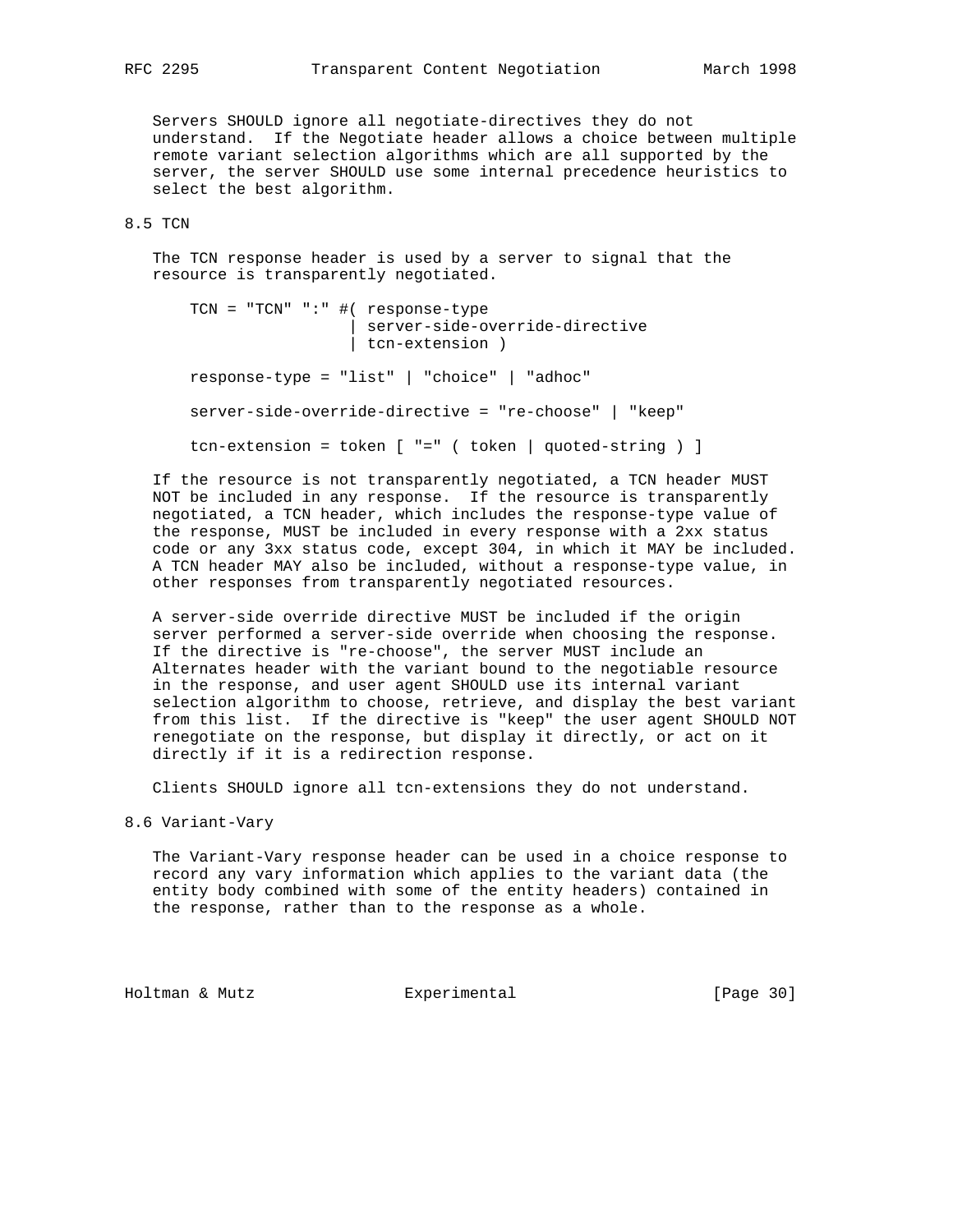Variant-Vary = "Variant-Vary" ":" ( "\*" | 1#field-name )

Use of the Variant-Vary header is discussed in section 10.2.

9 Cache validators

 To allow for correct and efficient caching and revalidation of negotiated responses, this specification extends the caching model of HTTP/1.1 [1] in various ways.

 This specification does not introduce a 'variant-list-max-age' directive which explicitly bounds the freshness lifetime of a cached variant list, like the 'max-age' Cache-Control directive bounds the freshness lifetime of a cached response. However, this specification does ensure that a variant list which is sent at a time T by the origin server will never be re-used without revalidation by semantically transparent caches after the time T+M. This M is the maximum of all freshness lifetimes assigned (using max-age directives or Expires headers) by the origin server to

a. the responses from the negotiable resource itself, and

b. the responses from its neighboring variant resources

 If no freshness lifetimes are assigned by the origin server, M is the maximum of the freshness lifetimes which were heuristically assigned by all caches which can re-use the variant list.

9.1 Variant list validators

 A variant list validator is an opaque value which acts as the cache validator of a variant list bound to a negotiable resource.

variant-list-validator = <quoted-string not containing any ";">

 If two responses contain the same variant list validator, a cache can treat the Alternates headers in these responses as equivalent (though the headers themselves need not be identical).

9.2 Structured entity tags

 A structured entity tag consists of a normal entity tag of which the opaque string is extended with a semicolon followed by the text (without the surrounding quotes) of a variant list validator:

Holtman & Mutz Experimental [Page 31]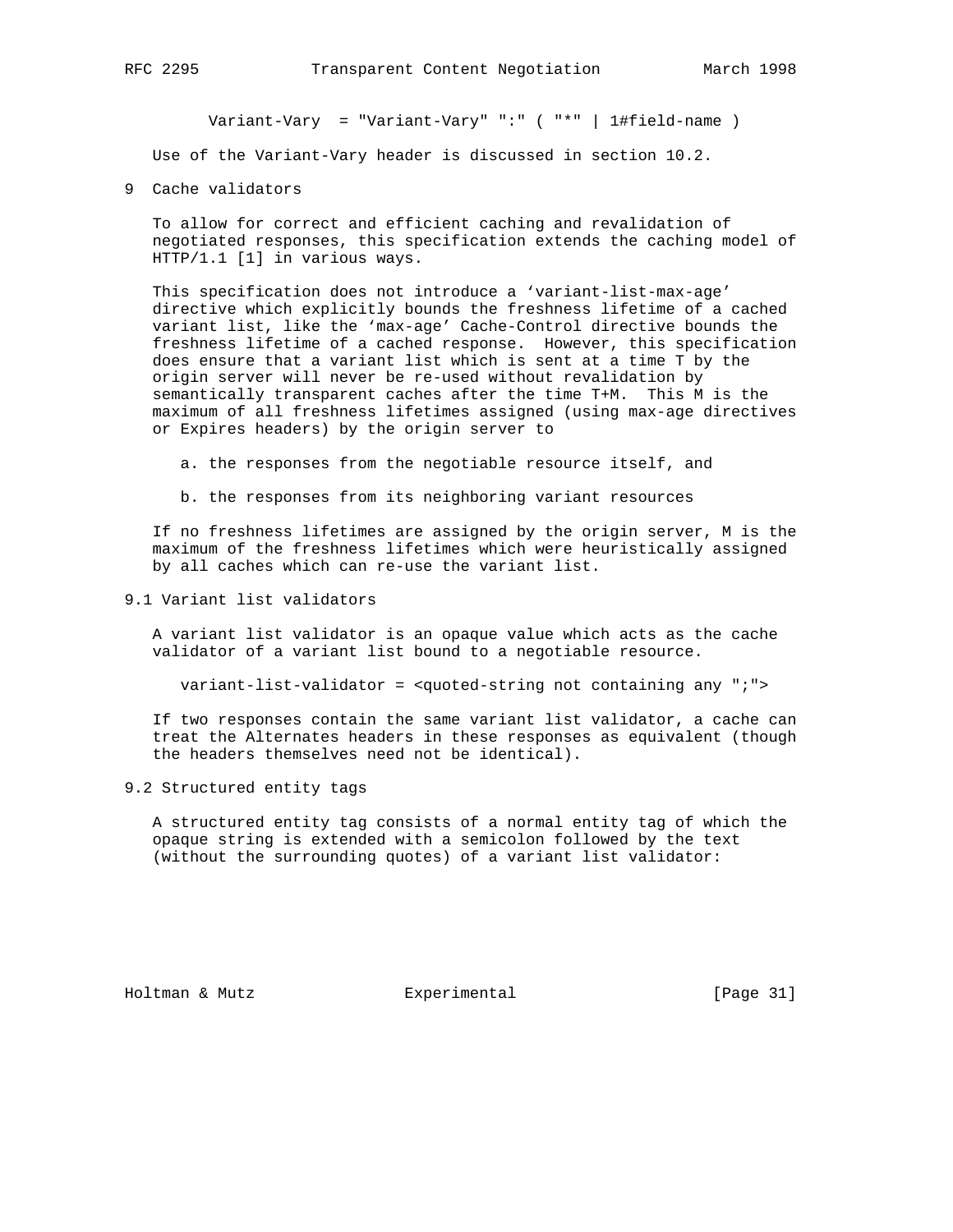| normal      | variant list | structured          |
|-------------|--------------|---------------------|
| entity tag  | validator    | entity tag          |
| "etag"      | "ע⊺ע"        | "etag;vlv"          |
| $W$ /"etag" | " $v \tau$   | $W/$ "etag; $vlv$ " |

 Note that a structured entity tag is itself also an entity tag. The structured nature of the tag allows caching proxies capable of transparent content negotiation to perform some optimizations defined in section 10. When not performing such optimizations, a structured tag SHOULD be treated as a single opaque value, according to the general rules in HTTP/1.1. Examples of structured entity tags are:

"xyzzy;1234" W/"xyzzy;1234" "gonkxxxx;1234" "a;b;c;;1234"

 In the last example, the normal entity tag is "a;b;c;" and the variant list validator is "1234".

 If a transparently negotiated response includes an entity tag, it MUST be a structured entity tag. The variant list validator in the structured tag MUST act as a validator for the variant list contained in the Alternates header. The normal entity tag in the structured tag MUST act as a validator of the entity body in the response and of all entity headers except Alternates.

9.3 Assigning entity tags to variants

 To allow for correct revalidation of transparently negotiated responses by clients, origin servers SHOULD generate all normal entity tags for the neighboring variant resources of the negotiable resource in such a way that

- 1. the same tag is never used by two different variants, unless this tag labels exactly the same entity on all occasions,
- 2. if one normal tag "X" is a prefix of another normal tag "XY", then "Y" must never be a semicolon followed by a variant list validator.
- 10 Content negotiation responses

 If a request on a transparently negotiated resource yields a response with a 2xx status code or any 3xx status code except 304, this response MUST always be either a list response, a choice response, or an adhoc response. These responses MUST always include a TCN header which specifies their type. Transparently negotiated responses with other status codes MAY also include a TCN header.

Holtman & Mutz **Experimental** Experimental [Page 32]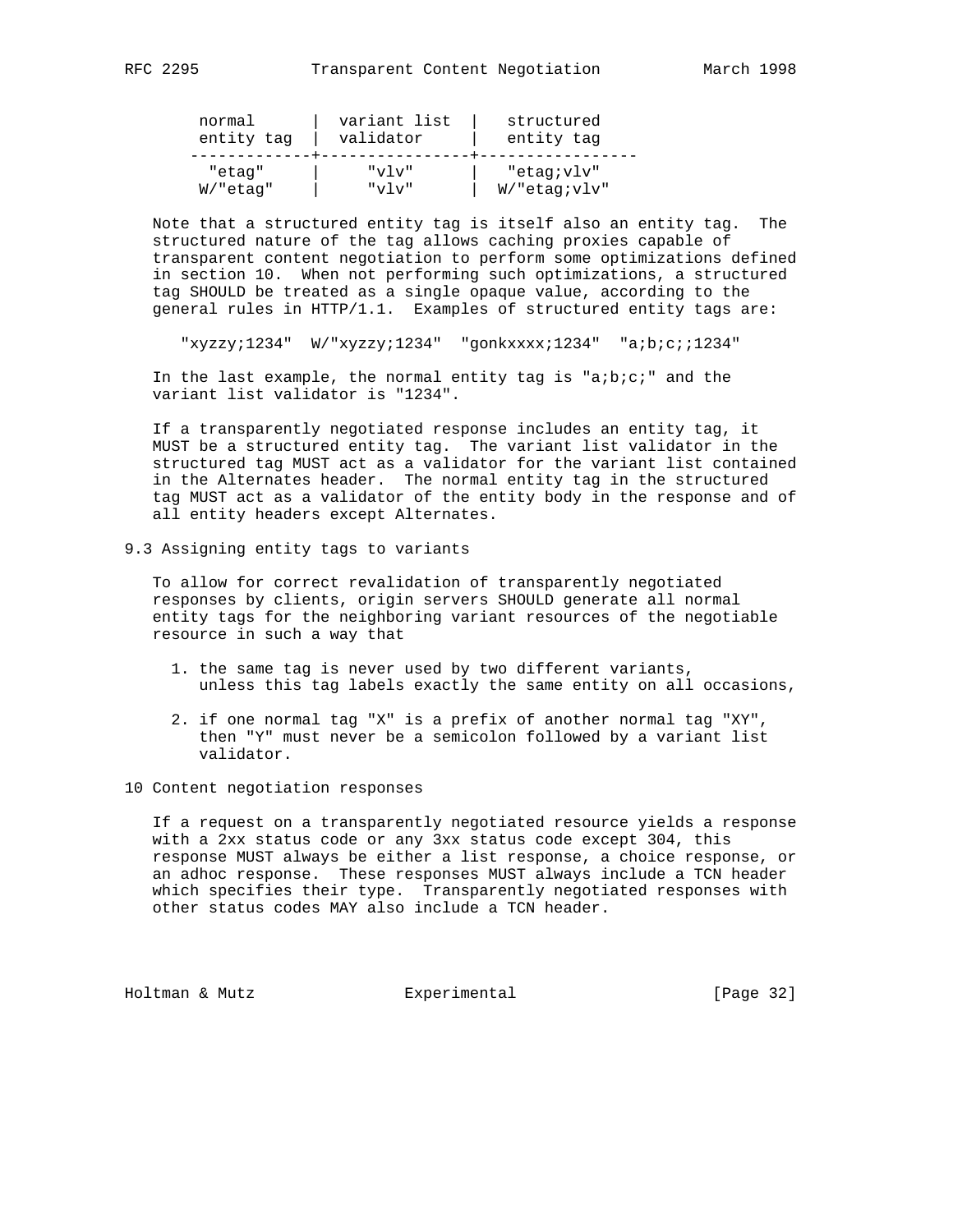The conditions under which the different content negotiation responses may be sent are defined in section 12.1 for origin servers and in section 13 for proxies.

 After having constructed a list, choice, or adhoc response, a server MAY process any If-No-Match or If-Range headers in the request message and shorten the response to a 304 (Not Modified) or 206 (Partial Content) response, following the rules in the HTTP/1.1 specification [1]. In this case, the entity tag of the shortened response will identify it indirectly as a list, choice, or adhoc response.

# 10.1 List response

 A list response returns the variant list of the negotiable resource, but no variant data. It can be generated when the server does not want to, or is not allowed to, return a particular best variant for the request. If the user agent supports transparent content negotiation, the list response will cause it to select a best variant and retrieve it.

 A list response MUST contain (besides the normal headers required by HTTP) a TCN header which specifies the "list" response-type, the Alternates header bound to the negotiable resource, a Vary header and (unless it was a HEAD request) an entity body which allows the user to manually select the best variant.

An example of a list response is

 HTTP/1.1 300 Multiple Choices Date: Tue, 11 Jun 1996 20:02:21 GMT TCN: list Alternates: {"paper.1" 0.9 {type text/html} {language en}},  ${$ "paper.2" 0.7  ${type text/html}$   ${language fr},$  {"paper.3" 1.0 {type application/postscript} {language en}} Vary: negotiate, accept, accept-language ETag: "blah;1234" Cache-control: max-age=86400 Content-Type: text/html Content-Length: 227 <h2>Multiple Choices:</h2> <ul> <li><a href=paper.1>HTML, English version</a> <li><a href=paper.2>HTML, French version</a> <li><a href=paper.3>Postscript, English version</a>  $\langle$ /ul>

Holtman & Mutz Experimental [Page 33]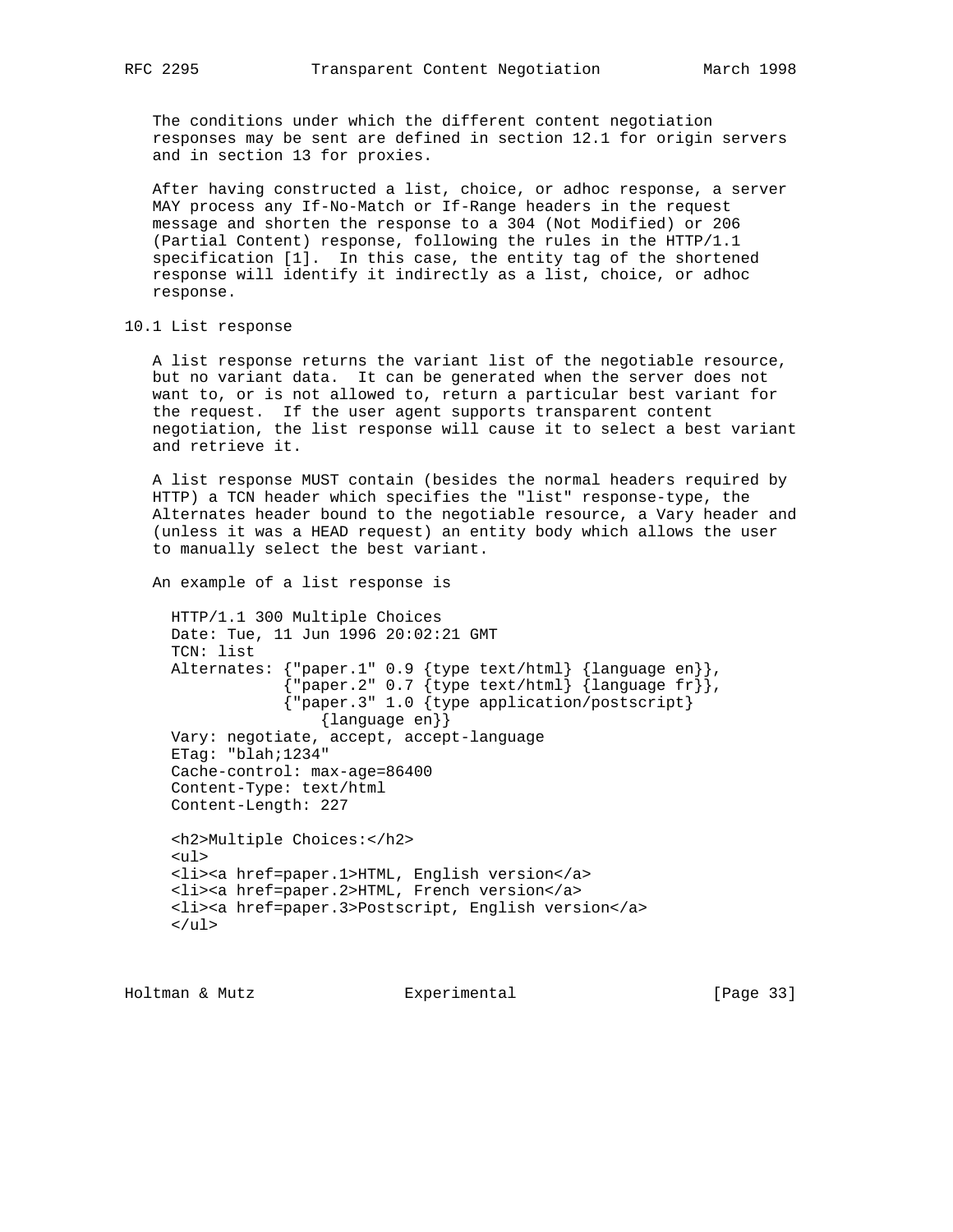Note: A list response can have any status code, but the 300 (Multiple Choices) code is the most appropriate one for HTTP/1.1 clients. Some existing versions of HTTP/1.0 clients are known to silently ignore 300 responses, instead of handling them according to the HTTP/1.0 specification [2]. Servers should therefore be careful in sending 300 responses to non-negotiating HTTP/1.0 user agents, and in making these responses cacheable. The 200 (OK) status code can be used instead.

 The Vary header in the response SHOULD ensure correct handling by plain HTTP/1.1 caching proxies. This header can either be

Vary: \*

or a more elaborate header; see section 10.6.1.

 Only the origin server may construct list responses. Depending on the status code, a list response is cacheable unless indicated otherwise.

 According to the HTTP/1.1 specification [1], a user agent which does not support transparent content negotiation will, when receiving a list response with the 300 status code, display the entity body included in the response. If the response contains a Location header, however, the user agent MAY automatically redirect to this location.

 The handling of list responses by clients supporting transparent content negotiation is described in sections 11.1 and 13.

## 10.2 Choice response

 A choice response returns a representation of the best variant for the request, and may also return the variant list of the negotiable resource. It can be generated when the server has sufficient information to be able to choose the best variant on behalf the user agent, but may only be generated if this best variant is a neighboring variant. For request from user agents which do not support transparent content negotiation, a server may always generate a choice response, provided that the variant returned is a neighboring variant. The variant returned in a choice response need not necessarily be listed in the variant list bound to the negotiable resource.

Holtman & Mutz **Experimental** Experimental [Page 34]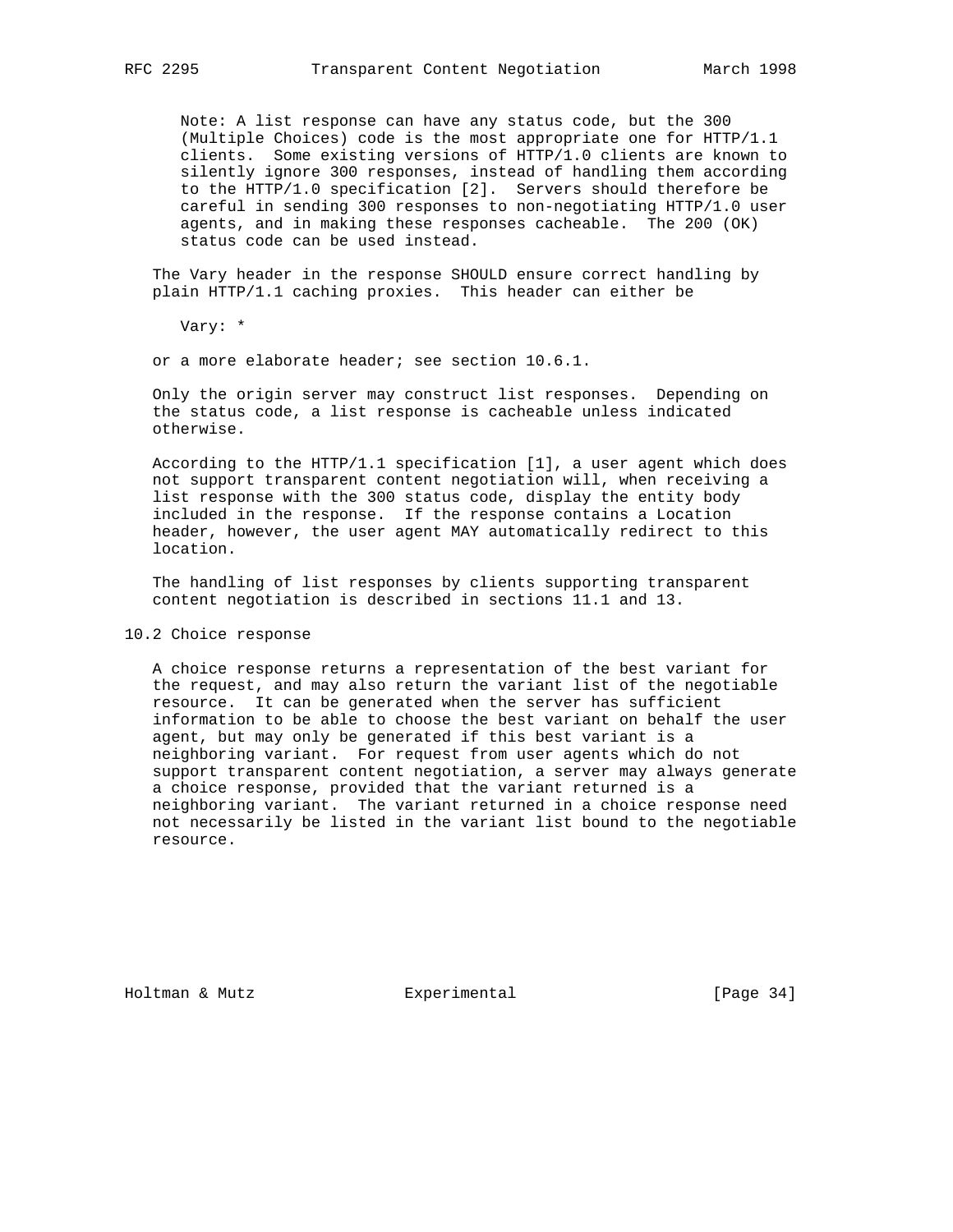A choice response merges a normal HTTP response from the chosen variant, a TCN header which specifies the "choice" response-type, and a Content-Location header giving the location of the variant. Depending on the status code, a choice response is cacheable unless indicated otherwise.

 Origin servers and proxy caches MUST construct choice responses with the following algorithm (or any other algorithm which gives equal end results for the client).

 In this algorithm, 'the current Alternates header' refers to the Alternates header containing the variant list which was used to choose the best variant, and 'the current variant list validator' refers to the validator of this list. Section 10.4 specifies how these two items can be obtained by a proxy cache.

The algorithm consists of four steps.

- 1. Construct a HTTP request message on the best variant resource by rewriting the request-URI and Host header (if appropriate) of the received request message on the negotiable resource.
- 2. Generate a valid HTTP response message, but not one with the 304 (Not Modified) code, for the request message constructed in step 1.

 In a proxy cache, the response can be obtained from cache memory, or by passing the constructed HTTP request towards the origin server. If the request is passed on, the proxy MAY add, modify, or delete If-None-Match and If-Range headers to optimize the transaction with the upstream server.

 Note: the proxy should be careful not to add entity tags of non-neighboring variants to If-\* (conditional) headers of the request, as there are no global uniqueness requirements for these tags.

- 3. Only in origin servers: check for an origin server configuration error. If the HTTP response message generated in step 2 contains a TCN header, then the best variant resource is not a proper end point in the transparent negotiation process, and a 506 (Variant Also Negotiates) error response message SHOULD be generated instead of going to step 4.
- 4. Add a number of headers to the HTTP response message generated in step 2.

Holtman & Mutz **Experimental** Experimental [Page 35]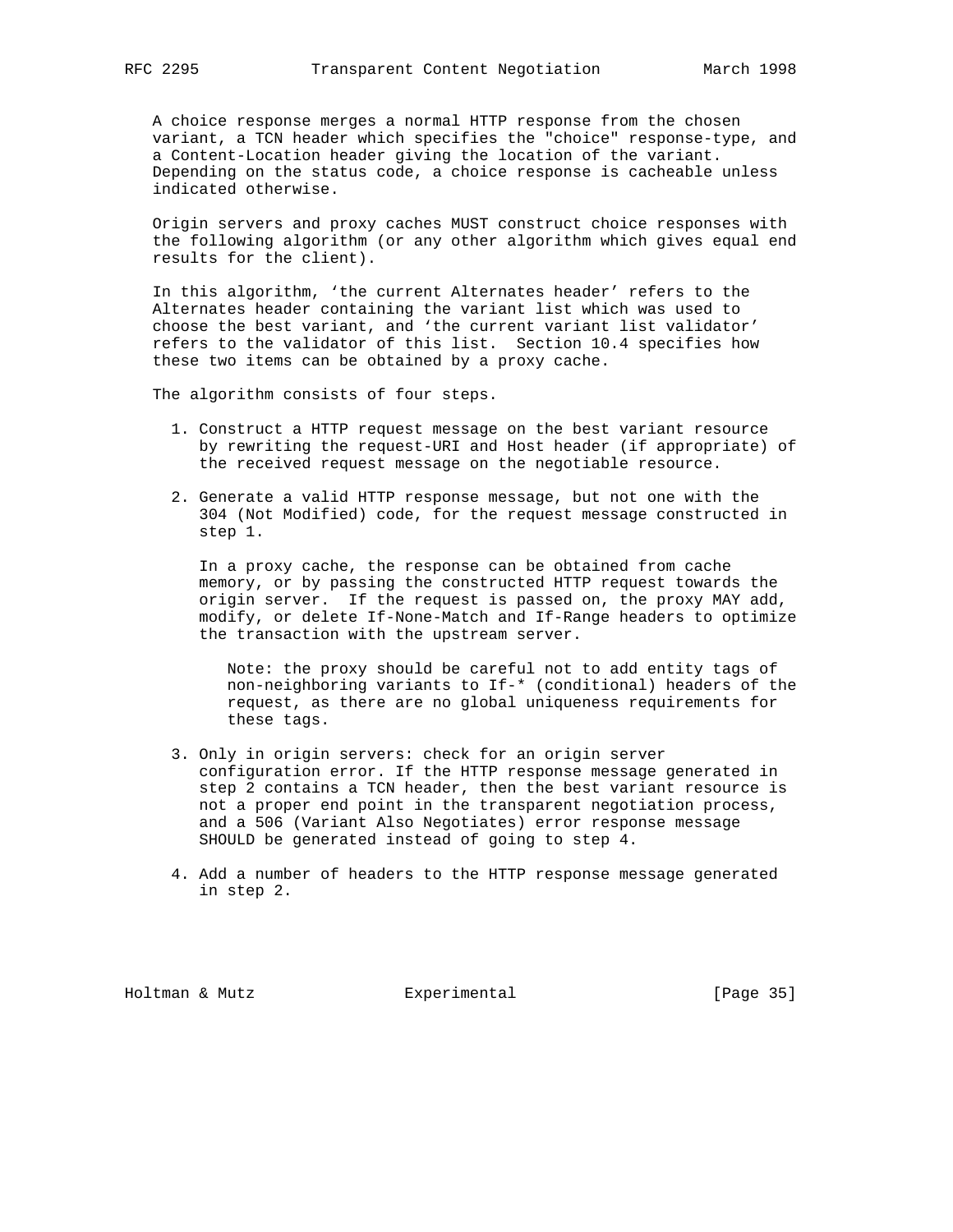- a. Add a TCN header which specifies the "choice" response-type.
- b. Add a Content-Location header giving the location of the chosen variant. Delete any Content-Location header which was already present.

 Note: According to the HTTP/1.1 specification [1], if the Content-Location header contains a relative URI, this URI is relative to the URI in the Content-Base header, if present, and relative to the request-URI if no Content- Base header is present.

- c. If any Vary headers are present in the response message from step 2, add, for every Vary header, a Variant-Vary header with a copy of the contents of this Vary header.
- d. Delete any Alternates headers which are present in in the response. Now, the current Alternates header MUST be added if this is required by the Negotiate request header, or if the server returns "re-choose" in the TCN response header. Otherwise, the current Alternates header MAY be added.

 Note: It is usually a good strategy to always add the current Alternates header, unless it is very large compared to the rest of the response.

 e. Add a Vary header to ensure correct handling by plain HTTP/1.1 caching proxies. This header can either be

 Vary: \* or a more elaborate header, see section 10.6.

- f. To ensure compatibility with HTTP/1.0 caching proxies which do not recognize the Vary header, an Expires header with a date in the past MAY be added. See section 10.7 for more information.
- g. If an ETag header is present in the response message from step 2, then extend the entity tag in that header with the current variant list validator, as specified in section 9.2.

 Note: Step g. is required even if the variant list itself is not added in step d.

h. Only in proxy caches: set the Age header of the response to

max( variant\_age , alternates\_age )

Holtman & Mutz **Experimental** Experimental [Page 36]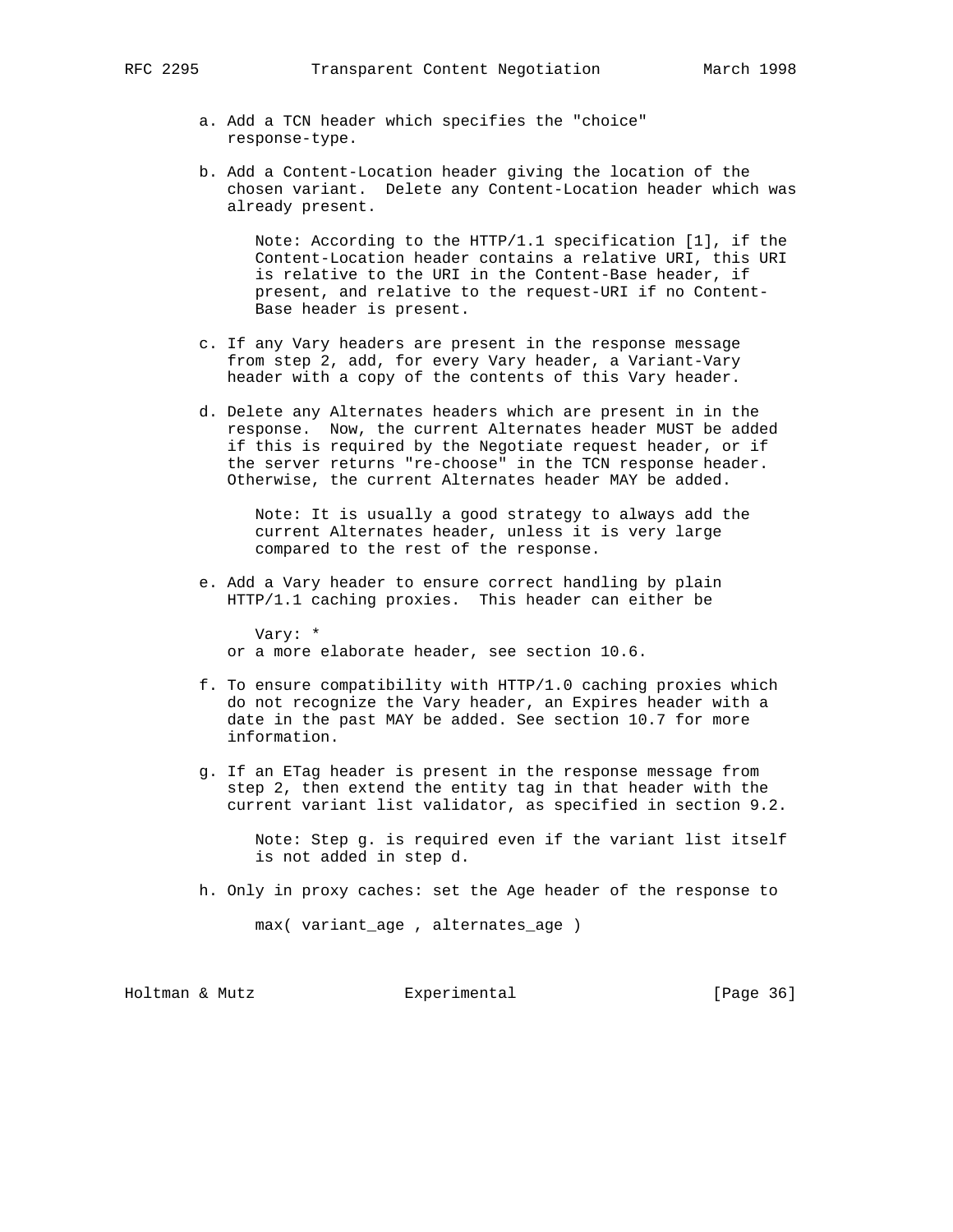where variant\_age is the age of the variant response obtained in step 2, calculated according to the rules in the HTTP/1.1 specification [1], and alternates\_age is the age of the Alternates header added in step d, calculated according to the rules in section 10.4.

 Note that a server can shorten the response produced by the above algorithm to a 304 (Not Modified) response if an If-None-Match header in the original request allows it. If this is the case, an implementation of the above algorithm can avoid the unnecessary internal construction of full response message in step 2, it need only construct the parts which end up in the final 304 response. A proxy cache which implements this optimization can sometimes generate a legal 304 response even if it has not cached the variant data itself.

An example of a choice response is:

 HTTP/1.1 200 OK Date: Tue, 11 Jun 1996 20:05:31 GMT TCN: choice Content-Type: text/html Last-Modified: Mon, 10 Jun 1996 10:01:14 GMT Content-Length: 5327 Cache-control: max-age=604800 Content-Location: paper.1 Alternates: {"paper.1" 0.9 {type text/html} {language en}},  ${ [$ "paper.2" 0.7  ${ [type text/html]} { [language fr]} ]$ , {"paper.3" 1.0 {type application/postscript} {language en}} Etag: "gonkyyyy;1234" Vary: negotiate, accept, accept-language Expires: Thu, 01 Jan 1980 00:00:00 GMT

<title>A paper about ....

10.3 Adhoc response

 An adhoc response can be sent by an origin server as an extreme measure, to achieve compatibility with a non-negotiating or buggy client if this compatibility cannot be achieved by sending a list or choice response. There are very little requirements on the contents of an adhoc response. An adhoc response MUST have a TCN header which specifies the "adhoc" response-type, and a Vary header if the response is cacheable. It MAY contain the Alternates header bound to the negotiable resource.

Holtman & Mutz Experimental [Page 37]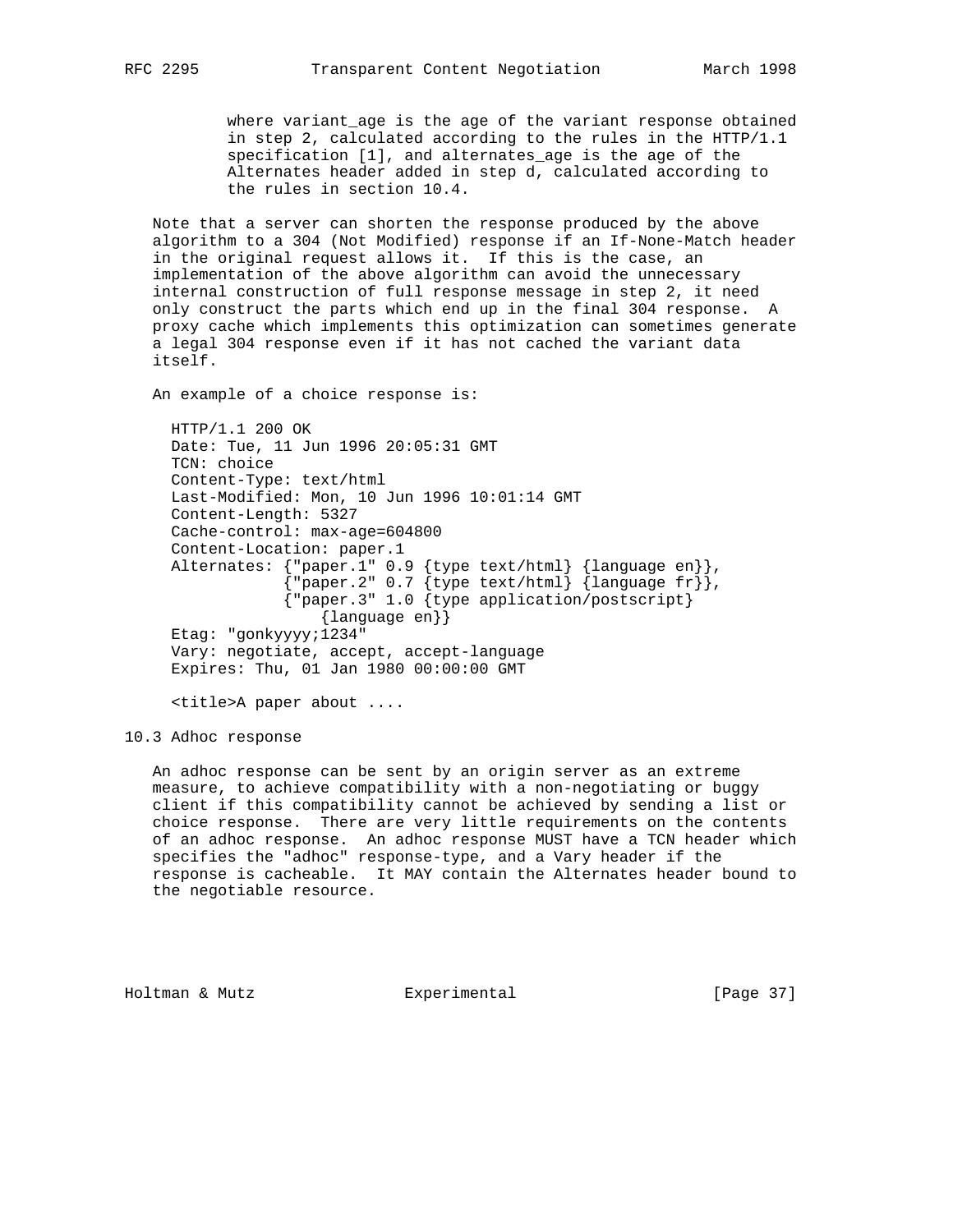Any Vary header in the response SHOULD ensure correct handling by plain HTTP/1.1 caching proxies. This header can either be

Vary: \*

 or a more elaborate header, see section 10.6.1. Depending on the status code, an adhoc response is cacheable unless indicated otherwise.

 As an example of the use of an adhoc response, suppose that the variant resource "redirect-to-blah" yields redirection (302) responses. A choice response with this variant could look as follows:

 HTTP/1.1 302 Moved Temporarily Date: Tue, 11 Jun 1996 20:02:28 GMT TCN: choice Content-location: redirect-to-blah Location: http://blah.org/ Content-Type: text/html Content-Length: 62

This document is available <a href=http://blah.org/>here</a>.

 Suppose that the server knows that the receiving user agent has a bug, which causes it to crash on responses which contain both a Content-Location and a Location header. The server could then work around this bug by performing a server-side override and sending the following adhoc response instead:

 HTTP/1.1 302 Moved Temporarily Date: Tue, 11 Jun 1996 20:02:28 GMT TCN: adhoc, keep Location: http://blah.org/ Content-Type: text/html Content-Length: 62

This document is available <a href=http://blah.org/>here</a>.

10.4 Reusing the Alternates header

 If a proxy cache has available a negotiated response which is cacheable, fresh, and has ETag and Alternates headers, then it MAY extract the Alternates header and associated variant list validator from the response, and reuse them (without unnecessary delay) to

Holtman & Mutz Experimental [Page 38]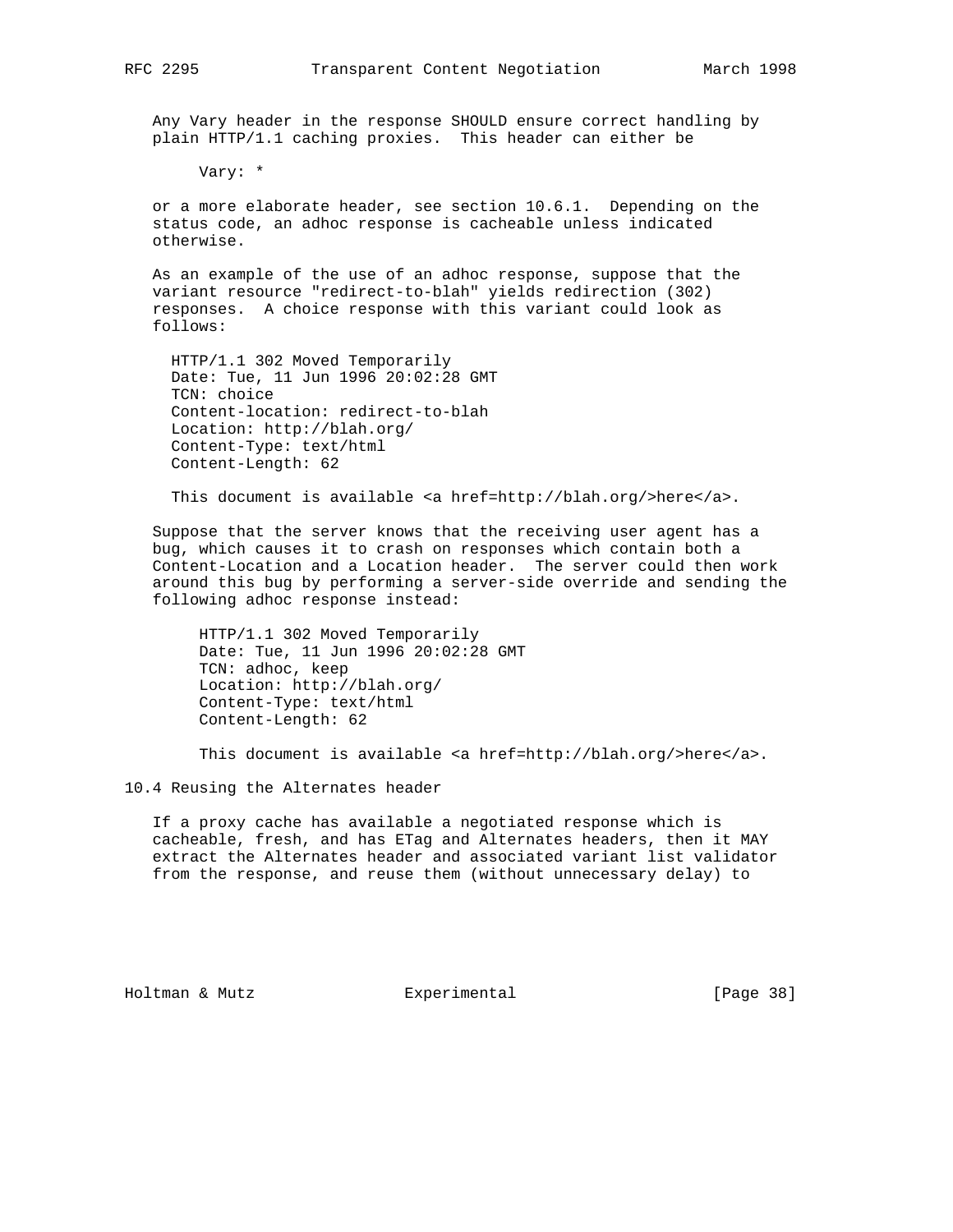negotiate on behalf of the user agent (section 13) or to construct a choice response (section 10.2). The age of the extracted Alternates header is the age of the response from which it is extracted, calculated according to the rules in the HTTP/1.1 specification [1].

# 10.5 Extracting a normal response from a choice response

 If a proxy receives a choice response, it MAY extract and cache the normal HTTP response contained therein. The normal response can be extracted by taking a copy of the choice response and then deleting any Content-Location, Alternates, and Vary headers, renaming any Variant-Vary headers to Vary headers, and shortening the structured entity tag in any ETag header to a normal entity tag.

 This normal response MAY be cached (as a HTTP response to the variant request as constructed in step 1. of section 10.2) and reused to answer future direct requests on the variant resource, according to the rules in the HTTP/1.1 specification [1].

 Note: The caching of extracted responses can decrease the upstream bandwidth usage with up to a factor 2, because two independent HTTP/1.1 cache entries, one associated with the negotiable resource URI and one with the variant URI, are created in the same transaction. Without this optimization, both HTTP/1.1 cache entries can only be created by transmitting the variant data twice.

 For security reasons (see section 14.2), an extracted normal response MUST NEVER be cached if belongs to a non-neighboring variant resource. If the choice response claims to contain data for a non neighboring variant resource, the proxy SHOULD reject the choice response as a probable spoofing attempt.

# 10.6 Elaborate Vary headers

 If a HTTP/1.1 [1] server can generate varying responses for a request on some resource, then the server MUST include a Vary header in these responses if they are cacheable. This Vary header is a signal to HTTP/1.1 caches that something special is going on. It prevents the caches from returning the currently chosen response for every future request on the resource.

 Servers engaging in transparent content negotiation will generate varying responses. Therefore, cacheable list, choice, and adhoc responses MUST always include a Vary header.

Holtman & Mutz **Experimental** Experimental [Page 39]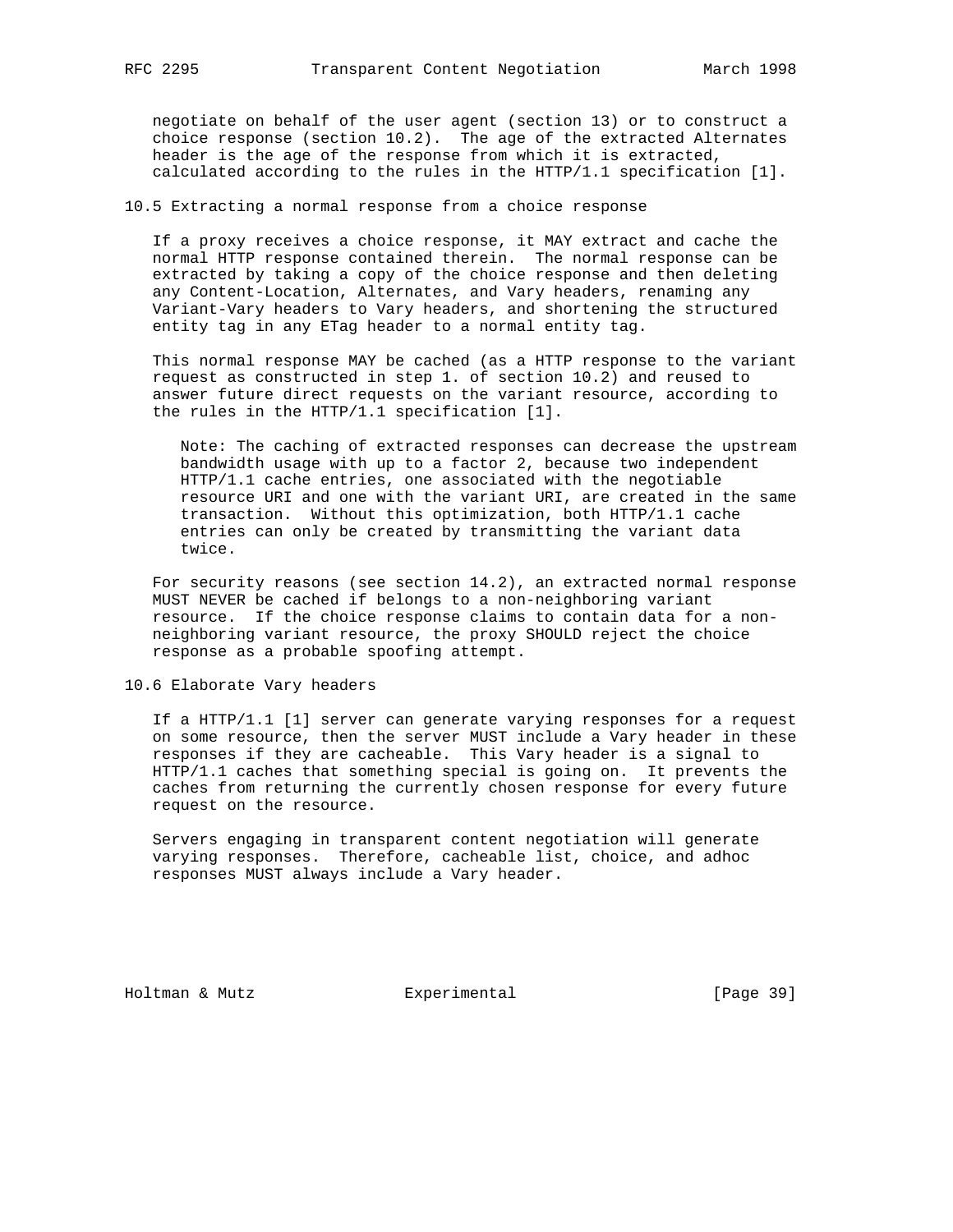The most simple Vary header which can be included is

Vary: \*

 This header leaves the way in which the response is selected by the server completely unspecified.

 A more elaborate Vary header MAY be used to allow for certain optimizations in HTTP/1.1 caches which do not have specific optimizations for transparent content negotiation, but which do cache multiple variant responses for one resource. Such a more elaborate Vary header lists all request headers which can be used by the server when selecting a response for a request on the resource.

10.6.1 Construction of an elaborate Vary header

 Origin servers can construct a more elaborate Vary header in the following way. First, start with the header

Vary: negotiate

 'negotiate' is always included because servers use the information in the Negotiate header when choosing between a list, choice, or adhoc response.

 Then, if any of the following attributes is present in any variant description in the Alternates header, add the corresponding header name to the Vary header

 attribute | header name to add -----------+-------------------- type | accept charset | accept-charset language | accept-language features | accept-features

 The Vary header constructed in this way specifies the response variation which can be caused by the use of a variant selection algorithm in proxies. If the origin server will in some cases, for example if contacted by a non-negotiating user agent, use a custom negotiation algorithm which takes additional headers into account, these names of these headers SHOULD also be added to the Vary header.

Holtman & Mutz **Experimental** Experimental [Page 40]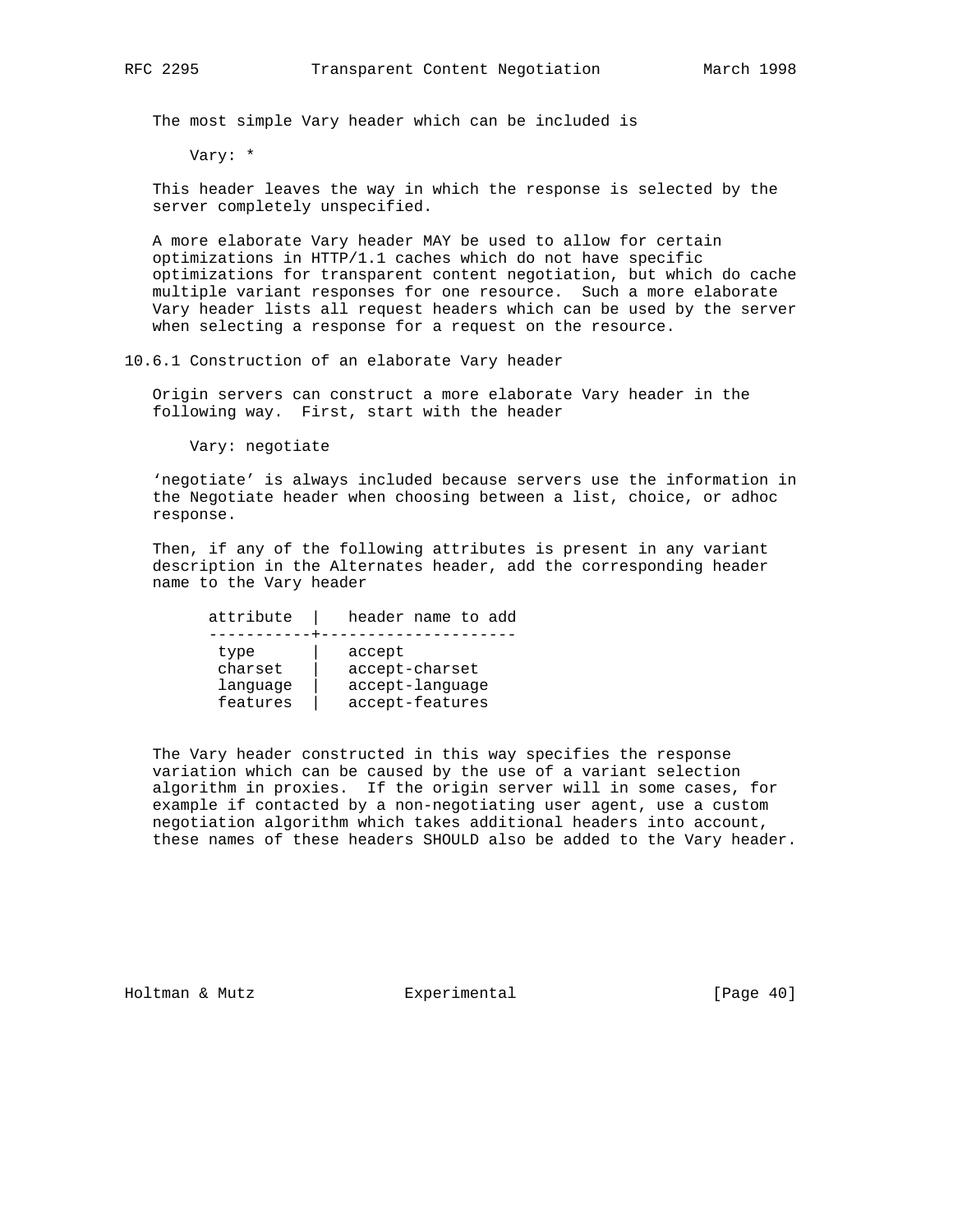10.6.2 Caching of an elaborate Vary header

 A proxy cache cannot construct an elaborate vary header using the method above, because this method requires exact knowledge of any custom algorithms present in the origin server. However, when extracting an Alternates header from a response (section 10.4) caches MAY also extract the Vary header in the response, and reuse it along with the Alternates header. A clean Vary header can however only be extracted if the variant does not vary itself, i.e. if a Variant-Vary header is absent.

10.7 Adding an Expires header for HTTP/1.0 compatibility

 To ensure compatibility with HTTP/1.0 caching proxies which do not recognize the Vary header, an Expires header with a date in the past can be added to the response, for example

Expires: Thu, 01 Jan 1980 00:00:00 GMT

 If this is done by an origin server, the server SHOULD usually also include a Cache-Control header for the benefit of HTTP/1.1 caches, for example

Cache-Control: max-age=604800

 which overrides the freshness lifetime of zero seconds specified by the included Expires header.

 Note: This specification only claims downwards compatibility with the HTTP/1.0 proxy caches which implement the HTTP/1.0 specification [2]. Some legacy proxy caches which return the HTTP/1.0 protocol version number do not honor the HTTP/1.0 Expires header as specified in [2]. Methods for achieving compatibility with such proxy caches are beyond the scope of this specification.

10.8 Negotiation on content encoding

 Negotiation on the content encoding of a response is orthogonal to transparent content negotiation. The rules for when a content encoding may be applied are the same as in HTTP/1.1: servers MAY content-encode responses that are the result of transparent content negotiation whenever an Accept-Encoding header in the request allows it. When negotiating on the content encoding of a cacheable response, servers MUST add the accept-encoding header name to the Vary header of the response, or add 'Vary: \*'.

Holtman & Mutz Experimental [Page 41]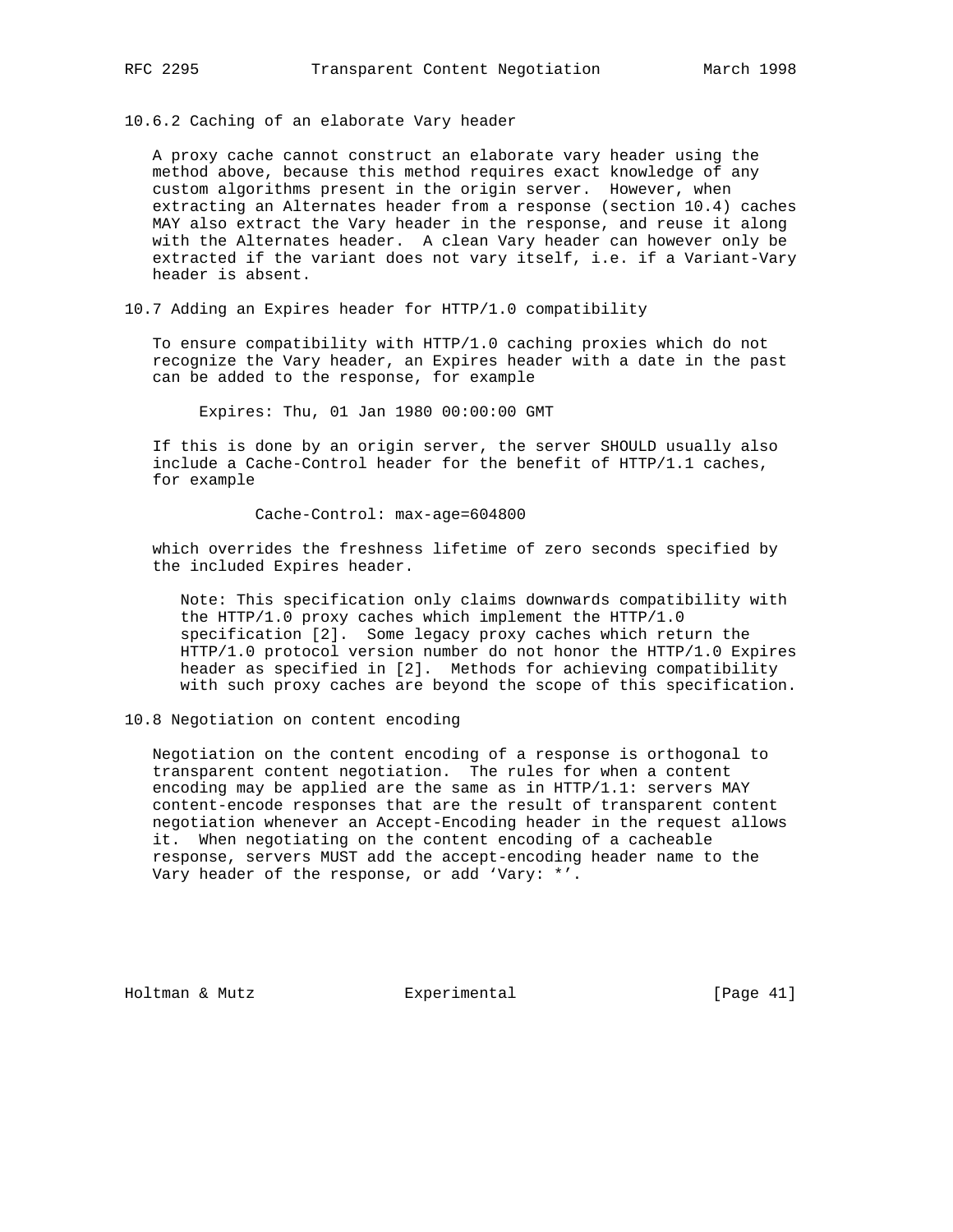Servers SHOULD always be able to provide unencoded versions of every transparently negotiated response. This means in particular that every variant in the variant list SHOULD at least be available in an unencoded form.

 Like HTTP/1.1, this specification allows proxies to encode or decode relayed or cached responses on the fly, unless explicitly forbidden by a Cache-Control directive. The encoded or decoded response still contains the same variant as far as transparent content negotiation is concerned. Note that HTTP/1.1 requires proxies to add a Warning header if the encoding of a response is changed.

11 User agent support for transparent negotiation

 This section specifies the requirements a user agent needs to satisfy in order to support transparent negotiation. If the user agent contains an internal cache, this cache MUST conform to the rules for proxy caches in section 13.

11.1 Handling of responses

 If a list response is received when a resource is accessed, the user agent MUST be able to automatically choose, retrieve, and display the best variant, or display an error message if none of the variants are acceptable.

 If a choice response is received when a resource is accessed, the usual action is to automatically display the enclosed entity. However, if a remote variant selection algorithm which was enabled could have made a choice different from the choice the local algorithm would make, the user agent MAY apply its local algorithm to any variant list in the response, and automatically retrieve and display another variant if the local algorithm makes an other choice.

When receiving a choice response, a user agent SHOULD check if variant resource is a neighboring variant resource of the negotiable resource. If this is not the case, the user agent SHOULD reject the choice response as a probable spoofing attempt and display an error message, for example by internally replacing the choice response with a 502 (bad gateway) response.

11.2 Presentation of a transparently negotiated resource

 If the user agent is displaying a variant which is not an embedded or inlined object and which is the result of transparent content negotiation, the following requirements apply.

Holtman & Mutz **Experimental** Experimental [Page 42]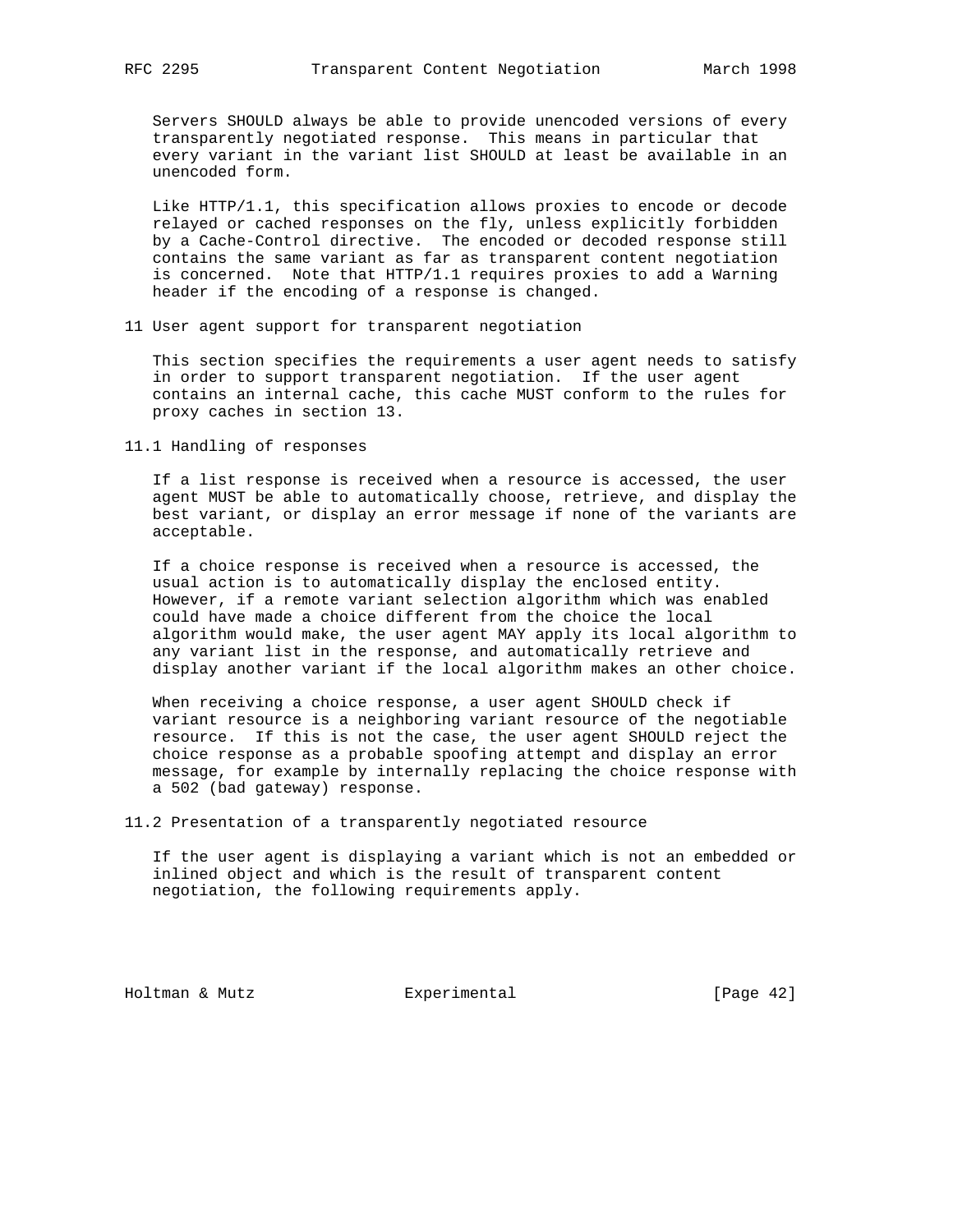- 1. The user agent SHOULD allow the user to review a list of all variants bound to the negotiable resource, and to manually retrieve another variant if desired. There are two general ways of providing such a list. First, the information in the Alternates header of the negotiable resource could be used to make an annotated menu of variants. Second, the entity included in a list response of the negotiable resource could be displayed. Note that a list response can be obtained by doing a GET request which only has the "trans" directive in the Negotiate header.
- 2. The user agent SHOULD make available though its user interface some indication that the resource being displayed is a negotiated resource instead of a plain resource. It SHOULD also allow the user to examine the variant list included in the Alternates header. Such a notification and review mechanism is needed because of privacy considerations, see section 14.1.
- 3. If the user agent shows the URI of the displayed information to the user, it SHOULD be the negotiable resource URI, not the variant URI that is shown. This encourages third parties, who want to refer to the displayed information in their own documents, to make a hyperlink to the negotiable resource as a whole, rather than to the variant resource which happens to be shown. Such correct linking is vital for the interoperability of content across sites. The user agent SHOULD however also provide a means for reviewing the URI of the particular variant which is currently being displayed.
- 4. Similarly, if the user agent stores a reference to the displayed information for future use, for example in a hotlist, it SHOULD store the negotiable resource URI, not the variant URI.

 It is encouraged, but not required, that some of the above functionality is also made available for inlined or embedded objects, and when a variant which was selected manually is being displayed.

- 12 Origin server support for transparent negotiation
- 12.1 Requirements

 To implement transparent negotiation on a resource, the origin server MUST be able to send a list response when getting a GET request on the resource. It SHOULD also be able to send appropriate list responses for HEAD requests. When getting a request on a transparently negotiable resource, the origin server MUST NEVER return a response with a 2xx status code or any 3xx status code, except 304, which is not a list, choice, or adhoc response.

Holtman & Mutz **Experimental** Experimental [Page 43]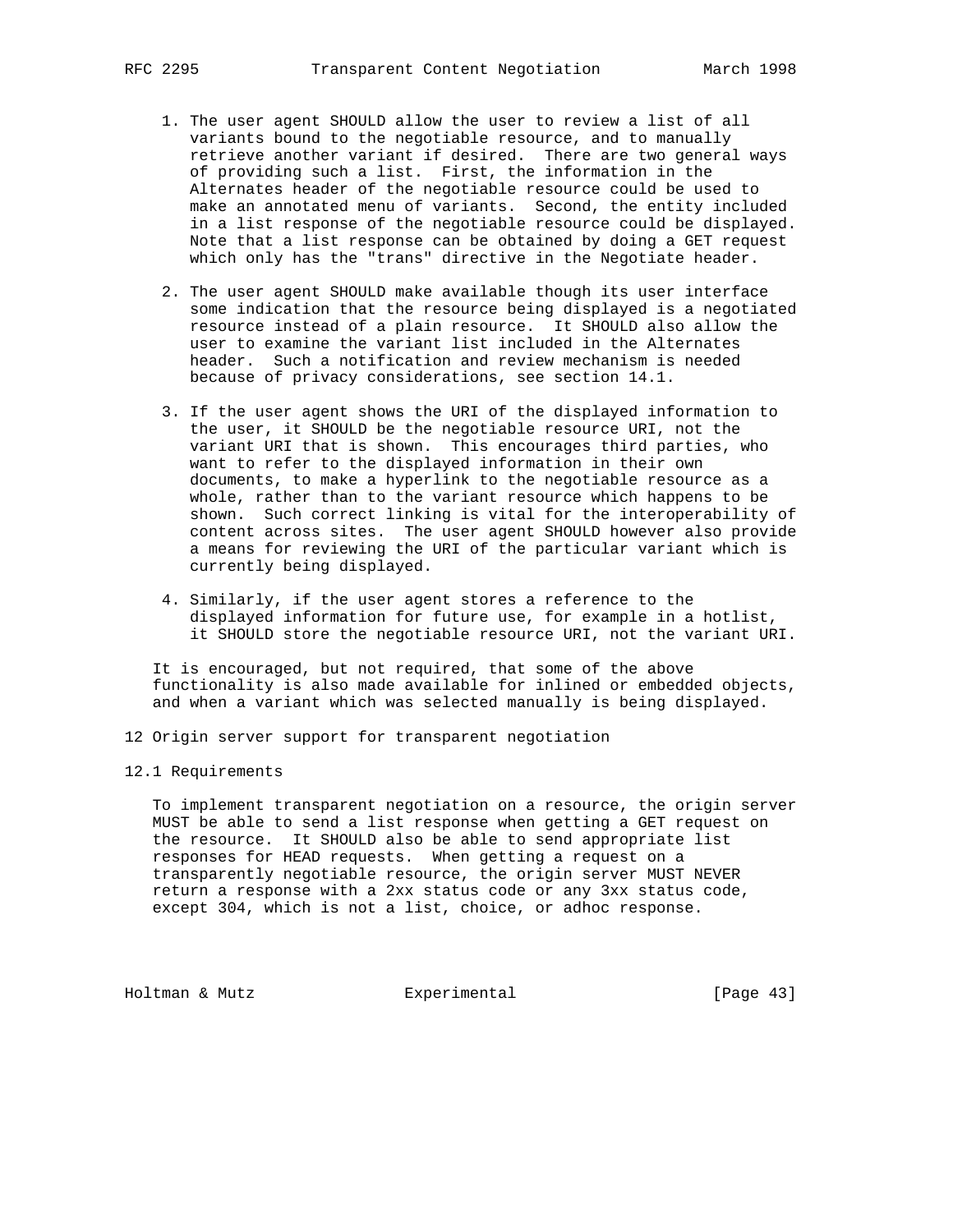If the request includes a Negotiate header with a "vlist" or "trans" directive, but without any directive which allows the server to select a best variant, a list response MUST ALWAYS be sent, except when the server is performing a server-side override for bug compatibility. If the request includes a Negotiate header with a "vlist" or "guess-small" directive, an Alternates header with the variant list bound to the negotiable resource MUST ALWAYS be sent in any list, choice, or adhoc response, except when the server is performing a server-side override for bug compatibility.

 If the Negotiate header allows it, the origin server MAY run a remote variant selection algorithm. If the algorithm has sufficient information to choose a best variant, and if the best variant is a neighboring variant, the origin server MAY return a choice response with this variant.

 When getting a request on a transparently negotiable resource from a user agent which does not support transparent content negotiation, the origin server MAY use a custom algorithm to select between sending a list, choice, or adhoc response.

| Reg on | Usr agnt server-<br>trans neg capable<br>resource? of TCN? | side<br>override? list | Response may be: |  |  |                             |                                    |
|--------|------------------------------------------------------------|------------------------|------------------|--|--|-----------------------------|------------------------------------|
|        |                                                            |                        |                  |  |  | choice adhoc   normal error |                                    |
| Yes    | Yes                                                        | No                     |                  |  |  |                             | always smt(*) never  never  always |
| Yes    | Yes                                                        | Yes                    |                  |  |  |                             | always always always never  always |
| Yes    | No                                                         |                        |                  |  |  |                             | always always always never  always |
| No     |                                                            |                        | never            |  |  |                             | never  never  always always        |
|        |                                                            |                        |                  |  |  |                             |                                    |

The following table summarizes the rules above.

(\*) sometimes, when allowed by the Negotiate request header

 Negotiability is a binary property: a resource is either transparently negotiated, or it is not. Origin servers SHOULD NOT vary the negotiability of a resource, or the variant list bound to that resource, based on the request headers which are received. The variant list and the property of being negotiated MAY however change through time. The Cache-Control header can be used to control the propagation of such time-dependent changes through caches.

 It is the responsibility of the author of the negotiable resource to ensure that all resources in the variant list serve the intended content, and that the variant resources do not engage in transparent

Holtman & Mutz **Experimental** Experimental [Page 44]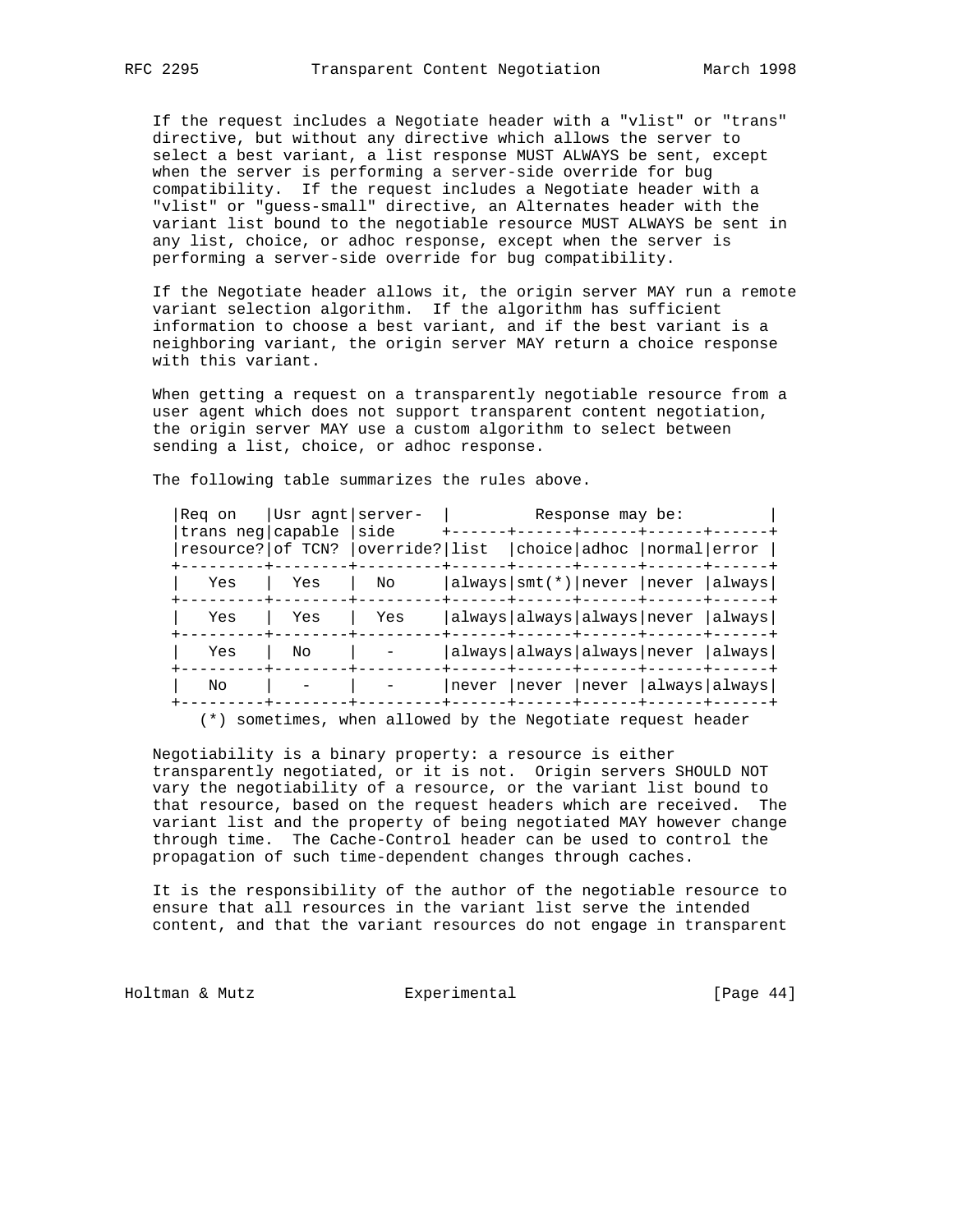content negotiation themselves.

12.2 Negotiation on transactions other than GET and HEAD

 If a resource is transparently negotiable, this only has an impact on the GET and HEAD transactions on the resource. It is not possible (under this specification) to do transparent content negotiation on the direct result of a POST request.

 However, a POST request can return an unnegotiated 303 (See Other) response which causes the user agent to do a GET request on a second resource. This second resource could then use transparent content negotiation to return an appropriate final response. The figure below illustrates this.

Server \_\_\_\_\_\_\_ proxy \_\_\_\_\_\_ proxy \_\_\_\_\_\_ user x.org cache cache agent < ------------------------------------- | POST http://x.org/cgi/submit | <form contents in request body> | -------------------------------------- > 303 See Other | Location: http://x.org/result/OK | | < ------------------------------------- | GET http://x.org/result/OK small Accept- headers | able to choose on behalf of user agent | ------------------------------------- > choice response with  $|$  $r$ ..result/OK.nl variant  $|$ displays OK.nl

 See the HTTP/1.1 specification [1] for details on the 303 (See Other) status code. Note that this status code is not understood by some HTTP/1.0 clients.

13 Proxy support for transparent negotiation

 Transparent content negotiation is an extension on top of HTTP/1.x. It is designed to work through any proxy which only implements the HTTP/1.1 specification [1]. If Expires headers are added as discussed in section 10.7, negotiation will also work though proxies

Holtman & Mutz Experimental [Page 45]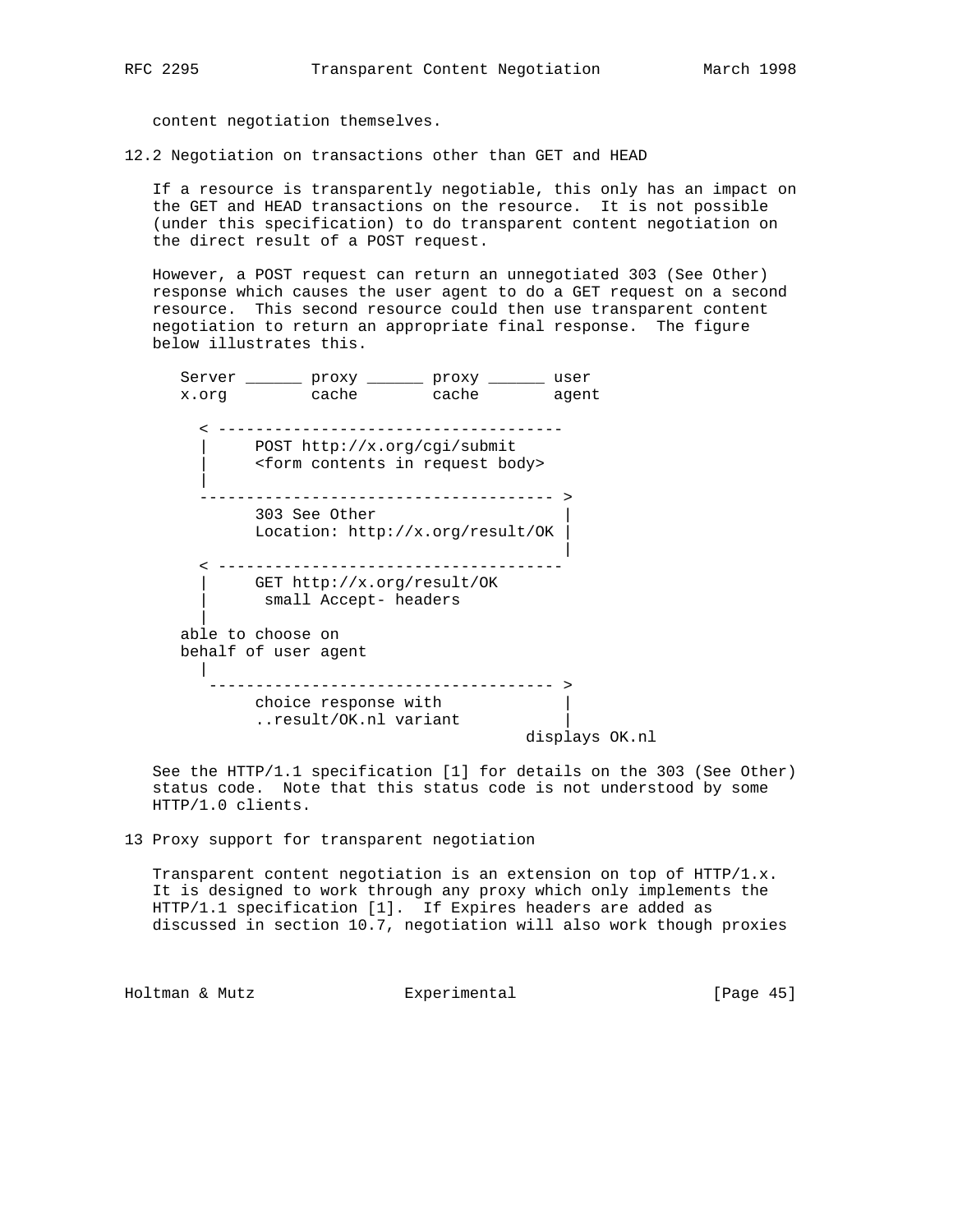which implement HTTP/1.0 [2]. Thus, every HTTP/1.0 or HTTP/1.1 proxy provides support for transparent content negotiation. However, if it is to be claimed that a HTTP/ $1.x$  proxy offers transparent content negotiation services, at least one of the specific optimizations below MUST be implemented.

 An HTTP/1.x proxy MUST ONLY optimize (change) the HTTP traffic flowing through it in ways which are explicitly allowed by the specification(s) it conforms to. A proxy which supports transparent content negotiation on top of  $HTTP/1.x$  MAY perform the optimizations allowed for by HTTP/1.x. In addition, it MAY perform three additional optimizations, defined below, on the HTTP traffic for transparently negotiated resources and their neighboring variant resources.

 First, when getting a request on a transparently negotiable resource from a user agent which supports transparent content negotiation, the proxy MAY return any cached, fresh list response from that resource, even if the selecting request headers, as specified by the Vary header, do not match.

 Second, when allowed by the user agent and origin server, a proxy MAY reuse an Alternates header taken from a previous response (section 10.4) to run a remote variant selection algorithm. If the algorithm has sufficient information to choose a best variant, and if the best variant is a neighboring variant, the proxy MAY return a choice response with this variant.

 Third, if a proxy receives a choice response, it MAY extract and cache the normal response embedded therein, as described in section 10.5.

14 Security and privacy considerations

14.1 Accept- headers revealing personal information

 Accept- headers, in particular Accept-Language headers, may reveal information which the user would rather keep private unless it will directly improve the quality of service. For example, a user may not want to send language preferences to sites which do not offer multi lingual content. The transparent content negotiation mechanism allows user agents to omit sending of the Accept-Language header by default, without adversely affecting the outcome of the negotiation process if transparently negotiated multi-lingual content is accessed.

Holtman & Mutz **Experimental** Experimental [Page 46]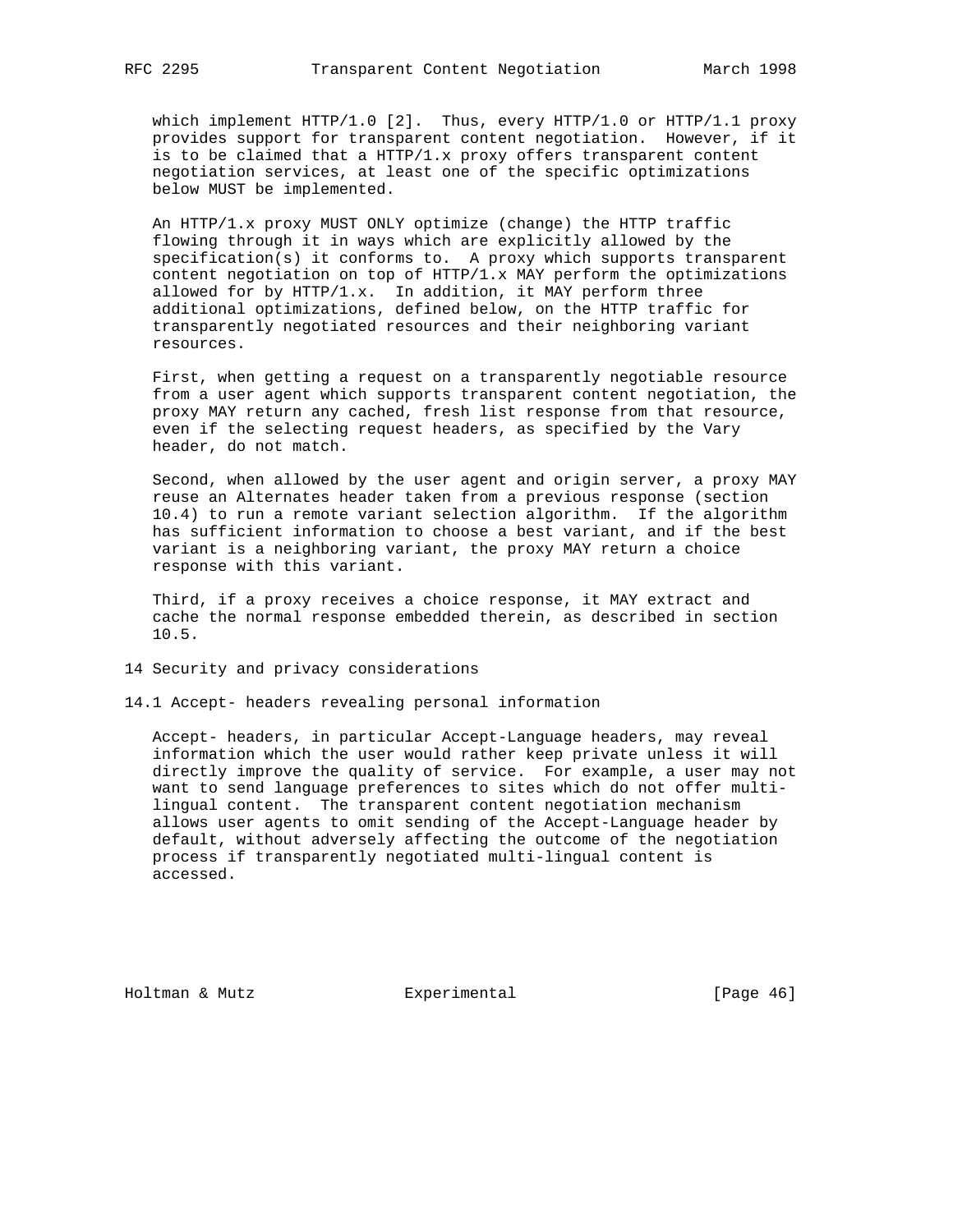However, even if Accept- headers are never sent, the automatic selection and retrieval of a variant by a user agent will reveal a preference for this variant to the server. A malicious service author could provide a page with 'fake' negotiability on (ethnicity correlated) languages, with all variants actually being the same English document, as a means of obtaining privacy-sensitive information. Such a plot would however be visible to an alert victim if the list of available variants and their properties is reviewed.

 Some additional privacy considerations connected to Accept- headers are discussed in [1].

14.2 Spoofing of responses from variant resources

 The caching optimization in section 10.5 gives the implementer of a negotiable resource control over the responses cached for all neighboring variant resources. This is a security problem if a neighboring variant resource belongs to another author. To provide security in this case, the HTTP server will have to filter the Content-Location headers in the choice responses generated by the negotiable resource implementation.

14.3 Security holes revealed by negotiation

 Malicious servers could use transparent content negotiation as a means of obtaining information about security holes which may be present in user agents. This is a risk in particular for negotiation on the availability of scripting languages and libraries.

15 Internationalization considerations

 This protocol defines negotiation facilities which can be used for the internationalization of web content. For the internationalization of list response bodies (section 10.1), HTTP/1.0 style negotiation (section 4.2) can be used.

16 Acknowledgments

 Work on HTTP content negotiation has been done since at least 1993. The authors are unable to trace the origin of many of the ideas incorporated in this document. Many members of the HTTP working group have contributed to the negotiation model in this specification. The authors wish to thank the individuals who have commented on earlier versions of this document, including Brian Behlendorf, Daniel DuBois, Martin J. Duerst, Roy T. Fielding, Jim Gettys, Yaron Goland, Dirk van Gulik, Ted Hardie, Graham Klyne, Scott Lawrence, Larry Masinter, Jeffrey Mogul, Henrik Frystyk Nielsen, Frederick G.M. Roeber, Paul Sutton, and Klaus Weide and Mark Wood.

Holtman & Mutz **Experimental** Experimental [Page 47]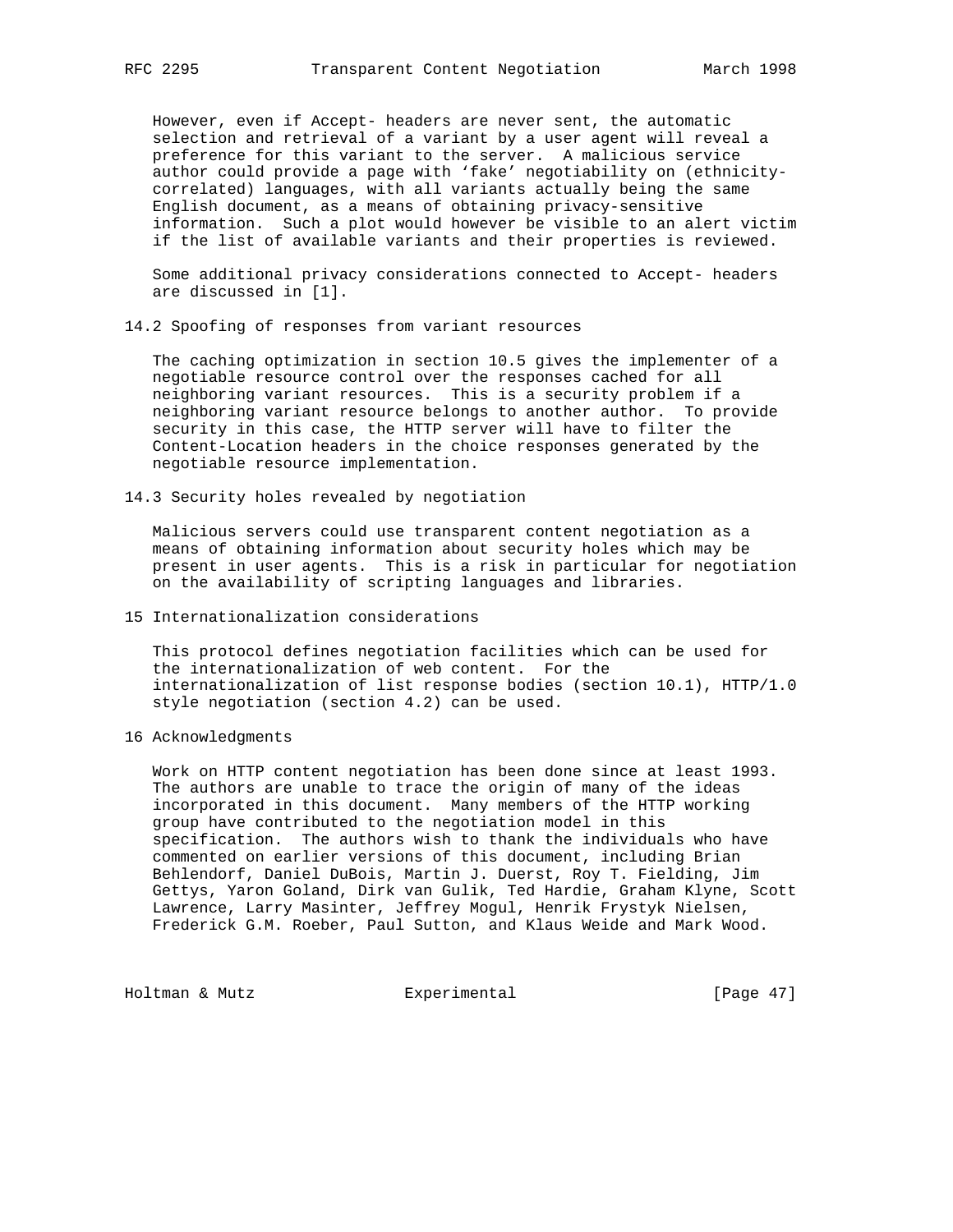## 17 References

- [1] Fielding, R., Gettys, J., Mogul, J., Frystyk, H., and T. Berners-Lee, "Hypertext Transfer Protocol -- HTTP/1.1", RFC 2068, January 1997.
- [2] Berners-Lee, T., Fielding, R., and H. Frystyk, "Hypertext Transfer Protocol -- HTTP/1.0", RFC 1945, May 1996.
- [3] Holtman, K., and A. Mutz, "HTTP Remote Variant Selection Algorithm -- RVSA/1.0", RFC 2296, March 1998.
- [4] Bradner, S., "Key words for use in RFCs to Indicate Requirement Levels", BCP 14, RFC 2119, March 1997.
- [5] Yergeau, F., "UTF-8, a transformation format of Unicode and ISO 10646", RFC 2044, October 1996.

18 Authors' Addresses

 Koen Holtman Technische Universiteit Eindhoven Postbus 513 Kamer HG 6.57 5600 MB Eindhoven (The Netherlands)

EMail: koen@win.tue.nl

 Andrew H. Mutz Hewlett-Packard Company 1501 Page Mill Road 3U-3 Palo Alto CA 94304, USA

 Fax +1 415 857 4691 EMail: mutz@hpl.hp.com

Holtman & Mutz Experimental [Page 48]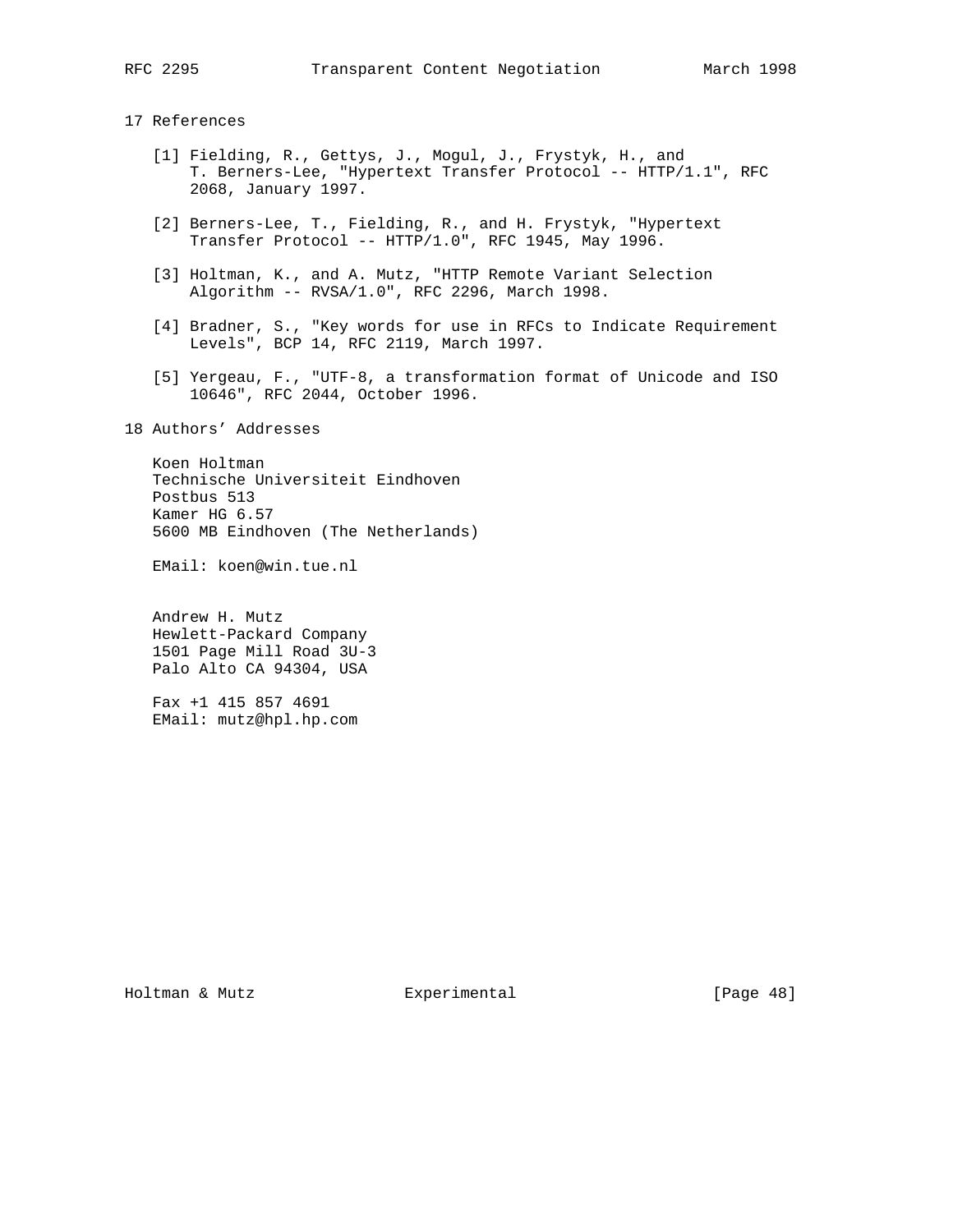19 Appendix: Example of a local variant selection algorithm

 A negotiating user agent will choose the best variant from a variant list with a local variant selection algorithm. This appendix contains an example of such an algorithm.

 The inputs of the algorithm are a variant list from an Alternates header, and an agent-side configuration database, which contains

- the feature set of the current request,
- a collection of quality values assigned to media types, languages, and charsets for the current request, following the model of the corresponding HTTP/1.1 [1] Accept- headers,
- a table which lists 'forbidden' combinations of media types and charsets, i.e. combinations which cannot be displayed because of some internal user agent limitation.

 The output of the algorithm is either the best variant, or the conclusion that none of the variants are acceptable.

19.1 Computing overall quality values

 As a first step in the local variant selection algorithm, the overall qualities associated with all variant descriptions in the list are computed.

The overall quality  $Q$  of a variant description is the value

 $Q =$  round5( qs \* qt \* qc \* ql \* qf \* qa )

 where rounds5 is a function which rounds a floating point value to 5 decimal places after the point. It is assumed that the user agent can run on multiple platforms: the rounding function makes the algorithm independent of the exact characteristics of the underlying floating point hardware.

The factors qs, qt, qc, ql, qf, and qa are determined as follows.

qs Is the source quality factor in the variant description.

 qt The media type quality factor is 1 if there is no type attribute in the variant description. Otherwise, it is the quality value assigned to this type by the configuration database. If the database does not assign a value, then the factor is 0.

Holtman & Mutz Experimental [Page 49]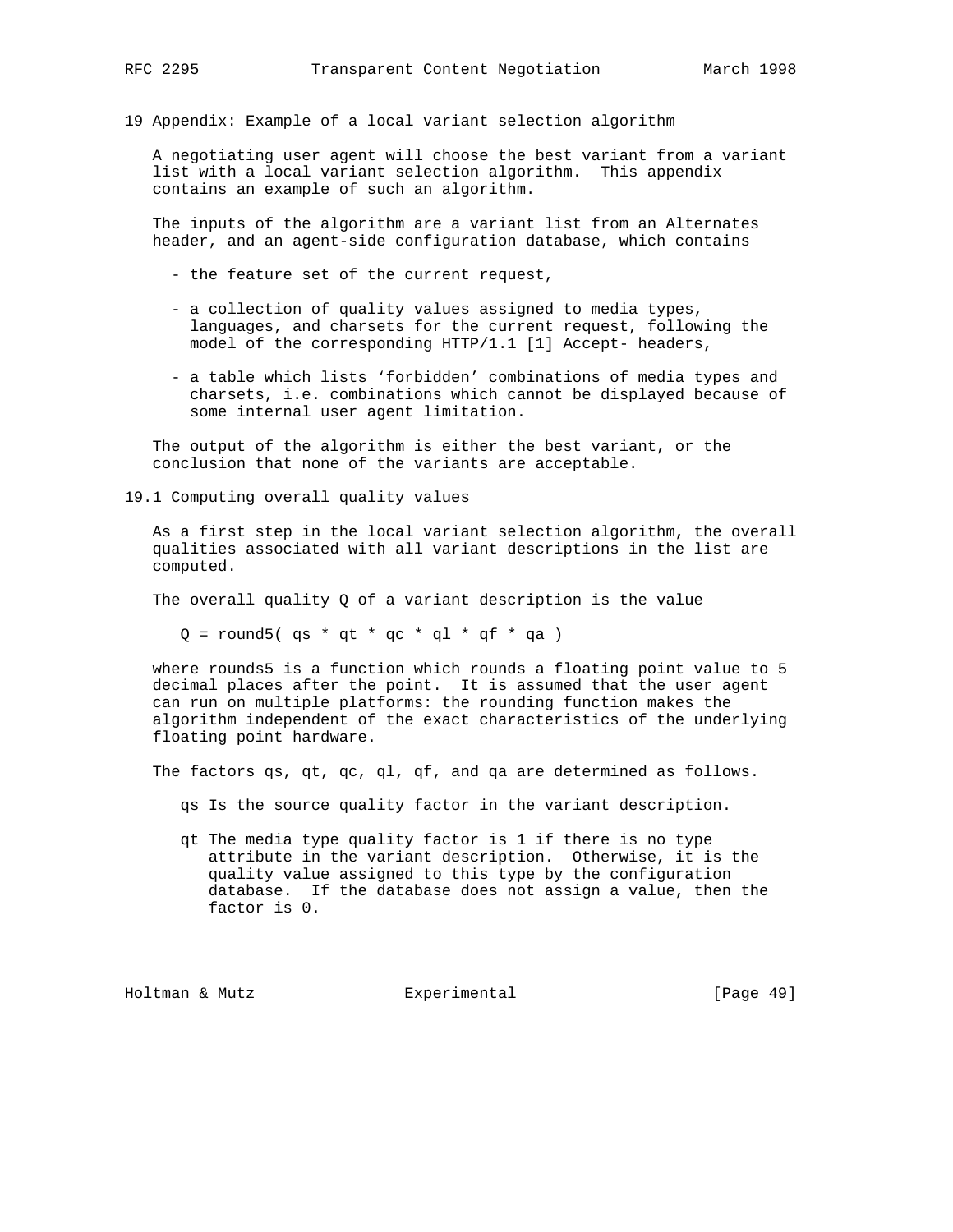- qc The charset quality factor is 1 if there is no charset attribute in the variant description. Otherwise, it is the quality value assigned to this charset by the configuration database. If the database does not assign a value, then the factor is 0.
- ql The language quality factor is 1 if there is no language attribute in the variant description. Otherwise, it is the highest quality value the configuration database assigns to any of the languages listed in the language attribute. If the database does not assign a value to any of the languages listed, then the factor is 0.
- qf The features quality factor is 1 if there is no features attribute in the variant description. Otherwise, it is the quality degradation factor computed for the features attribute using the feature set of the current request.
- qa The quality adjustment factor is 0 if the variant description lists a media type - charset combination which is 'forbidden' by the table, and 1 otherwise.

As an example, if a variant list contains the variant description

{"paper.2" 0.7 {type text/html} {language fr}}

 and if the configuration database contains the quality value assignments

 types: text/html;q=1.0, type application/postscript;q=0.8 languages: en;q=1.0, fr;q=0.5

 then the local variant selection algorithm will compute the overall quality for the variant description as follows:

 {"paper.2" 0.7 {type text/html} {language fr}} | | | | | | V V V round5 (  $0.7$  \* 1.0 \* 0.5 ) = 0.35000

With same configuration database, the variant list

```
 {"paper.1" 0.9 {type text/html} {language en}},
{\{\texttt{upper.2" 0.7 }\{\texttt{type text/html}\}\text{ \{language fr}\}, {"paper.3" 1.0 {type application/postscript} {language en}}
```
would yield the following computations:

Holtman & Mutz Experimental [Page 50]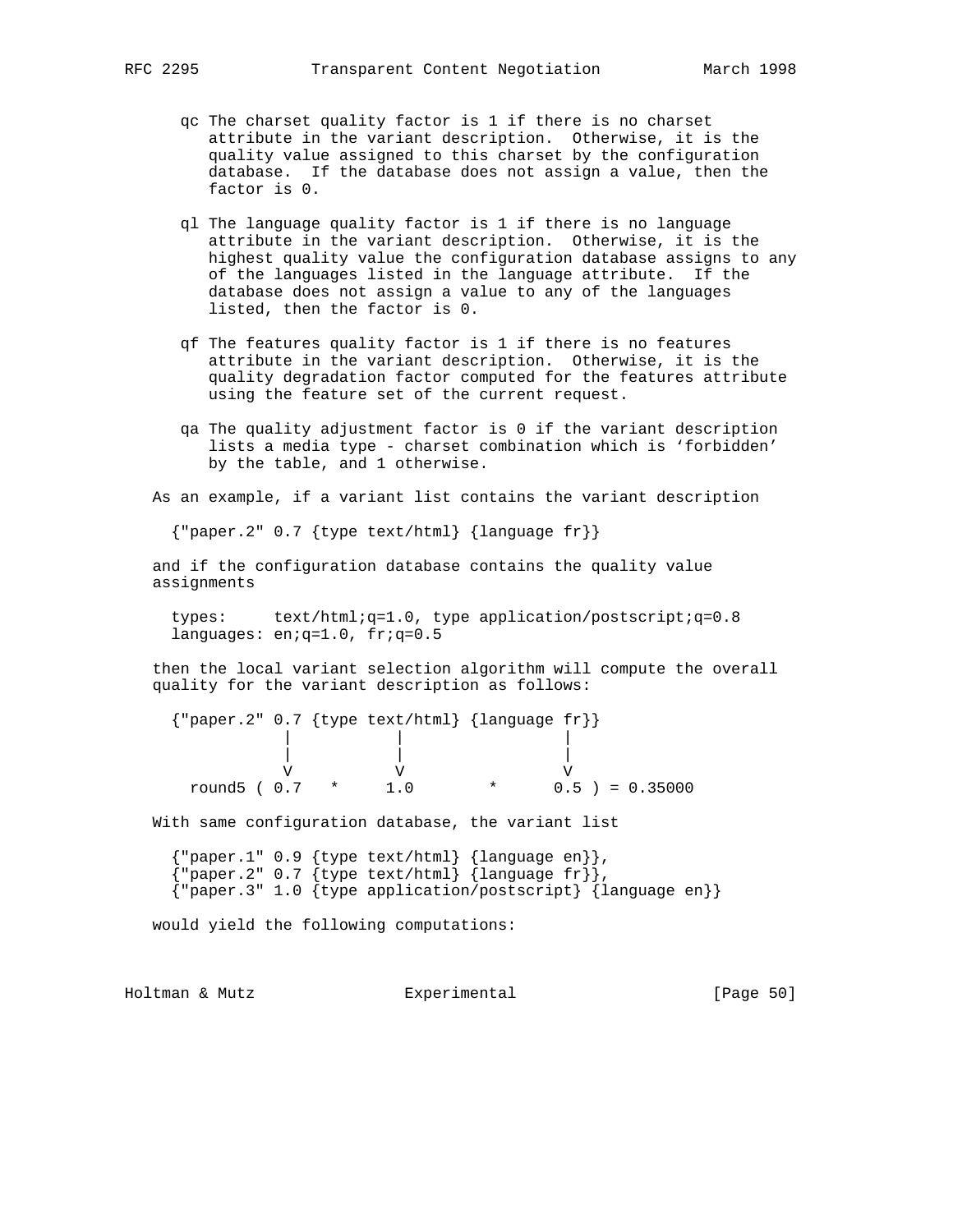round5 ( qs \* qt \* qc \* ql \* qf \* qa ) =  $Q$ --- --- --- --- --- -<sup>-</sup>-- -<sup>-</sup> paper.1:  $0.9 * 1.0 * 1.0 * 1.0 * 1.0 * 1.0 * 1.0 = 0.90000$  paper.1: 0.7 \* 1.0 \* 1.0 \* 0.5 \* 1.0 \* 1.0 = 0.35000 paper.3: 1.0 \* 0.8 \* 1.0 \* 1.0 \* 1.0 \* 1.0 = 0.80000

# 19.2 Determining the result

 Using all computed overall quality values, the end result of the local variant selection algorithm is determined as follows.

 If all overall quality values are 0, then the best variant is the fallback variant, if there is one in the list, else the result is the conclusion that none of the variants are acceptable.

 If at least one overall quality value is greater than 0, then the best variant is the variant which has the description with the highest overall quality value, or, if there are multiple variant descriptions which share the highest overall quality value, the variant of the first variant description in the list which has this highest overall quality value.

19.3 Ranking dimensions

Consider the following variant list:

 {"paper.greek" 1.0 {language el} {charset ISO-8859-7}}, {"paper.english" 1.0 {language en} {charset ISO-8859-1}}

 It could be the case that the user prefers the language "el" over "en", while the user agent can render "ISO-8859-1" better than "ISO- 8859-7". The result is that in the language dimension, the first variant is best, while the second variant is best in the charset dimension. In this situation, it would be preferable to choose the first variant as the best variant: the user settings in the language dimension should take precedence over the hard-coded values in the charset dimension.

 To express this ranking between dimensions, the user agent configuration database should have a higher spread in the quality values for the language dimension than for the charset dimension. For example, with

languages:  $eliq=1.0$ ,  $en-gbiq=0.7$ ,  $eniq=0.6$ ,  $daiq=0$ , ...

 charsets: ISO-8859-1;q=1.0, ISO-8859-7;q=0.95,  $ISO-8859-5; q=0.97$ ,  $unicode-1-1; q=0, ...$ 

Holtman & Mutz **Experimental** Experimental [Page 51]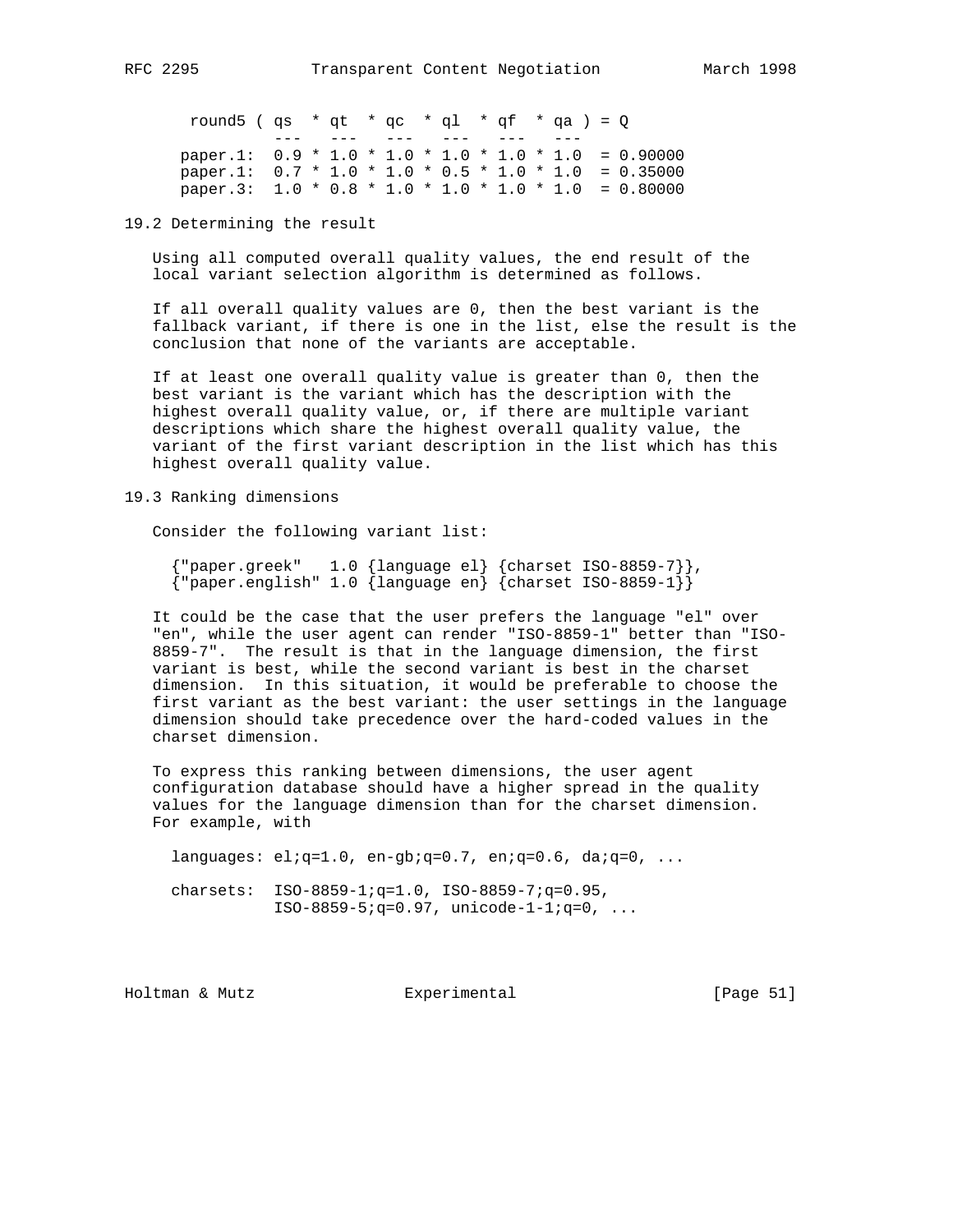the first variant will have an overall quality of 0.95000, while the second variant will have an overall quality 0.70000. This makes the first variant the best variant.

20 Appendix: feature negotiation examples

 This appendix contains examples of the use of feature tags in variant descriptions. The tag names used here are examples only, they do not in general reflect the tag naming scheme proposed in [4].

20.1 Use of feature tags

 Feature tags can be used in variant lists to express the quality degradation associated with the presence or absence of certain features. One example is

```
{'!\text{-index.html}}.plain" 0.7 },
 {"index.html" 1.0 {features tables frames}}
```
Here, the " ${features$  tables frames $}$ " part expresses that index.html uses the features tagged as tables and frames. If these features are absent, the overall quality of index.html degrades to 0. Another example is

```
 {"home.graphics" 1.0 {features !textonly}},
{\mathcal{B}} "home.textonly" 0.7 }
```
 where the "{features !textonly}" part expresses that home.graphics requires the absence of the textonly feature. If the feature is present, the overall quality of home.graphics degrades to 0.

 The absence of a feature need not always degrade the overall quality to 0. In the example

 ${ "x.html.1" 1.0 {features fonts:-0.7] }$ 

 the absence of the fonts feature degrades the quality with a factor of 0.7. Finally, in the example

{"y.html" 1.0 {features [blebber wolx] }}

 The "[blebber wolx]" expresses that y.html requires the presence of the blebber feature or the wolx feature. This construct can be used in a number of cases:

 1. blebber and wolx actually tag the same feature, but they were registered by different people, and some user agents say they support blebber while others say they support wolx.

Holtman & Mutz **Experimental** Experimental [Page 52]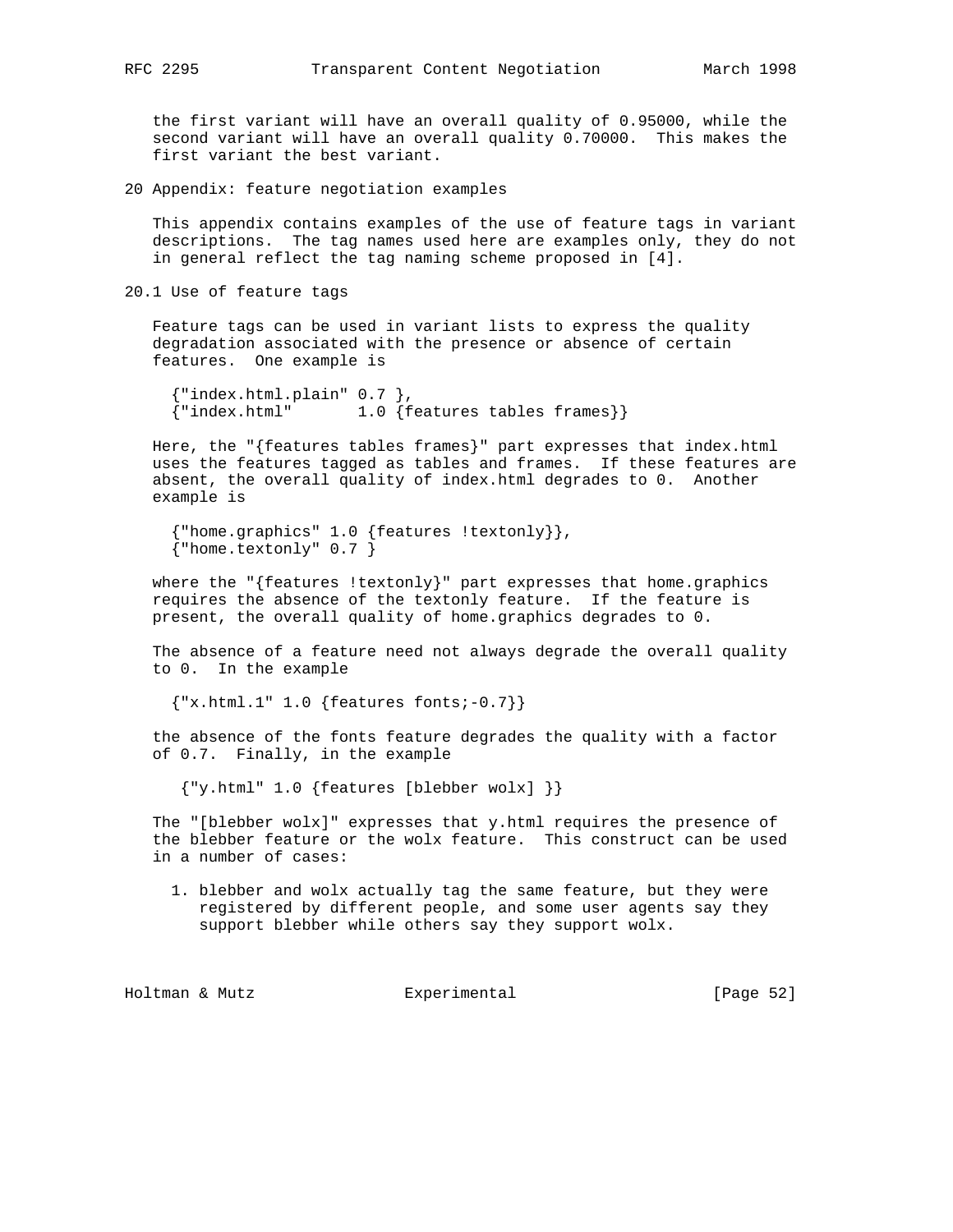- 2. blebber and wolx are HTML tags of different vendors which implement the same functionality, and which are used together in y.html without interference.
- 3. blebber and wolx are HTML tags of different vendors which implement the same functionality, and y.html uses the tags in a conditional HTML construct.
- 4. blebber is a complicated HTML tag with only a sketchy definition, implemented by one user agent vendor, and wolx indicates implementation of a well-defined subset of the blebber tag by some other vendor(s). y.html uses only this well-defined subset.
- 20.2 Use of numeric feature tags

 As an example of negotiation in a numeric area, the following variant list describes four variants with title graphics designed for increasing screen widths:

```
{\{\text{ "home.pdf}\}}, {1.0} {\{\text{features}\}} screenwidth=[-199] {\}\},
{\{ "home.narrow" 1.0 {\{}features screenwidth=[200-599] {\}\},
{\{\text{'}\text{home.normal'' 1.0 }\{\text{features screenwidth}=\text{[600-999] }\}\}, {"home.wide" 1.0 {features screenwidth=[1000-] }},
 {"home.normal"}
```
 The last element of the list specifies a safe default for user agents which do not implement screen width negotiation. Such user agents will reject the first four variants as unusable, as they seem to rely on a feature which they do not understand.

## 20.3 Feature tag design

 When designing a new feature tag, it is important to take into account that existing user agents, which do not recognize the new tag will treat the feature as absent. In general, a new feature tag needs to be designed in such a way that absence of the tag is the default case which reflects current practice. If this design principle is ignored, the resulting feature tag will generally be unusable.

 As an example, one could try to support negotiation between monochrome and color content by introducing a 'color' feature tag, the presence of which would indicate the capability to display color graphics. However, if this new tag is used in a variant list, for example

{"rainbow.gif" 1.0 {features color} }

Holtman & Mutz **Experimental** Experimental [Page 53]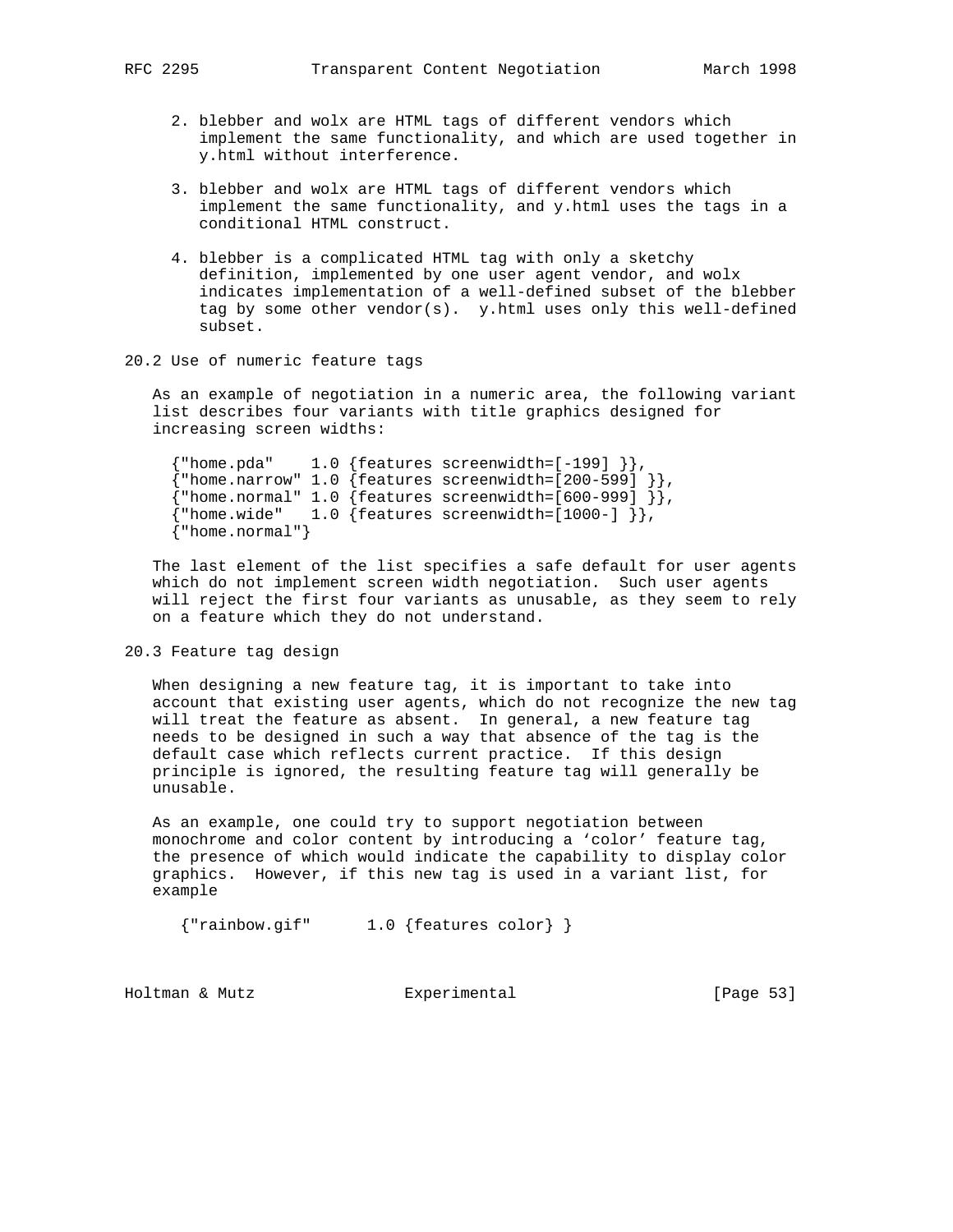{"rainbow.mono.gif" 0.6 {features !color}}

 then existing user agents, which would not recognize the color tag, would all display the monochrome rainbow. The color tag is therefore unusable in situations where optimal results for existing user agents are desired. To provide for negotiation in this area, one must introduce a 'monochrome' feature tag; its presence indicates that the user agent can only render (or the user prefers to view) monochrome graphics.

- 21 Appendix: origin server implementation considerations
- 21.1 Implementation with a CGI script

 Transparent content negotiation has been designed to allow a broad range of implementation options at the origin server side. A very minimal implementation can be done using the CGI interface. The CGI script below is an example.

#!/bin/sh

```
 cat - <<'blex'
 TCN: list
 Alternates: {"stats.tables.html" 1.0 {type text/html} {features
 tables}}, {"stats.html" 0.8 {type text/html}}, {"stats.ps" 0.95
 {type application/postscript}}
 Vary: *
 Content-Type: text/html
 <title>Multiple Choices for Web Statistics</title>
 <h2>Multiple Choices for Web Statistics:</h2>
 <ul>
 <li><a href=stats.tables.html>Version with HTML tables</a>
 <p>
 <li><a href=stats.html>Version without HTML tables</a>
< p > <li><a href=stats.ps>Postscript version</a>
\langle \text{ul}\rangle
```
blex

 The Alternates header in the above script must be read as a single line. The script always generates a list response with the 200 (OK) code, which ensures compatibility with non-negotiating HTTP/1.0 agents.

Holtman & Mutz Experimental [Page 54]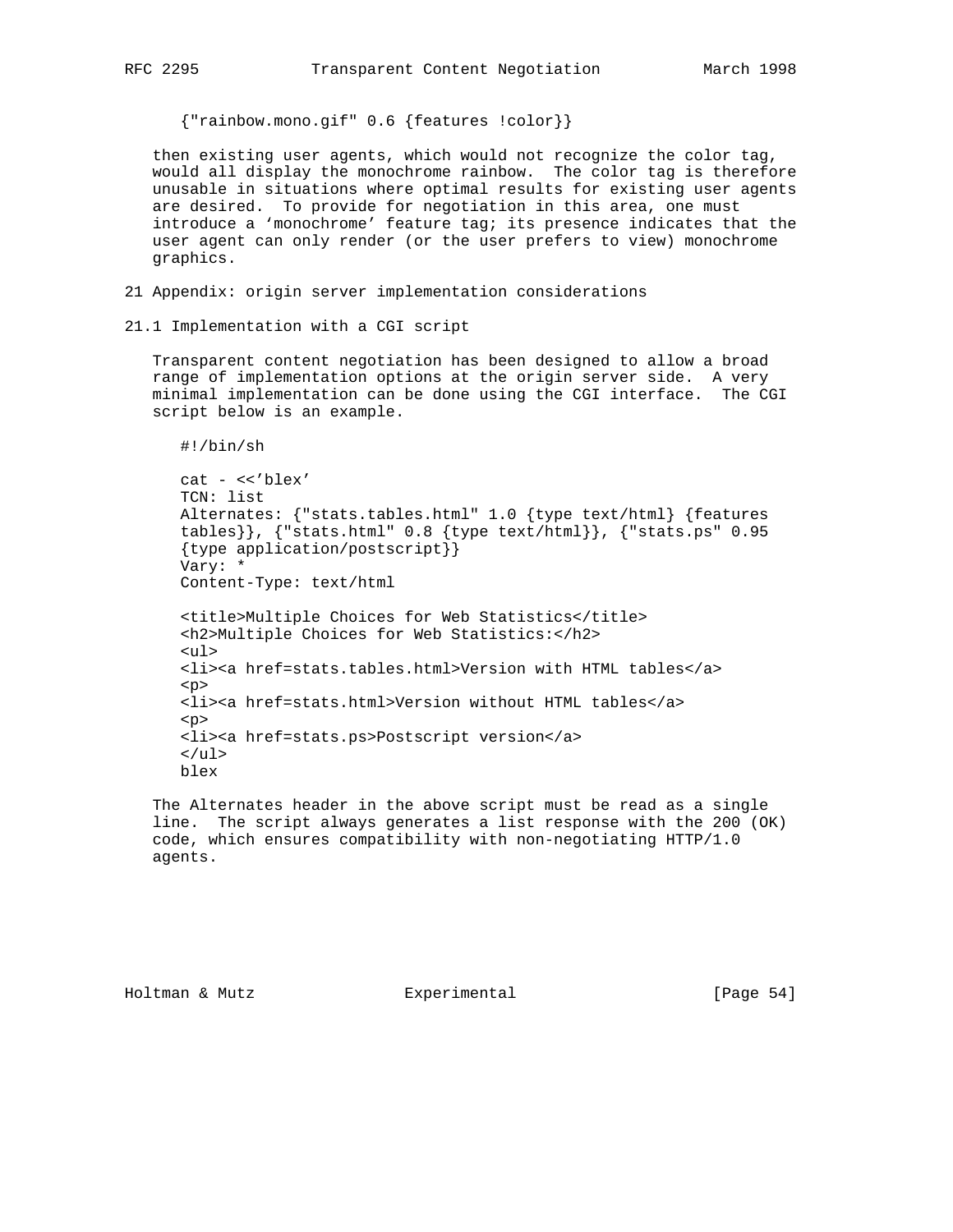21.2 Direct support by HTTP servers

 Sophisticated HTTP servers could make a transparent negotiation module available to content authors. Such a module could incorporate a remote variant selection algorithm and an implementation of the algorithm for generating choice responses (section 10.2). The definition of interfaces to such modules is beyond the scope of this specification.

21.3 Web publishing tools

 Web publishing tools could automatically generate several variants of a document (for example the original TeX version, a HTML version with tables, a HTML version without tables, and a Postscript version), together with an appropriate variant list in the interface format of a HTTP server transparent negotiation module. This would allow documents to be published as transparently negotiable resources.

22 Appendix: Example of choice response construction

 The following is an example of the construction of a choice response by a proxy cache which supports HTTP/1.1 and transparent content negotiation. The use of the HTTP/1.1 conditional request mechanisms is also shown.

 Assume that a user agent has cached a variant list with the validator "1234" for the negotiable resource  $http://x.org/paper.$  Also assume that it has cached responses from two neighboring variants, with the entity tags "gonkyyyy" and W/"a;b". Assume that all three user agent cache entries are stale: they would need to be revalidated before the user agent can use them. If http://x.org/paper accessed in this situation, the user agent could send the following request to its proxy cache:

 GET /paper HTTP/1.1 Host: x.org User-Agent: WuxtaWeb/2.4 Negotiate: 1.0 Accept: text/html, application/postscript;q=0.4, \*/\* Accept-Language: en If-None-Match: "gonkyyyy;1234", W/"a;b;1234"

 Assume that the proxy cache has cached the same three items as the user agent, but that it has revalidated the variant list 8000 seconds ago, so that the list is still fresh for the proxy. This means that the proxy can run a remote variant selection algorithm on the list and the incoming request.

Holtman & Mutz Experimental [Page 55]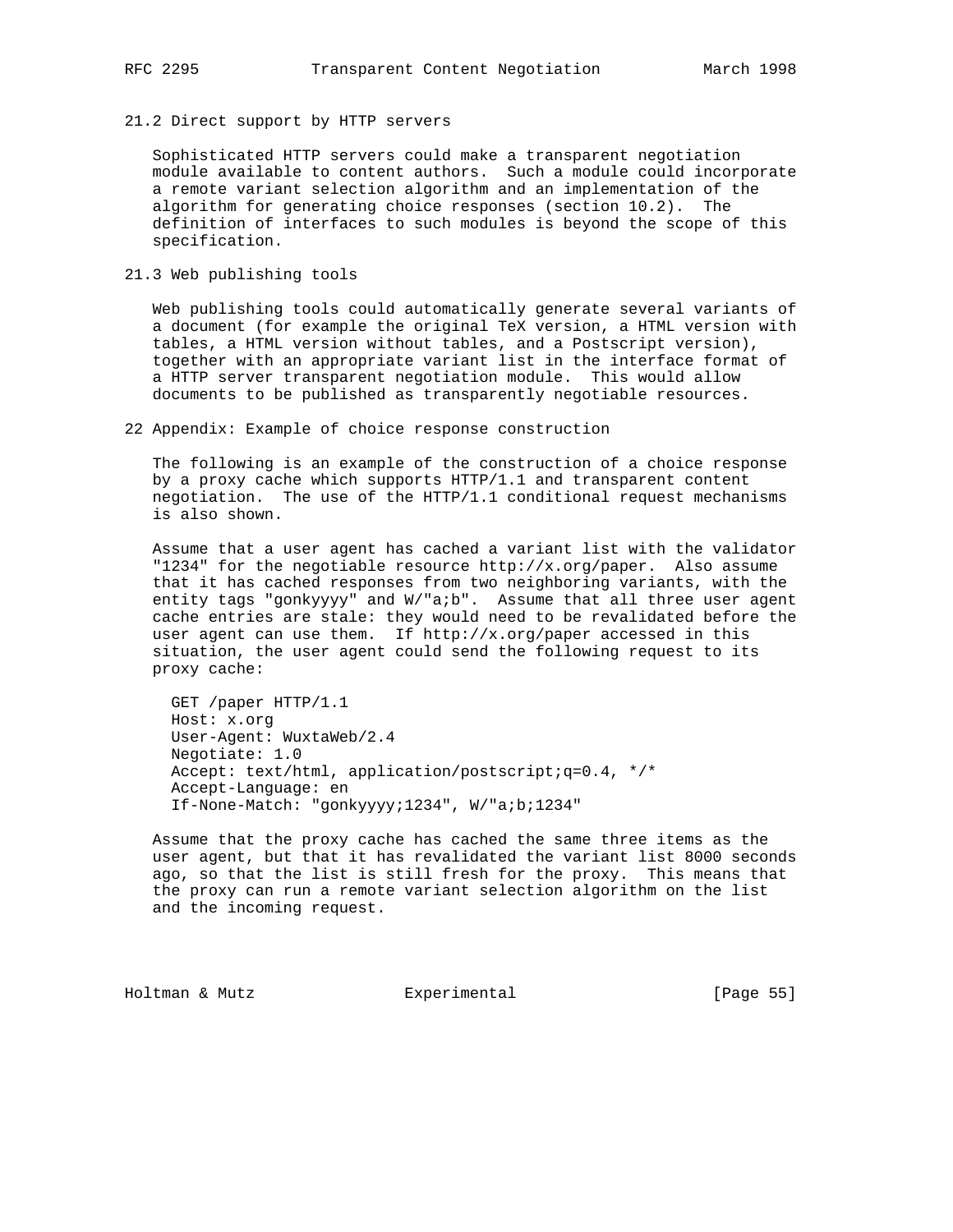Assume that the remote algorithm is able to choose paper.html.en as the best variant. The proxy can now construct a choice response, using the algorithm in section 10.2. In steps 1 and 2 of the algorithm, the proxy can construct the following conditional request on the best variant, and send it to the origin server:

 GET /paper.html.en HTTP/1.1 Host: x.org User-Agent: WuxtaWeb/2.4 Negotiate: 1.0 Accept: text/html, application/postscript;q=0.4, \*/\* Accept-Language: en If-None-Match: "gonkyyyy", W/"a;b" Via: 1.1 fred

On receipt of the response

 HTTP/1.1 304 Not Modified Date: Tue, 11 Jun 1996 20:05:31 GMT Etag: "gonkyyyy"

 from the origin server, the proxy can use its freshly revalidated paper.html.en cache entry to expand the response to a non-304 response:

 HTTP/1.1 200 OK Date: Tue, 11 Jun 1996 20:05:31 GMT Content-Type: text/html Last-Modified: Mon, 10 Jun 1996 10:01:14 GMT Content-Length: 5327 Cache-control: max-age=604800 Etag: "gonkyyyy" Via: 1.1 fred Age: 0

<title>A paper about ....

 Using this 200 response, the proxy can construct a choice response in step 4 of the algorithm:

 HTTP/1.1 200 OK Date: Tue, 11 Jun 1996 20:05:31 GMT TCN: choice Content-Type: text/html Last-Modified: Mon, 10 Jun 1996 10:01:14 GMT Content-Length: 5327 Cache-control: max-age=604800 Content-Location: paper.html.en

Holtman & Mutz Experimental [Page 56]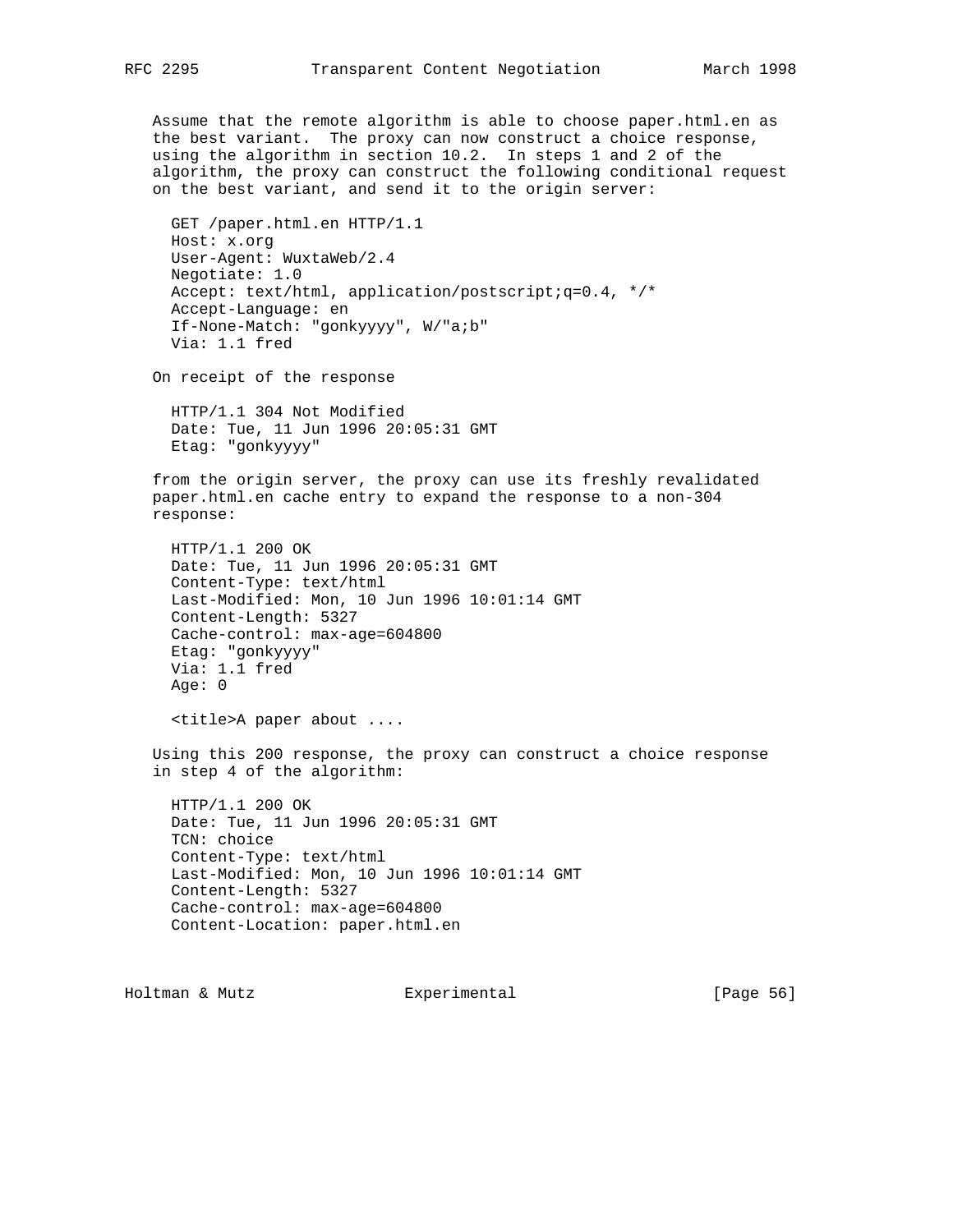Alternates: {"paper.html.en" 0.9 {type text/html} {language en}},  $\{$  "paper.html.fr" 0.7  $\{$  type text/html $\}$   $\{$  language fr $\}$   $\}$  , {"paper.ps.en" 1.0 {type application/postscript} {language en}} Etag: "gonkyyyy;1234" Vary: negotiate, accept, accept-language Expires: Thu, 01 Jan 1980 00:00:00 GMT Via: 1.1 fred Age: 8000 <title>A paper about .... The choice response can subsequently be shortened to a 304 response, because of the If-None-Match header in the original request from the user agent. Thus, the proxy can finally return HTTP/1.1 304 Not Modified Date: Tue, 11 Jun 1996 20:05:31 GMT Etag: "gonkyyyy;1234" Content-Location: paper.html.en Vary: negotiate, accept, accept-language Expires: Thu, 01 Jan 1980 00:00:00 GMT Via: 1.1 fred

to the user agent.

Age: 8000